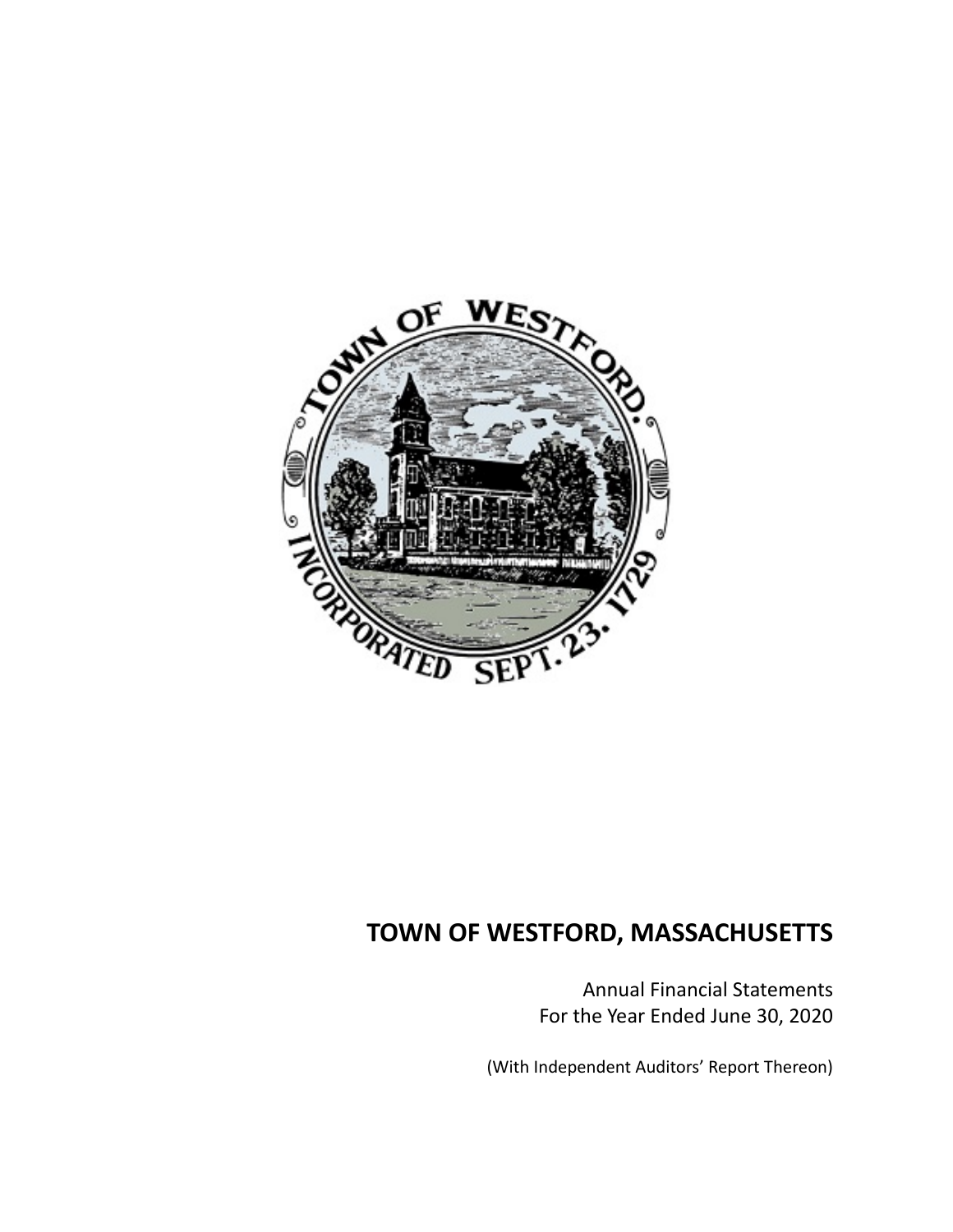# **CONTENTS**

| <b>INDEPENDENT AUDITORS' REPORT</b>                                                                                                                | $\mathbf{1}$ |
|----------------------------------------------------------------------------------------------------------------------------------------------------|--------------|
| <b>MANAGEMENT'S DISCUSSION AND ANALYSIS</b>                                                                                                        | 4            |
| <b>BASIC FINANCIAL STATEMENTS:</b>                                                                                                                 |              |
| <b>Government-Wide Financial Statements:</b>                                                                                                       |              |
| <b>Statement of Net Position</b>                                                                                                                   | 12           |
| <b>Statement of Activities</b>                                                                                                                     | 13           |
| <b>Fund Financial Statements:</b>                                                                                                                  |              |
| <b>Governmental Funds:</b>                                                                                                                         |              |
| <b>Balance Sheet</b>                                                                                                                               | 14           |
| Reconciliation of Total Governmental Fund Balances to Net Position<br>of Governmental Activities in the Statement of Net Position                  | 15           |
| Statement of Revenues, Expenditures, and Changes in Fund Balances                                                                                  | 16           |
| Reconciliation of the Statement of Revenues, Expenditures,<br>and Changes in Fund Balances of Governmental Funds to<br>the Statement of Activities | 17           |
| <b>Proprietary Funds:</b>                                                                                                                          |              |
| <b>Statement of Net Position</b>                                                                                                                   | 18           |
| Statement of Revenues, Expenses, and Changes in Fund Net Position                                                                                  | 19           |
| <b>Statement of Cash Flows</b>                                                                                                                     | 20           |
| <b>Fiduciary Funds:</b>                                                                                                                            |              |
| <b>Statement of Fiduciary Net Position</b>                                                                                                         | 21           |
| Statement of Changes in Fiduciary Net Position                                                                                                     | 22           |
| <b>Notes to Financial Statements</b>                                                                                                               | 23           |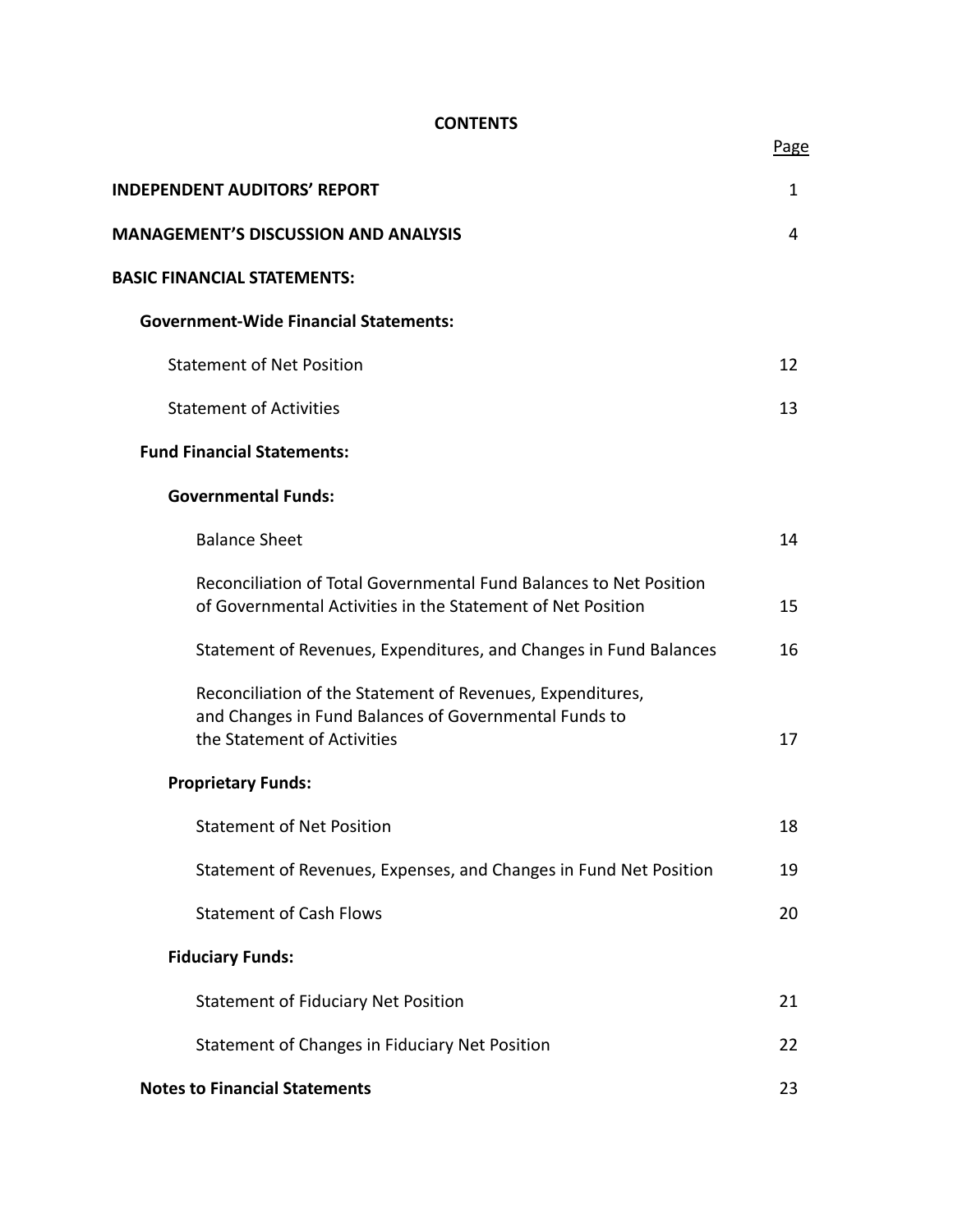# **REQUIRED SUPPLEMENTARY INFORMATION:**

# **Budget and Actual:**

| Schedule of Revenues, Expenditures, and Other Financing Sources/Uses -<br>Budget and Actual - General Fund               | 61 |
|--------------------------------------------------------------------------------------------------------------------------|----|
| Schedule of Revenues, Expenditures, and Other Financing Sources/Uses -<br>Budget and Actual - Major Special Revenue Fund | 62 |
| Notes to Required Supplementary Information for Budget                                                                   | 63 |
| Pension:                                                                                                                 |    |
| Schedule of Proportionate Share of the Net Pension Liability                                                             | 65 |
| Schedule of Pension Contributions                                                                                        | 66 |
| <b>OPEB:</b>                                                                                                             |    |
| Schedule of Changes in the Net OPEB Liability                                                                            | 67 |
| Schedules of the Net OPEB Liability, Contributions, and Investment Returns                                               | 68 |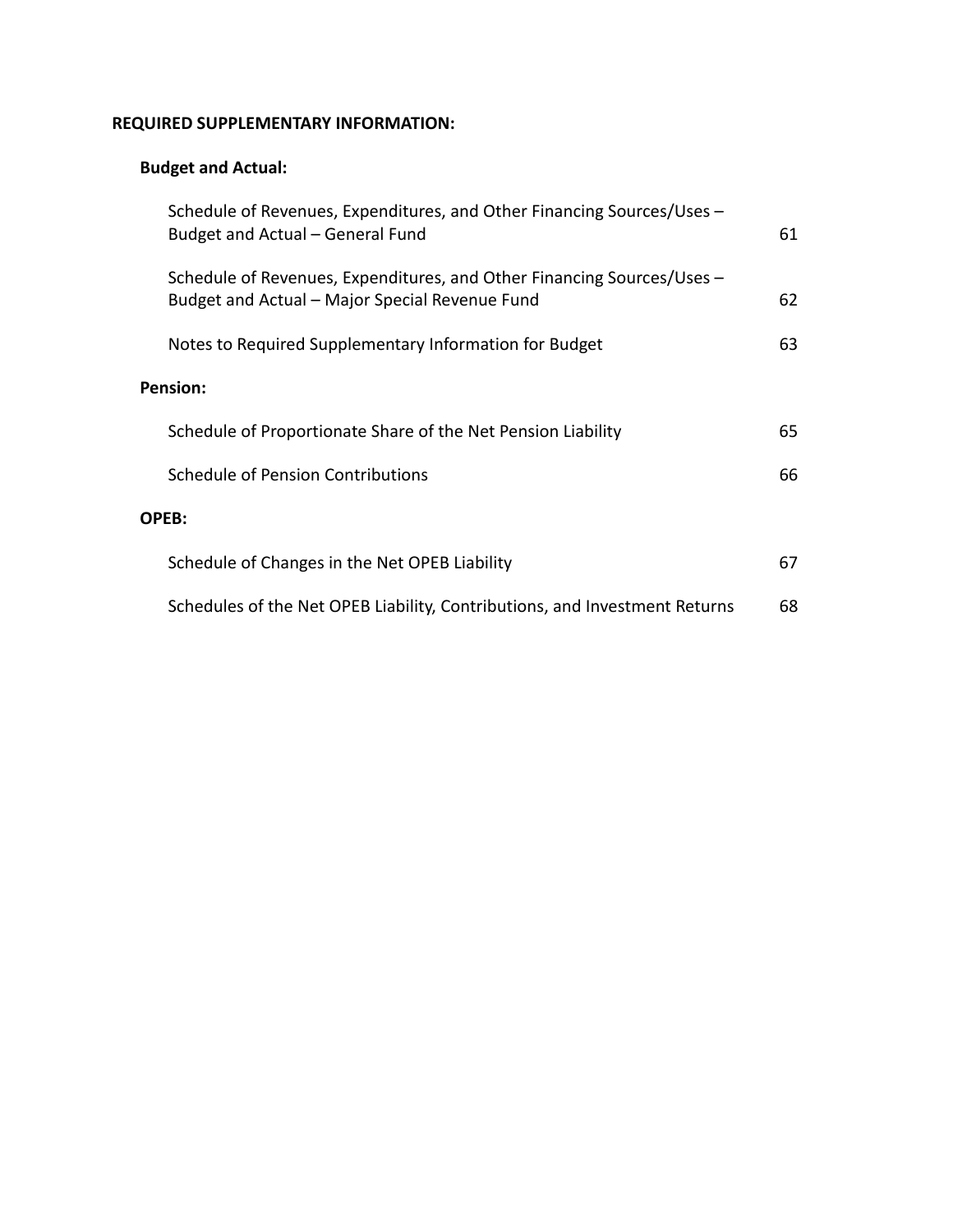

### **INDEPENDENT AUDITORS' REPORT**

To the Board of Selectmen Town of Westford, Massachusetts

### **Report on the Financial Statements**

We have audited the accompanying financial statements of the governmental activities, the business‐type activities, each major fund, and the aggregate remaining fund information of the Town of Westford, Massachusetts, as of and for the year ended June 30, 2020, and the related notes to the financial statements, which collectively comprise the Town's basic financial statements as listed in the Table of Contents.

### **Management's Responsibility for the Financial Statements**

The Town's management is responsible for the preparation and fair presentation of these financial statements in accordance with accounting principles generally accepted in the United States of America; this includes the design, implementation, and maintenance of internal control relevant to the preparation and fair presentation of financial statements that are free from material misstatement, whether due to fraud or error.

### **Auditors' Responsibility**

Our responsibility is to express opinions on these financial statements based on our audit. We conducted our audit in accordance with auditing standards generally accepted in the United States of America and the standards applicable to financial audits contained in *Government Auditing Standards*, issued by the Comptroller General of the United States. Those standards require that we plan and perform the audit to obtain reasonable assurance about whether the financial statements are free from material misstatement.

An audit involves performing procedures to obtain audit evidence about the amounts and disclosures in the financial statements. The procedures selected depend on the auditors' judgment, including the assessment of the risks of material misstatement of the financial statements, whether due to fraud or error. In making those risk assessments, the auditor considers internal control relevant to the entity's preparation and fair presentation of the financial statements in order to design audit procedures that are appropriate in the circumstances, but not for the purpose of expressing an

Merrimack, New Hampshire Andover, Massachusetts Greenfield, Massachusetts Ellsworth, Maine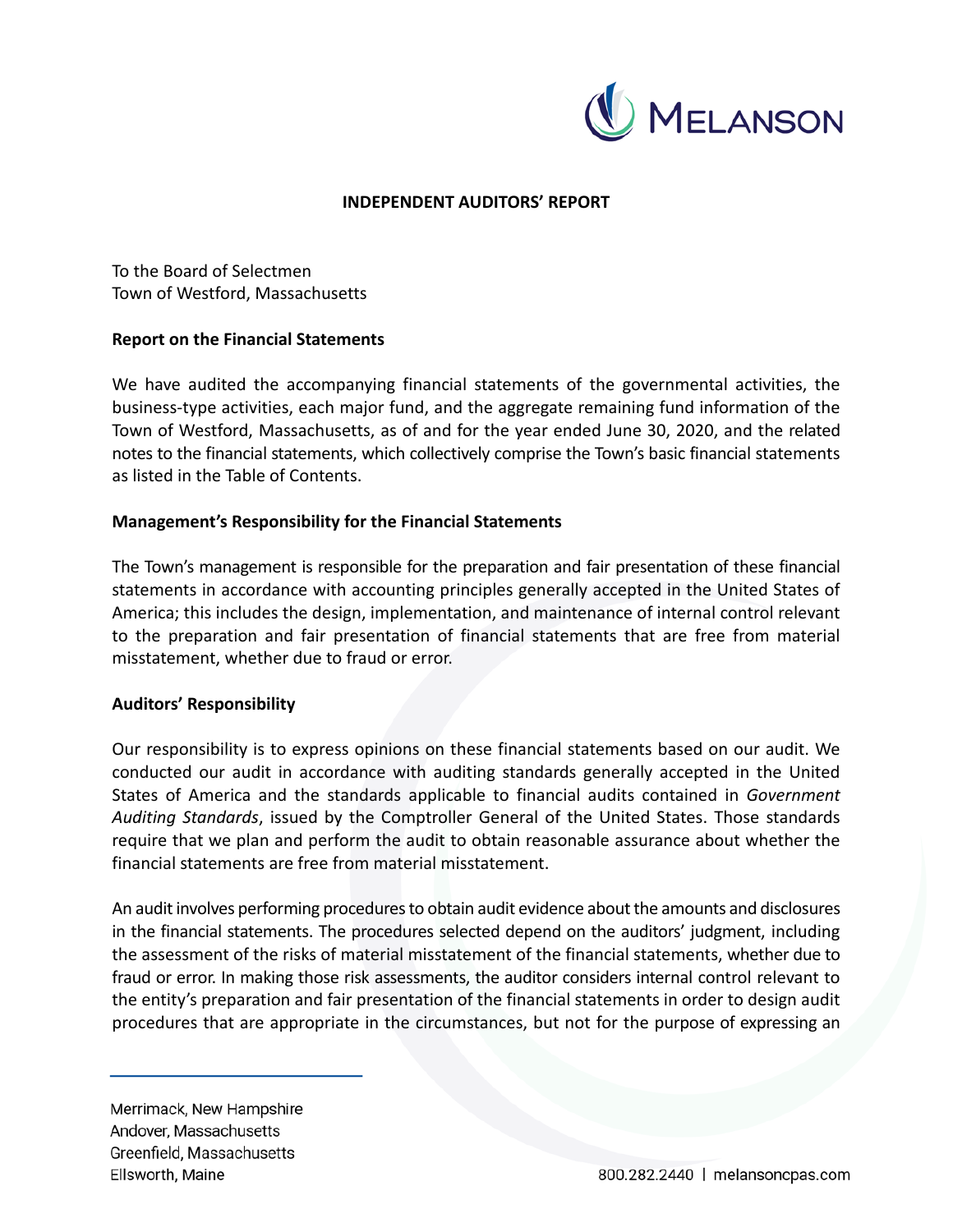

opinion on the effectiveness of the entity's internal control.Accordingly, we express no such opinion. An audit also includes evaluating the appropriateness of accounting policies used and the reasonableness of significant accounting estimates made by management, as well as evaluating the overall presentation of the financial statements.

We believe that the audit evidence we have obtained is sufficient and appropriate to provide a basis for our audit opinions.

### **Opinions**

In our opinion, the financial statements referred to above present fairly, in all material respects, the respective financial position of the governmental activities, the business‐type activities, each major fund, and the aggregate remaining fund information of the Town of Westford, as of June 30, 2020, and the respective changes in financial position and, where applicable, cash flows thereof for the year then ended in accordance with accounting principles generally accepted in the United States of America.

### **Other Matters**

### *Required Supplementary Information*

Accounting principles generally accepted in the United States of America require that Management's Discussion and Analysis, the Budgetary Comparison Schedule for the General Fund and major special revenue fund, and certain Pension and OPEB schedules be presented to supplement the basic financial statements. Such information, although not a part of the basic financial statements, is required by the Governmental Accounting Standards Board, who considers it to be an essential part of financial reporting for placing the basic financial statements in an appropriate operational, economic, or historical context. We have applied certain limited procedures to the required supplementary information in accordance with auditing standards generally accepted in the United States of America, which consisted of inquiries of management about the methods of preparing the information and comparing the information for consistency with management's responses to our inquiries, the basic financial statements, and other knowledge we obtained during our audit of the basic financial statements. We do not express an opinion or provide any assurance on the information because the limited procedures do not provide us with evidence sufficient to express an opinion or provide any assurance.

### **Other Reporting Required by** *Government Auditing Standards*

In accordance with *Government Auditing Standards*, we have also issued our report dated November 23, 2020 on our consideration of the Town's internal control over financial reporting and on our tests of its compliance with certain provisions of laws, regulations, contracts, and grant agreements and other matters. The purpose of that report is solely to describe the scope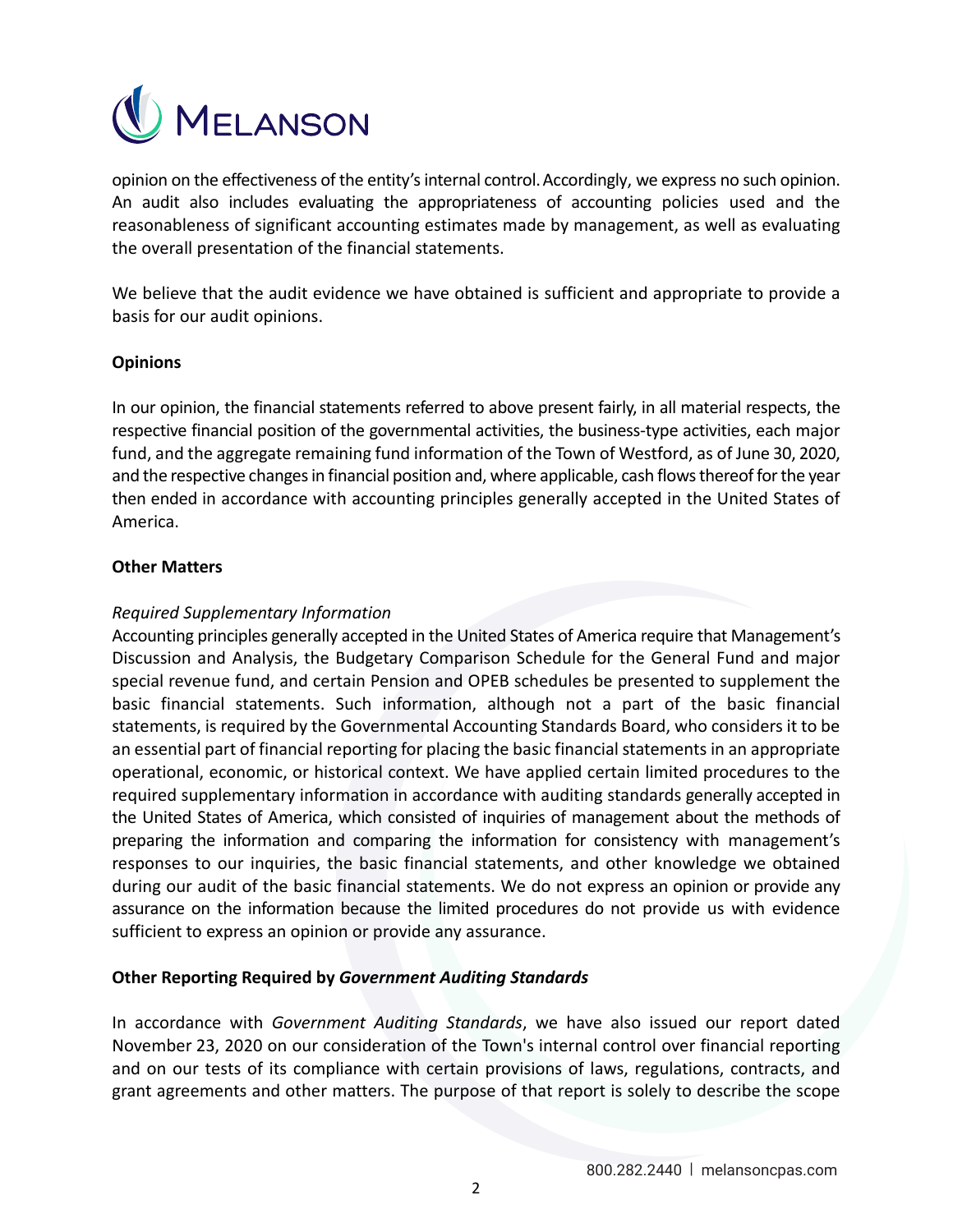

of our testing of internal control over financial reporting and compliance and the results of that testing, and not to provide an opinion on the effectiveness of the Town's internal control over financial reporting or on compliance. That report is an integral part of an audit performed in accordance with *Government Auditing Standards* in considering the Town's internal control over financial reporting and compliance.

Melanoon

Andover, Massachusetts November 23, 2020

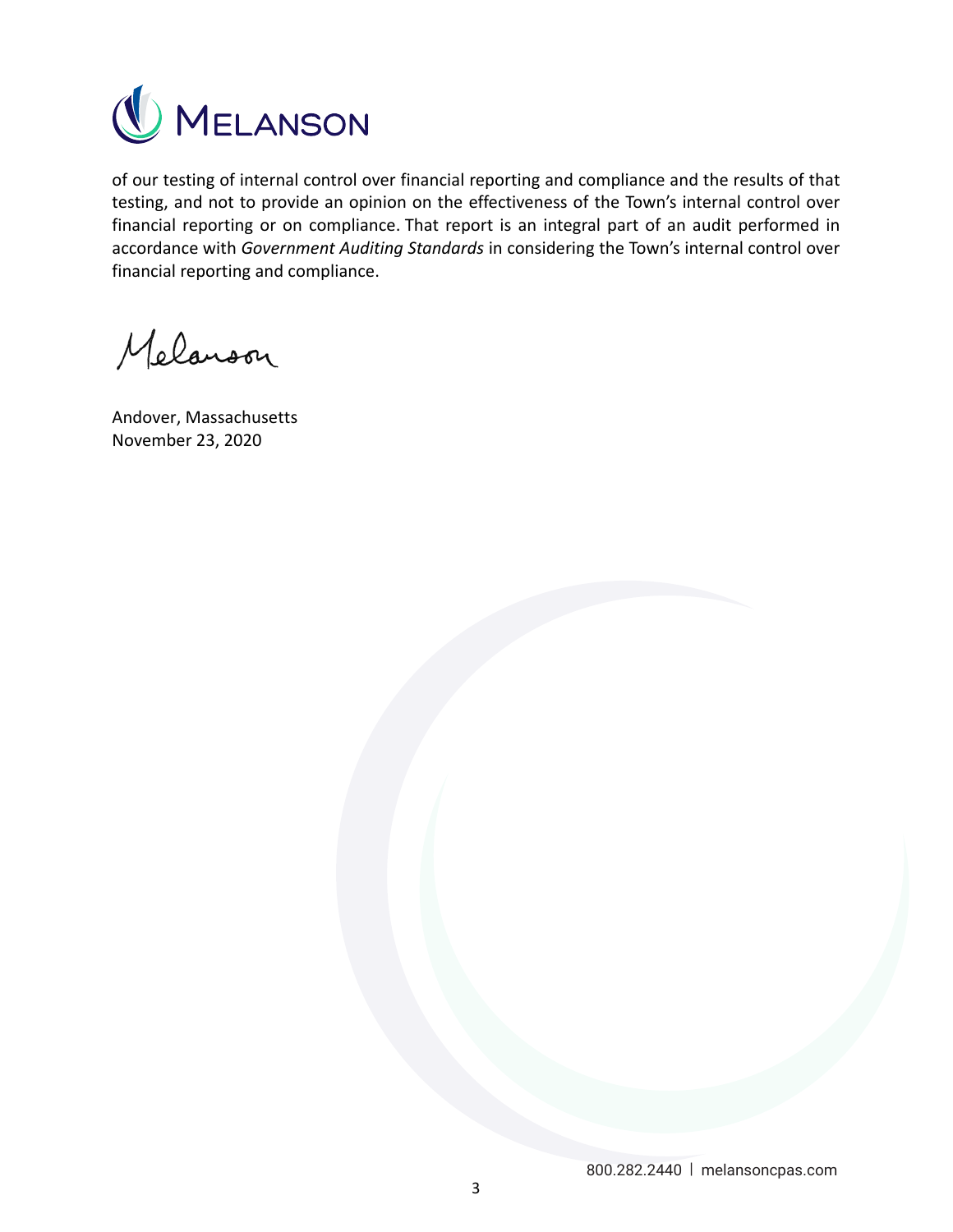### **MANAGEMENT'S DISCUSSION AND ANALYSIS**

As management of the Town of Westford, Massachusetts (the Town), we offer readers this narrative overview and analysis of the financial activities of the Town for the fiscal year ended June 30, 2020.

### **Overview of the Financial Statements**

This discussion and analysis is intended to serve as an introduction to the basic financial statements. The basic financial statements comprise three components: (1) government-wide financial statements, (2) fund financial statements, and (3) notes to financial statements. This report also contains other supplementary information in addition to the basic financial statements themselves.

### *Government‐Wide Financial Statements*

The government‐wide financial statements are designed to provide readers with a broad overview of our finances in a manner similar to a private‐sector business.

The Statement of Net Position presents information on all assets, liabilities, and deferred outflows/inflows of resources with the difference reported as net position. Over time, increases or decreases in net position may serve as a useful indicator of whether the financial position is improving or deteriorating.

The Statement of Activities presents information showing how the Town's net position changed during the most recent fiscal year. All changes in net position are reported as soon as the underlying event giving rise to the change occurs, regardless of the timing of related cash flows. Thus, revenues and expenses are reported in this statement for some items that will only result in cash flows in future fiscal periods (e.g., uncollected taxes and earned but unused vacation leave).

Both of the government-wide financial statements distinguish functions that are principally supported by taxes and intergovernmental revenues (governmental activities) from other functions that are intended to recover all or a significant portion of their costs through user fees and charges (business‐type activities). The governmental activities include general government, public safety, education, public works, health and human services, culture and recreation, employee benefits, interest, and intergovernmental. The business-type activities water, ambulance, and recreation activities.

### *Fund Financial Statements*

A fund is a grouping of related accounts that is used to maintain control over resources that have been segregated for specific activities or objectives. Fund accounting is used to ensure and demonstrate compliance with finance‐related legal requirements. All of the funds can be divided into three categories: governmental funds, proprietary funds, and fiduciary funds.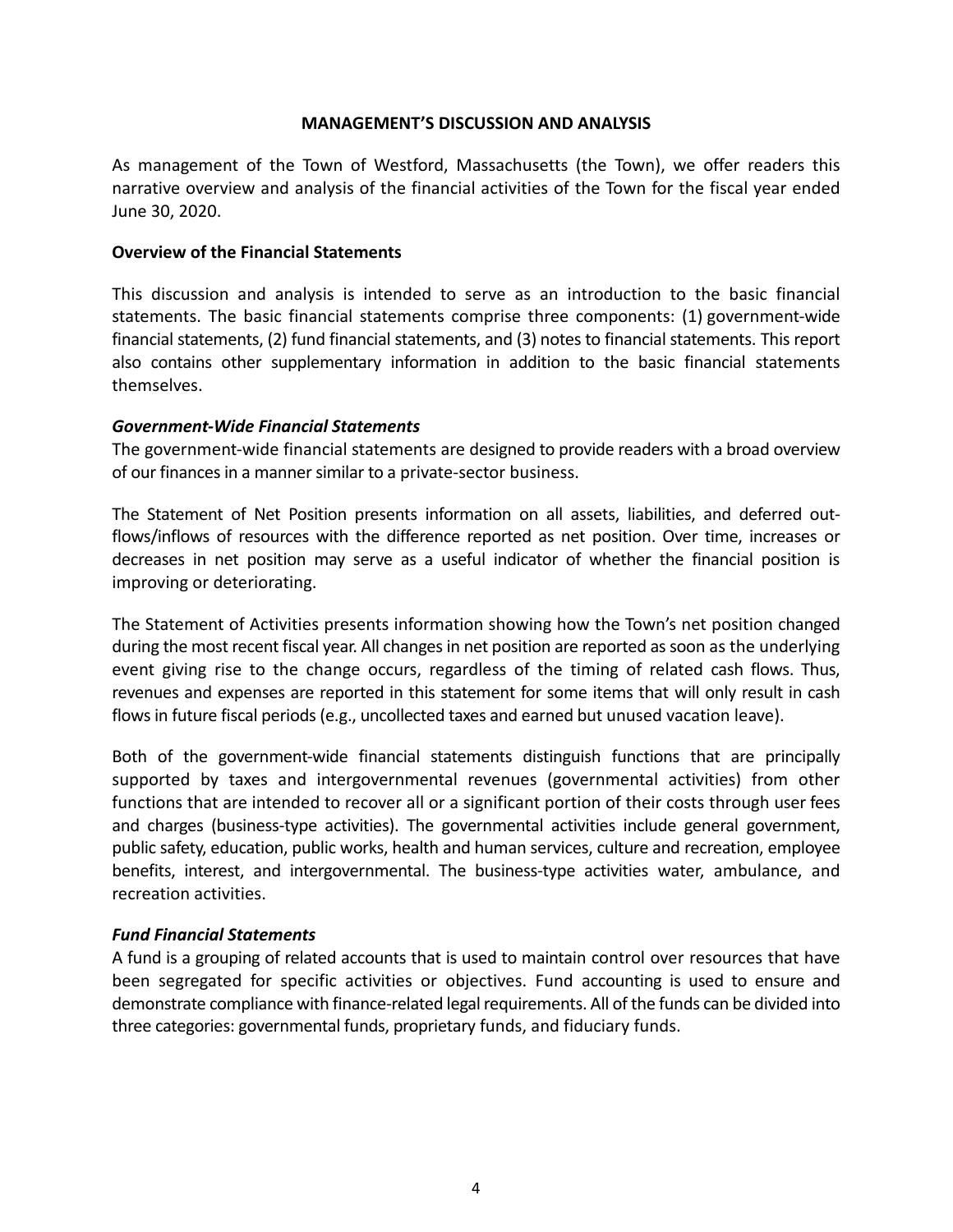### *Governmental Funds*

Governmental funds are used to account for essentially the same functions reported as governmental activities in the government-wide financial statements. However, unlike the government‐wide financial statements, governmental fund financial statements focus on near‐ term inflows and outflows of spendable resources, as well as on balances of spendable resources available at the end of the fiscal year. Such information may be useful in evaluating a government's near‐term financing requirements.

Because the focus of governmental funds is narrower than that of the government‐wide financial statements, it is useful to compare the information presented for governmental funds with similar information presented for governmental activities in the government‐wide financial statements. By doing so, readers may better understand the long-term impact of the government's near-term financing decisions. Both the governmental fund balance sheet and the governmental fund statement of revenues, expenditures, and changes in fund balances provide a reconciliation to facilitate this comparison between governmental funds and governmental activities.

### *Proprietary Funds*

Proprietary fund reporting focuses on the determination of operating income, changes in net position (or cost recovery), financial position, and cash flows. The proprietary fund category includes enterprise funds.

Enterprise funds are used to report activity for which a fee is charged to external users, and must be used when one of the following criteria are met: (1) activity is financed with debt that is secured solely by a pledge of the net revenues from fees and charges, (2) laws or regulations require the activity's costs of providing services be recovered with fees and charges, and (3) the pricing policies of the activity establish fees and charges designed to recover its costs, including capital costs such as depreciation or debt service. The primary focus on these criteria is on fees charged to external users. Enterprise funds are used to report the same functions presented as business-type activities in the government-wide financial statements, only in more detail. Specifically, enterprise funds are used to account for water, recreation, which are considered to be a major funds, and ambulance, which is considered to be a nonmajor fund.

### *Fiduciary Funds*

Fiduciary funds are used to account for resources held for the benefit of parties outside the government. Fiduciary funds are not reflected in the government-wide financial statements because the resources of those funds are not available to support the Town's own programs. The accounting used for fiduciary funds is much like that used for proprietary funds.

### *Notes to Financial Statements*

The notes provide additional information that is essential to a full understanding of the data provided in the government‐wide and fund financial statements.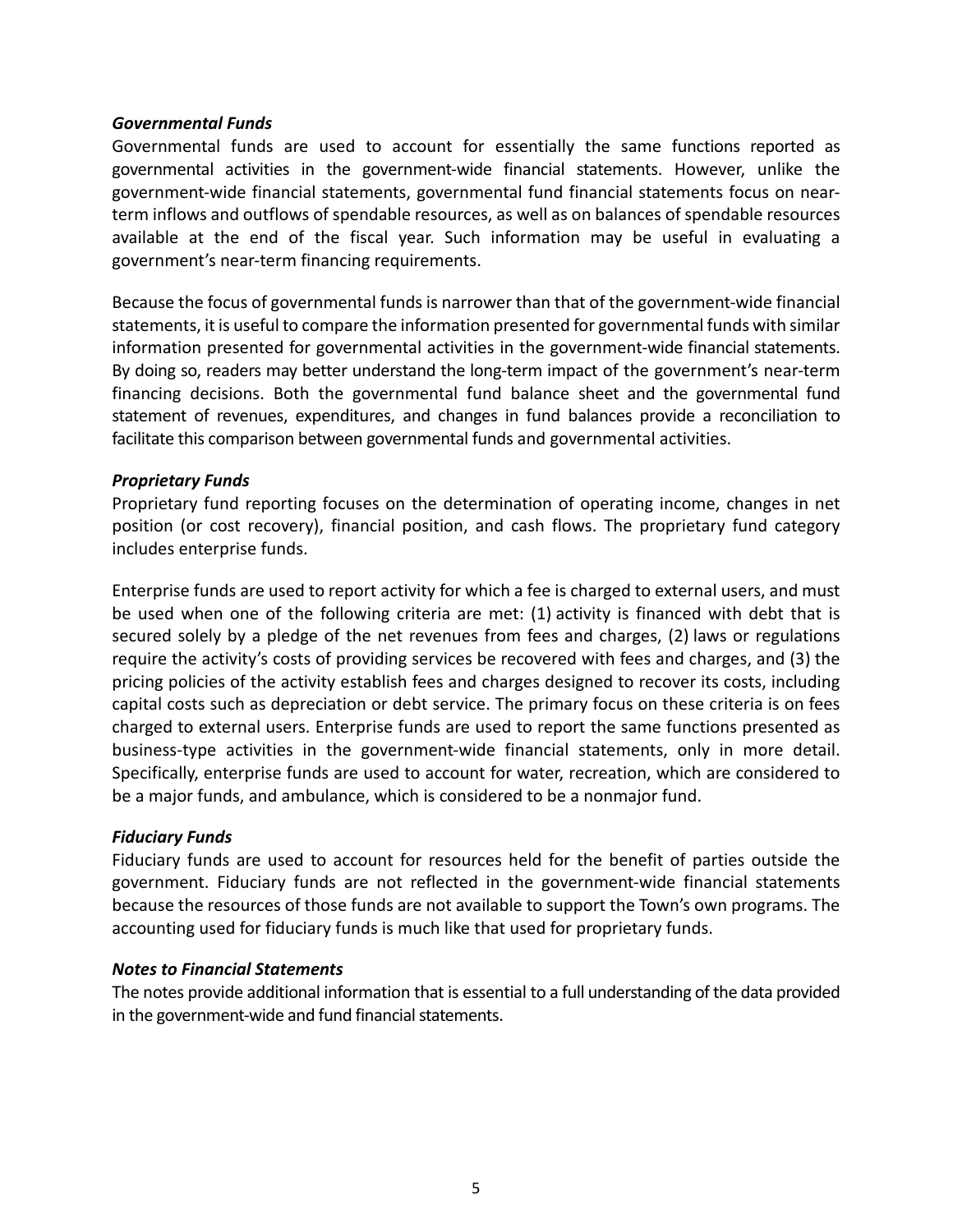## *Required/Other Supplementary Information (Other Than MD&A)*

In addition to the basic financial statements and accompanying notes, this report also presents certain required supplementary information which is required to be disclosed by accounting principles generally accepted in the United States of America.

### **Financial Highlights**

- As of the close of the current fiscal year, net position in governmental activities was \$102,889,243, a change of \$(7,669,612), and net position in business-type activities was \$40,306,255, a change of \$1,847,323.
- As of the close of the current fiscal year, governmental funds reported combined ending fund balances of \$34,966,436, a change of \$7,416,172 in comparison to the prior year.
- At the end of the current fiscal year, unassigned fund balance for the general fund was \$11,462,878, a change of \$209,073 in comparison to the prior year.

### **Government‐Wide Financial Analysis**

The following is a summary of condensed government‐wide financial data for the current and prior fiscal years:

|                                                                | Governmental<br>Activities      |    |                                | <b>Business-Type</b><br><b>Activities</b> |                 |    |                 | Total |                               |    |                                |
|----------------------------------------------------------------|---------------------------------|----|--------------------------------|-------------------------------------------|-----------------|----|-----------------|-------|-------------------------------|----|--------------------------------|
|                                                                | 2020                            |    | 2019                           |                                           | 2020            |    | 2019            |       | 2020                          |    | 2019                           |
| Current and other assets<br>Capital assets                     | \$<br>44,038<br>231,221         | \$ | 45,935<br>239,009              | Ś.                                        | 9,826<br>43,671 | Ś. | 9,657<br>44,391 | Ŝ.    | 53,864<br>274,892             | \$ | 55,592<br>283,400              |
| Total assets                                                   | 275,259                         |    | 284,944                        |                                           | 53,497          |    | 54,048          |       | 328,756                       |    | 338,992                        |
| Deferred outflow of resources                                  | 16,545                          |    | 16,212                         |                                           | 293             |    | 373             |       | 16,838                        |    | 16,585                         |
| <b>Current liabilities</b><br>Noncurrent liabilities           | 12,228<br>168,042               |    | 22,997<br>166,648              |                                           | 4,721<br>8,629  |    | 6,944<br>8,991  |       | 16,949<br>176,671             |    | 29,941<br>175,639              |
| <b>Total liabilities</b>                                       | 180,270                         |    | 189,645                        |                                           | 13,350          |    | 15,935          |       | 193,620                       |    | 205,580                        |
| Deferred inflows of resources                                  | 8,645                           |    | 952                            |                                           | 134             |    | 27              |       | 8,779                         |    | 979                            |
| Net investment in capital assets<br>Restricted<br>Unrestricted | 192,680<br>15,775<br>(105, 566) |    | 195,881<br>15,481<br>(100,803) |                                           | 33,107<br>7,199 |    | 32,008<br>6,451 |       | 225,787<br>15,775<br>(98,367) |    | 227,889<br>15,481<br>(94, 352) |
| Total net position                                             | 102,889                         | Ś  | 110,559                        | S                                         | 40,306          | S  | 38,459          | S     | 143,195                       | S  | 149,018                        |

#### **NET POSITION (in thousands)**

As noted earlier, net position may serve over time as a useful indicator of a government's financial position. At the close of the most recent fiscal year, total net position was \$143,195,498, a change of \$(5,822,289) in comparison to the prior year.

The largest portion of net position \$225,787,788 reflects our investment in capital assets (e.g., land, buildings, machinery, equipment, and infrastructure), less any related debt used to acquire those assets that is still outstanding. These capital assets are used to provide services to citizens;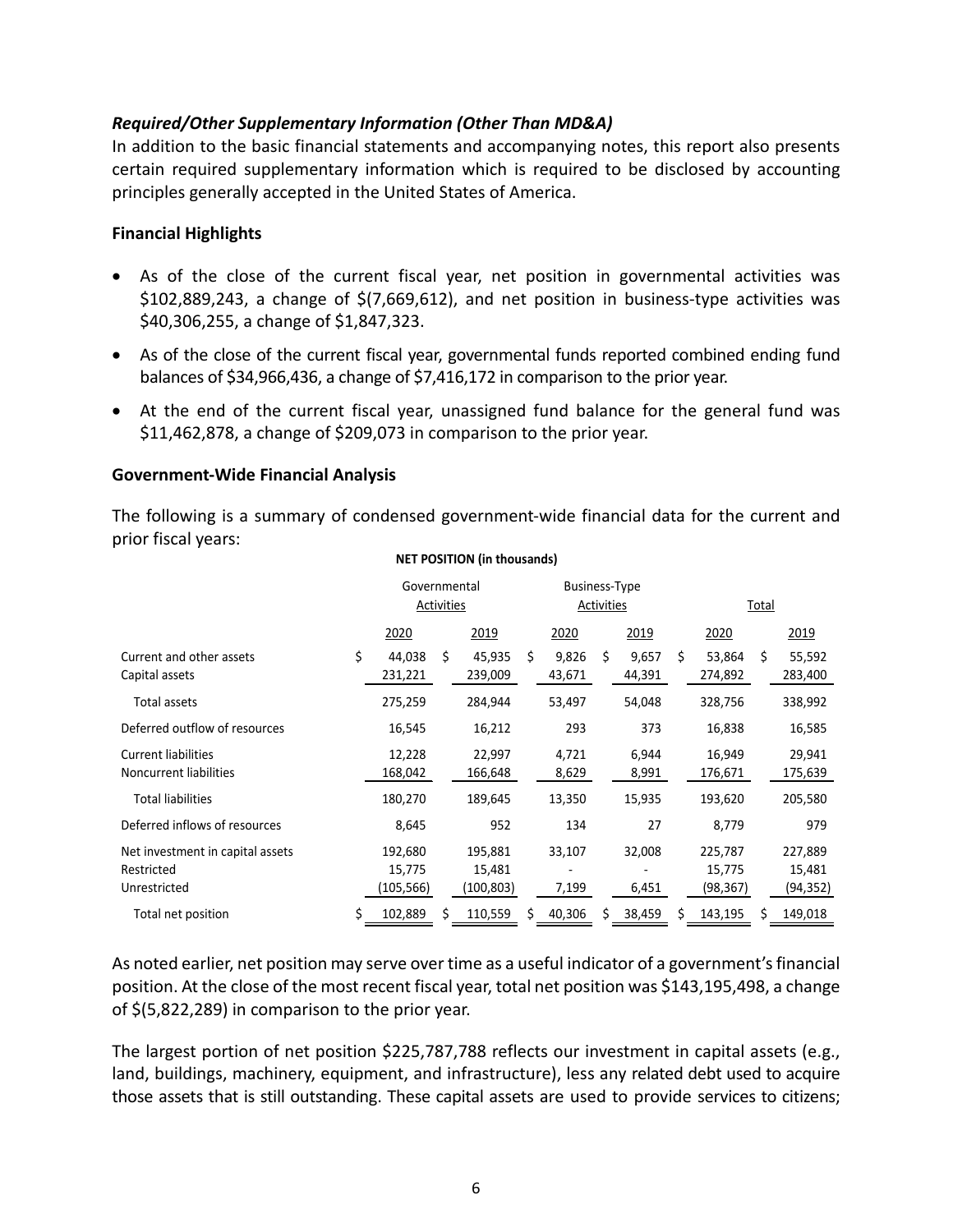consequently, these assets are not available for future spending. Although the investment in capital assets is reported net of related debt, it should be noted that the resources needed to repay this debt must be provided from other sources, since the capital assets themselves cannot be used to liquidate these liabilities.

An additional portion of net position, \$15,774,936, represents resources that are subject to external restrictions on how they may be used. The remaining balance of unrestricted net position reflects a deficit of \$(98,367,226) primarily resulting from unfunded pension and OPEB liabilities.

|                                                                 | Governmental | Activities |                          | <b>Business-Type</b> | Activities |       |              | Total |         |
|-----------------------------------------------------------------|--------------|------------|--------------------------|----------------------|------------|-------|--------------|-------|---------|
|                                                                 | 2020         |            | 2019                     | 2020                 |            | 2019  | 2020         |       | 2019    |
| Revenues:                                                       |              |            |                          |                      |            |       |              |       |         |
| Program revenues:                                               |              |            |                          |                      |            |       |              |       |         |
| Charges for services<br>Operating grants and                    | \$<br>5,418  | \$         | 7,293                    | \$<br>6,049          | \$         | 6,717 | \$<br>11,467 | \$    | 14,010  |
| contributions                                                   | 42,014       |            | 37,453                   | 18                   |            |       | 42,032       |       | 37,453  |
| Capital grants and contributions                                | 941          |            | 1,593                    | 1,812                |            |       | 2,753        |       | 1,593   |
| General revenues:                                               |              |            |                          |                      |            |       |              |       |         |
| Property taxes                                                  | 83,551       |            | 79,650                   |                      |            |       | 83,551       |       | 79,650  |
| <b>Excises</b>                                                  | 4,832        |            | 5,152                    |                      |            |       | 4,832        |       | 5,152   |
| Penalties and interest on taxes<br>Grants and contributions not | 391          |            | 394                      |                      |            |       | 391          |       | 394     |
| restricted to specific programs                                 | 2,323        |            | 2,352                    |                      |            |       | 2,323        |       | 2,352   |
| Investment income                                               | 588          |            | 1,025                    | 42                   |            | 58    | 630          |       | 1,083   |
| Other                                                           | 1,035        |            | 2,021                    | 115                  |            | 443   | 1,150        |       | 2,464   |
| <b>Total revenues</b>                                           | 141,093      |            | 136,933                  | 8,036                |            | 7,218 | 149,129      |       | 144,151 |
| Expenses:                                                       |              |            |                          |                      |            |       |              |       |         |
| General government                                              | 11,696       |            | 9,106                    |                      |            |       | 11,696       |       | 9,106   |
| Public safety                                                   | 23,192       |            | 20,727                   |                      |            |       | 23,192       |       | 20,727  |
| Education                                                       | 88,926       |            | 83,939                   |                      |            |       | 88,926       |       | 83,939  |
| Public works                                                    | 15,367       |            | 13,023                   |                      |            |       | 15,367       |       | 13,023  |
| Health and human services                                       | 2,739        |            | 2,632                    |                      |            |       | 2,739        |       | 2,632   |
| Culture and recreation                                          | 4,138        |            | 4,046                    |                      |            |       | 4,138        |       | 4,046   |
| Interest on long-term debt                                      | 1,392        |            | 1,688                    |                      |            |       | 1,392        |       | 1,688   |
| Intergovernmental                                               | 567          |            | 637                      |                      |            |       | 567          |       | 637     |
| Miscellaneous                                                   | 139          |            | 310                      |                      |            |       | 139          |       | 310     |
| <b>Water services</b>                                           |              |            | $\overline{\phantom{a}}$ | 4,407                |            | 3,240 | 4,407        |       | 3,240   |
| Recreation                                                      |              |            |                          | 1,083                |            | 1,087 | 1,083        |       | 1,087   |
| Nonmajor enterprise funds                                       |              |            |                          | 1,306                |            | 1,462 | 1,306        |       | 1,462   |
| Total expenses                                                  | 148,156      |            | 136,108                  | 6,796                |            | 5,789 | 154,952      |       | 141,897 |

#### **CHANGES IN NET POSITION (in thousands)**

(continued)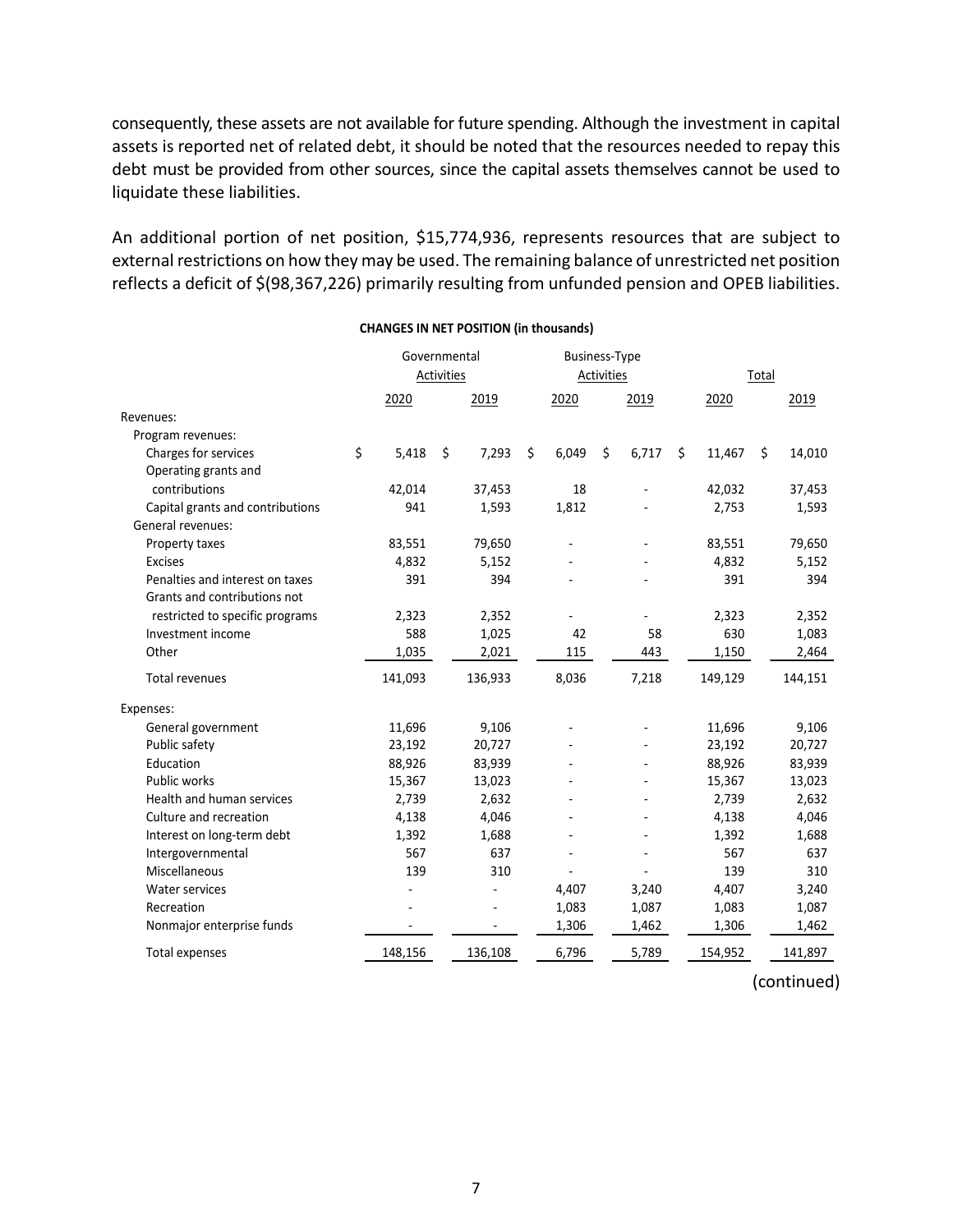# (continued)

| Change in net position           |         |         |        |        |         |         |
|----------------------------------|---------|---------|--------|--------|---------|---------|
| before transfers                 | (7,063) | 825     | 1.240  | 1.429  | (5,823) | 2,254   |
| Transfers in (out)               | (607)   | (916)   | 607    | 916    | ۰       | ٠       |
| Change in net position           | (7,670) | (91)    | 1.847  | 2,345  | (5,823) | 2,254   |
| Net position - beginning of year | 110.559 | 110.650 | 38,459 | 36,114 | 149.018 | 146,764 |
| Net position - end of year       | 102,889 | 110.559 | 40.306 | 38,459 | 143.195 | 149,018 |

### *Governmental Activities*

Governmental activities for the year resulted in a change in net position of \$(7,669,612). Key elements of this change are as follows:

| Depreciation expense in excess of principal debt     |                     |
|------------------------------------------------------|---------------------|
| service                                              | $\zeta$ (3,315,643) |
| Change in net pension liability and related deferred |                     |
| outflows and inflows of resources                    | (3,948,997)         |
| Change in net OPEB liability and related deferred    |                     |
| outflows and inflows of resources                    | (894, 555)          |
| Other                                                | 489,583             |
| Total                                                | (7,669,612)         |

### *Business‐Type Activities*

Business-type activities for the year resulted in a change in net position of \$1,847,323. Key elements of this change are as follows:

| Water enterprise - Mostly capital contributions         |    | 1,960,971  |
|---------------------------------------------------------|----|------------|
| Recreation - Fund experienced a substantial decrease in |    |            |
| revenues due to COVID-19                                |    | (185, 597) |
| Nonmajor enterprise                                     |    | 71,949     |
| Total                                                   | S. | 1,847,323  |

### **Financial Analysis of Funds**

As noted earlier, fund accounting is used to ensure and demonstrate compliance with finance‐related legal requirements.

### *Governmental Funds*

The focus of governmental funds is to provide information on near-term inflows, outflows, and balances of spendable resources. Such information is useful in assessing financing requirements. In particular, unassigned fund balance may serve as a useful measure of a government's net resources available for spending at the end of the fiscal year.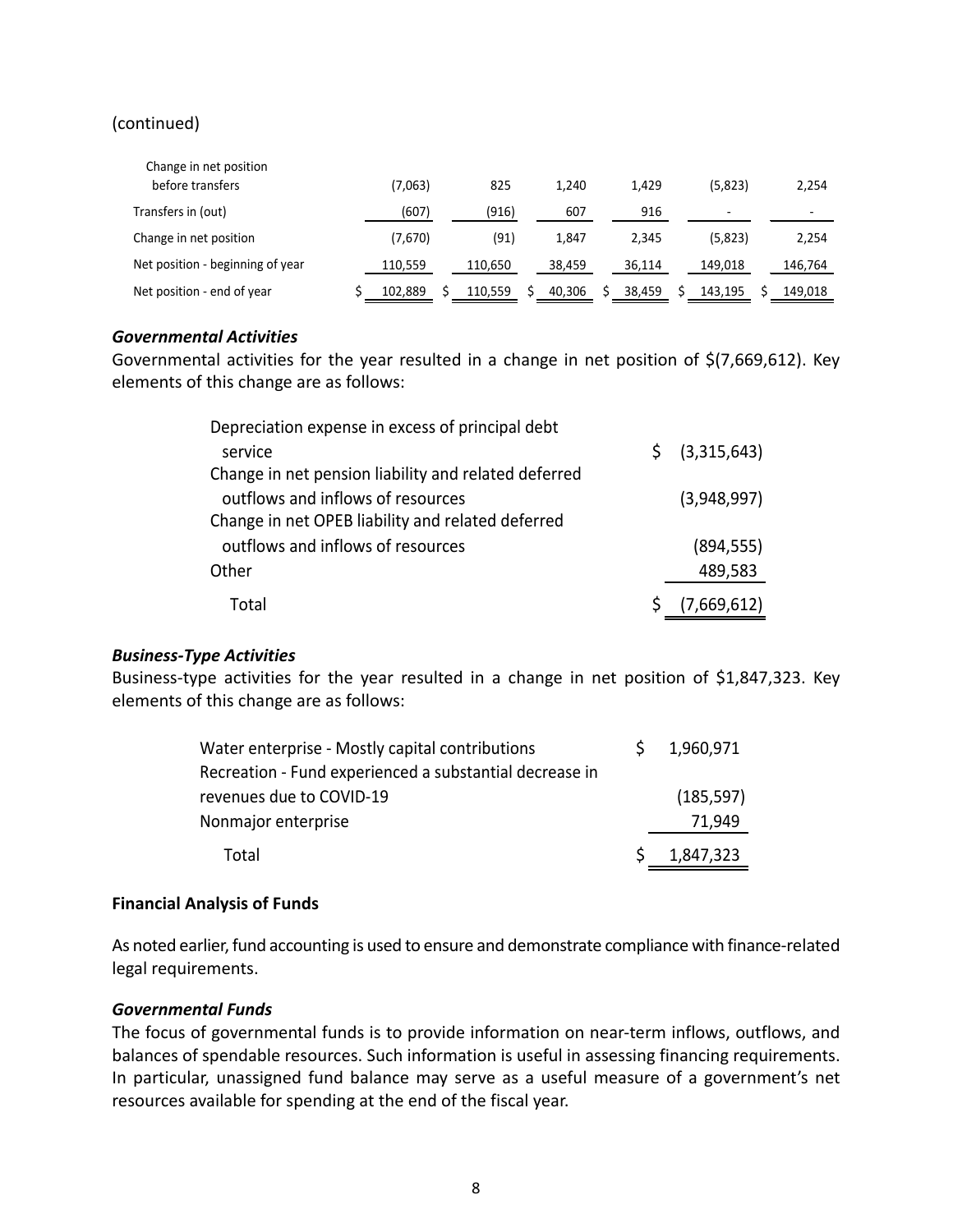As of the end of the current fiscal year, governmental funds reported combined ending fund balances of \$34,966,436, a change of \$7,416,712 in comparison to the prior year. Key elements of this change are as follows:

| General fund operating results                       |    | $\zeta$ (1,175,119) |
|------------------------------------------------------|----|---------------------|
| Community preservation act fund                      |    | (356, 340)          |
| MSBA Abbot roof fund                                 |    | 930,983             |
| Nonmajor funds - Current year bond proceeds financed |    |                     |
| costs incurred in prior years                        |    | 8,016,648           |
| Total                                                | S. | 7,416,172           |

The general fund is the chief operating fund. At the end of the current fiscal year, unassigned fund balance of the general fund was \$11,462,878, while total fund balance was \$21,183,141. As a measure of the general fund's liquidity, it may be useful to compare both unassigned fund balance and total fund balance to total general fund expenditures. Refer to the table below.

|                          |              |    |            |               | % of                |
|--------------------------|--------------|----|------------|---------------|---------------------|
|                          |              |    |            |               | General             |
| General Fund             | 6/30/20      |    | 6/30/19    | Change        | Fund Expenditures** |
| Unassigned fund balance* | 11,462,878   | ς. | 11,253,805 | 209.073       | 10.4%               |
| Total fund balance       | \$21,183,141 |    | 22,358,260 | (1, 175, 119) | 19.1%               |

\*These figures include the general stabilization fund.

\*\*Expenditure Amounts used to calculate the above percentages have been adjusted to exclude the on‐behalf payment from the Commonwealth to the Massachusetts Teachers Retirement System of \$8,049,770.

The unassigned fund balance was essentially unchanged during fiscal year 2020 as the "free cash" we used was replenished by revenue and expenditure budget results and the increase in our tax collections under GAAP (60-day window). The total fund balance of the general fund changed by \$(1,175,119) during the current fiscal year. Key factors in this change are as follows:

| Revenue less than budget                               | \$<br>(442, 223) |
|--------------------------------------------------------|------------------|
| Expenditures less than budget                          | 1,646,296        |
| Increase in tax collections recognized under GAAP (not |                  |
| budgeted)                                              | 719,995          |
| Use of free cash                                       | (1,806,685)      |
| Use of overlay surplus                                 | (83,500)         |
| Use of restricted fund balance                         | (1,453,130)      |
| Change in stabilization fund                           | 195,303          |
| Other                                                  | 48,825           |
| Total                                                  | (1, 175, 119)    |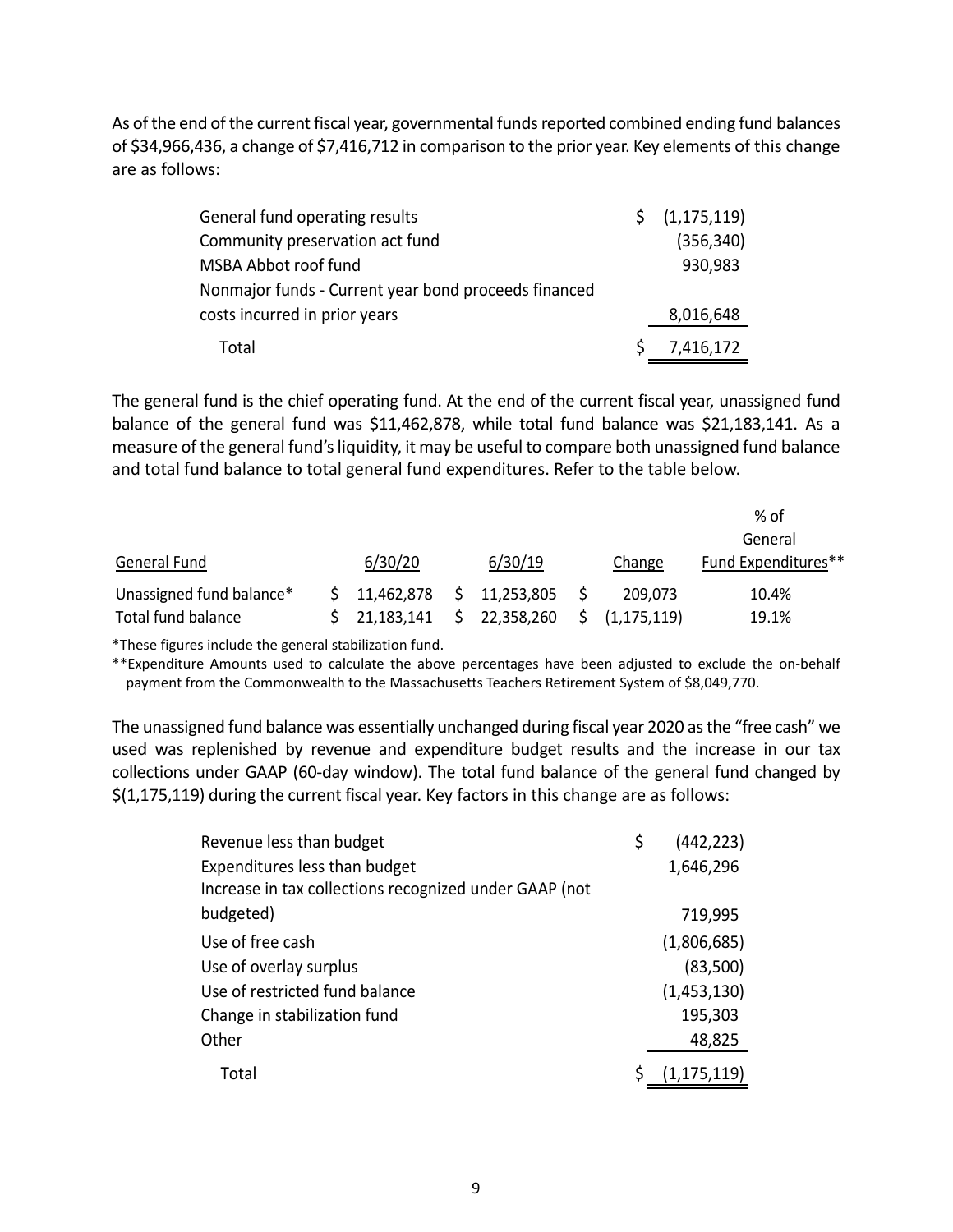Included in the total general fund balance are the Town's stabilization accounts with the following balances:

|                              | 6/30/20     |    | 6/30/19   | Change  |
|------------------------------|-------------|----|-----------|---------|
| <b>General stabilization</b> | \$5,724,260 | Ŝ. | 5,561,932 | 162,328 |
| <b>Health stabilization</b>  | 692,217     |    | 672,587   | 19,630  |
| Capital stabilization        | 470,567     |    | 457,222   | 13,345  |
| Total                        | 6,887,044   |    | 6,691,741 | 195,303 |

# *Proprietary Funds*

Proprietary funds provide the same type of information found in the business-type activities reported in the government‐wide financial statements, but in more detail.

Unrestricted net position of the enterprise funds at the end of the year amounted to \$7,198,870, a change of \$747,526 in comparison to the prior year.

Other factors concerning the finances of proprietary funds have already been addressed in the entity‐wide discussion of business‐type activities.

## **General Fund Budgetary Highlights**

Differences between the original budget and the final amended budget resulted in an overall change in appropriations of \$1,984,029, primarily funded with use of free cash. Major reasons for these amendments include:

- $\bullet$  \$1,842,695 for capital appropriations.
- \$55,000 for perchlorate expenses.

### **Capital Asset and Debt Administration**

### *Capital Assets*

Total investment in capital assets for governmental and business-type activities at year-end amounted to \$274,891,732 (net of accumulated depreciation). This investment in capital assets includes land, buildings and system improvements, and machinery and equipment.

Major capital asset events during the current fiscal year included the following:

- \$710,434 for various buildings and building improvements.
- \$563,072 for various machinery and equipment.
- \$2,472,759 for various infrastructure.
- \$1,474,749 of construction in progress for various projects.
- $\bullet$  \$(11,198,229) of depreciation expense.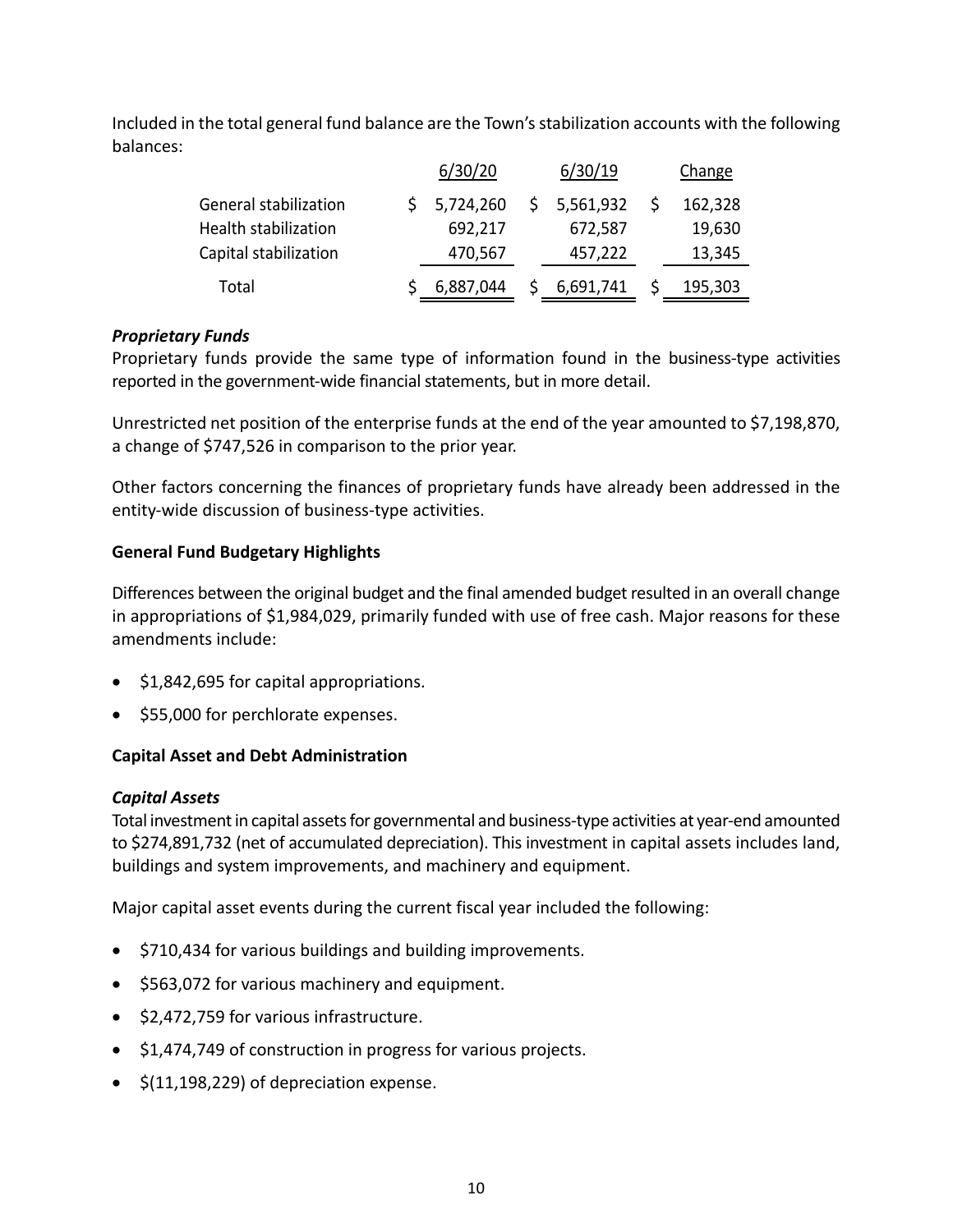Additional information on capital assets can be found in the Notes to the Financial Statements.

### *Long‐Term Debt*

At the end of the current fiscal year, total bonded debt outstanding including unamortized premiums was \$49,312,208, all of which was backed by the full faith and credit of the Town.

Additional information on long‐term debt can be found in the Notes to the Financial Statements.

### **Requests for Information**

This financial report is designed to provide a general overview of the Town of Westford's finances for all those with an interest in the government's finances. Questions concerning any of the information provided in this report or requests for additional financial information should be addressed to:

> Town of Westford, Massachusetts 55 Main Street Westford, Massachusetts 01886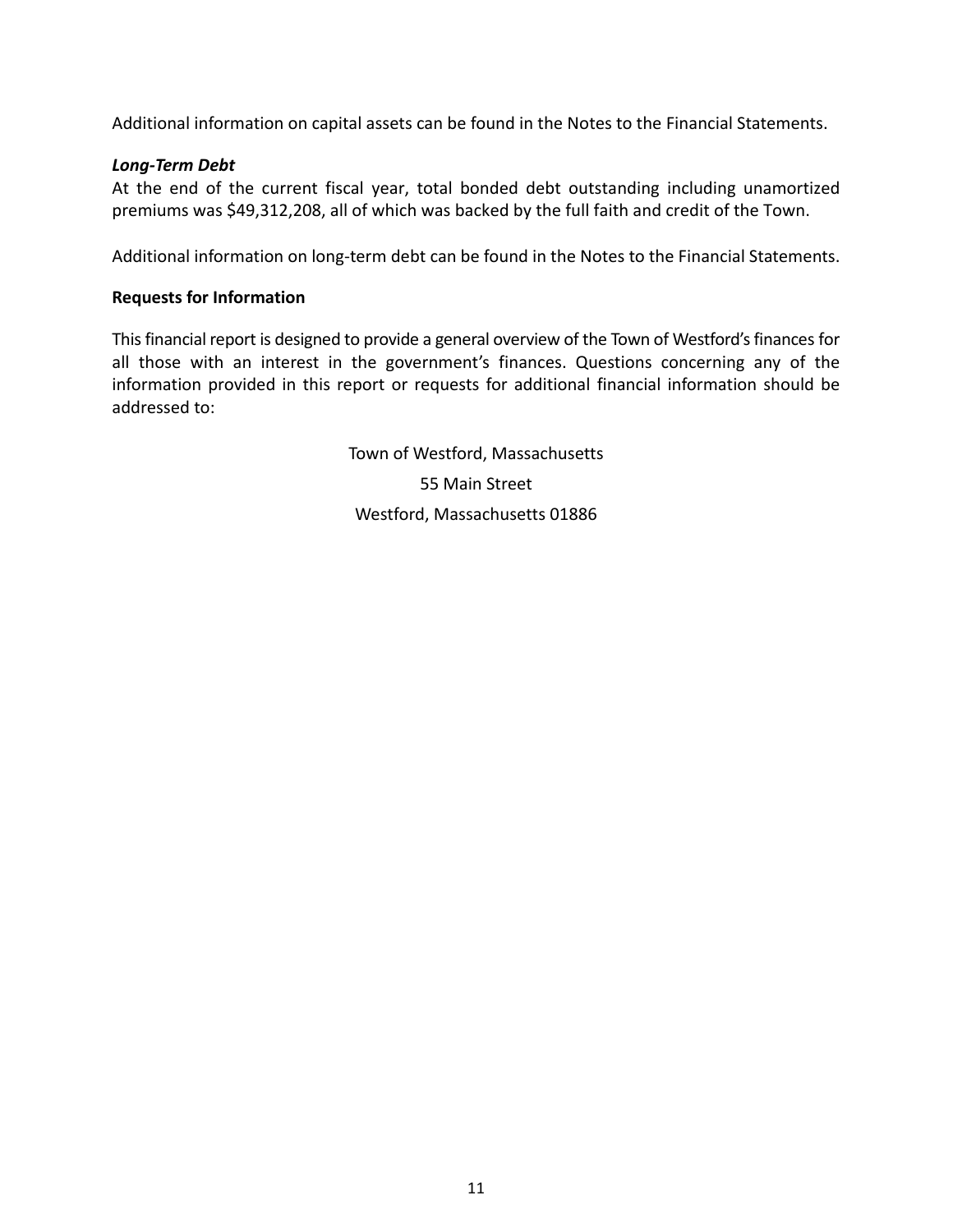#### Statement of Net Position June 30, 2020

|                                                                                               |    | Governmental<br>Activities | <b>Business-Type</b><br>Activities | Total                          |
|-----------------------------------------------------------------------------------------------|----|----------------------------|------------------------------------|--------------------------------|
| Assets                                                                                        |    |                            |                                    |                                |
| Current:                                                                                      |    |                            |                                    |                                |
| Cash and short-term investments<br>Investments                                                | \$ | 19,853,472<br>20,969,432   | \$<br>7,733,991                    | \$<br>27,587,463<br>20,969,432 |
| Receivables, net of allowance for uncollectibles:<br>Property taxes                           |    | 1,869,213                  |                                    | 1,869,213                      |
| <b>Excises</b><br>User fees                                                                   |    | 428,076                    | 1,311,448                          | 428,076<br>1,311,448           |
| Departmental and other                                                                        |    | 281,707                    | 53,115                             | 334,822                        |
| <b>Total Current Assets</b>                                                                   |    | 43,401,900                 | 9,098,554                          | 52,500,454                     |
| Noncurrent:                                                                                   |    |                            |                                    |                                |
| Receivables, net of allowance for uncollectibles:<br>Property taxes<br>Departmental and other |    | 637,268                    | 727,111                            | 637,268<br>727,111             |
| Capital assets                                                                                |    |                            |                                    |                                |
| Land and construction in progress<br>Other capital assets,                                    |    | 40,179,190                 | 5,501,362                          | 45,680,552                     |
| net of accumulated depreciation                                                               |    | 191,041,552                | 38,169,628                         | 229,211,180                    |
| <b>Total Noncurrent Assets</b>                                                                |    | 231,858,010                | 44,398,101                         | 276,256,111                    |
| <b>Total Assets</b>                                                                           |    | 275,259,910                | 53,496,655                         | 328,756,565                    |
| <b>Deferred Outflows of Resources</b>                                                         |    |                            |                                    |                                |
| Related to pensions                                                                           |    | 7,473,855                  | 225,594                            | 7,699,449                      |
| <b>Related to OPEB</b>                                                                        |    | 9,070,961                  | 67,625                             | 9,138,586                      |
| <b>Total Deferred Outflows of Resources</b>                                                   |    | 16,544,816                 | 293,219                            | 16,838,035                     |
| <b>Liabilities</b><br>Current:                                                                |    |                            |                                    |                                |
| Warrants payable                                                                              |    | 2,130,433                  | 146,763                            | 2,277,196                      |
| <b>Accrued liabilities</b>                                                                    |    | 545,099                    | 73,564                             | 618,663                        |
| Notes payable<br>Other current liabilities                                                    |    | 3,204,000<br>1,171,437     | 3,227,000                          | 6,431,000<br>1,171,437         |
| Current portion of long-term liabilities:                                                     |    |                            |                                    |                                |
| Bonds and loans payable                                                                       |    | 5,077,968                  | 1,263,191                          | 6,341,159                      |
| Compensated absences                                                                          |    | 98,832                     | 10,482                             | 109,314                        |
| <b>Total Current Liabilities</b>                                                              |    | 12,227,769                 | 4,721,000                          | 16,948,769                     |
| Noncurrent:                                                                                   |    |                            |                                    |                                |
| Bonds and loans payable, net of current portion                                               |    | 36,821,706                 | 6,149,343                          | 42,971,049                     |
| Net pension liability                                                                         |    | 57,746,788                 | 1,743,053                          | 59,489,841                     |
| Net OPEB liability<br>Compensated absences                                                    |    | 71,596,167<br>1,877,808    | 537,287<br>199,171                 | 72,133,454<br>2,076,979        |
| <b>Total Noncurrent Liabilities</b>                                                           |    | 168,042,469                | 8,628,854                          | 176,671,323                    |
| <b>Total Liabilities</b>                                                                      |    | 180,270,238                | 13,349,854                         | 193,620,092                    |
| <b>Deferred Inflows of Resources</b>                                                          |    |                            |                                    |                                |
| Related to pensions                                                                           |    | 3,049,505                  | 92,048                             | 3,141,553                      |
| Related to OPEB                                                                               |    | 5,595,740                  | 41,717                             | 5,637,457                      |
| <b>Total Deferred Inflows of Resources</b>                                                    |    | 8,645,245                  | 133,765                            | 8,779,010                      |
| <b>Net Position</b>                                                                           |    |                            |                                    |                                |
| Net investment in capital assets                                                              |    | 192,680,403                | 33,107,385                         | 225,787,788                    |
| Restricted for:                                                                               |    |                            |                                    |                                |
| Grants and other statutory restrictions<br>Permanent funds:                                   |    | 13,589,838                 |                                    | 13,589,838                     |
| Nonexpendable                                                                                 |    | 760,142                    |                                    | 760,142                        |
| Expendable                                                                                    |    | 1,424,956                  |                                    | 1,424,956                      |
| Unrestricted                                                                                  |    | (105,566,096)              | 7,198,870                          | (98,367,226)                   |
| <b>Total Net Position</b>                                                                     | Ŝ  | 102,889,243                | \$<br>40,306,255                   | \$<br>143,195,498              |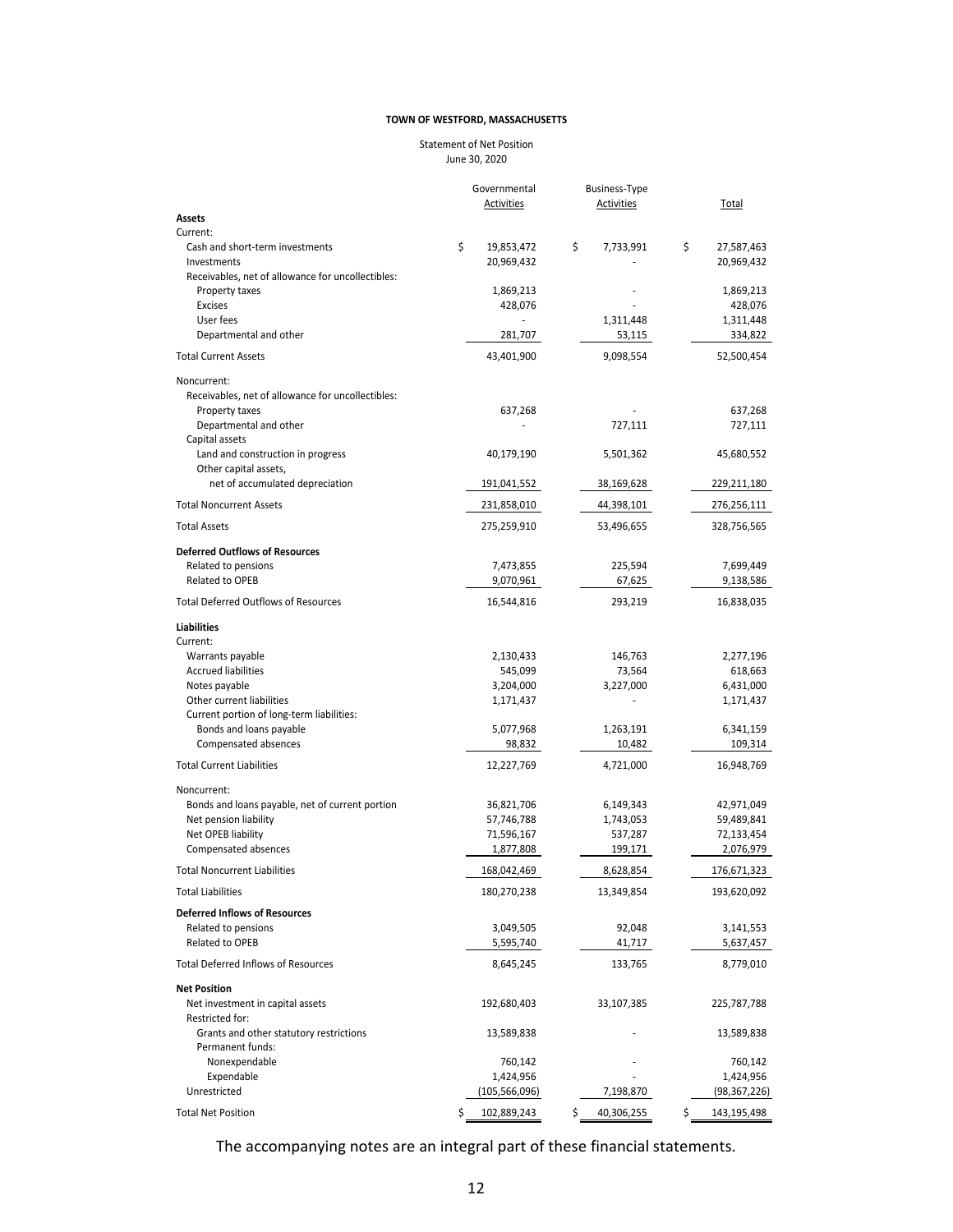#### Statement of Activities For the Year Ended June 30, 2020

|                                       |    |             | Program Revenues |                                                                                |    |               |                 |    | Net (Expenses) Revenues and Changes in Net Position |                  |    |                |
|---------------------------------------|----|-------------|------------------|--------------------------------------------------------------------------------|----|---------------|-----------------|----|-----------------------------------------------------|------------------|----|----------------|
|                                       |    |             |                  |                                                                                |    | Operating     | Capital         |    |                                                     | Business-        |    |                |
|                                       |    |             |                  | Charges for                                                                    |    | Grants and    | Grants and      |    | Governmental                                        | Type             |    |                |
|                                       |    | Expenses    |                  | Services                                                                       |    | Contributions | Contributions   |    | Activities                                          | Activities       |    | Total          |
| <b>Governmental Activities</b>        |    |             |                  |                                                                                |    |               |                 |    |                                                     |                  |    |                |
| General government                    | Ŝ. | 11,696,119  | \$               | 506,781                                                                        | \$ | 560,649       | \$              | \$ | (10,628,689)                                        | \$               | \$ | (10,628,689)   |
| Public safety                         |    | 23,192,326  |                  | 884,638                                                                        |    | 88,091        |                 |    | (22, 219, 597)                                      |                  |    | (22, 219, 597) |
| Education                             |    | 88,925,682  |                  | 3,607,878                                                                      |    | 39,529,318    | 928,924         |    | (44, 859, 562)                                      |                  |    | (44, 859, 562) |
| Public works                          |    | 15,366,899  |                  | 89,734                                                                         |    | 1,520,652     | 11,700          |    | (13, 744, 813)                                      |                  |    | (13, 744, 813) |
| Health and human services             |    | 2,739,332   |                  | 299,178                                                                        |    | 252,497       |                 |    | (2, 187, 657)                                       |                  |    | (2, 187, 657)  |
| Culture and recreation                |    | 4,137,956   |                  | 29,721                                                                         |    | 62,994        |                 |    | (4,045,241)                                         |                  |    | (4,045,241)    |
| Interest on long-term debt            |    | 1,392,369   |                  |                                                                                |    |               |                 |    | (1, 392, 369)                                       |                  |    | (1, 392, 369)  |
| Intergovernmental                     |    | 566,942     |                  | $\overline{\phantom{a}}$                                                       |    |               |                 |    | (566, 942)                                          |                  |    | (566, 942)     |
| Miscellaneous                         |    | 140,037     |                  |                                                                                |    |               |                 |    | (140, 037)                                          |                  |    | (140, 037)     |
| <b>Total Governmental Activities</b>  |    | 148,157,662 |                  | 5,417,930                                                                      |    | 42,014,201    | 940,624         |    | (99, 784, 907)                                      |                  |    | (99, 784, 907) |
| <b>Business-Type Activities:</b>      |    |             |                  |                                                                                |    |               |                 |    |                                                     |                  |    |                |
| Water services                        |    | 4,406,669   |                  | 4,370,360                                                                      |    |               | 1,812,363       |    |                                                     | 1,776,054        |    | 1,776,054      |
| Recreation                            |    | 1,082,806   |                  | 848,815                                                                        |    |               |                 |    |                                                     | (233,991)        |    | (233,991)      |
| Nonmajor enterprise funds             |    | 1,306,375   |                  | 829,534                                                                        |    | 18,270        |                 |    |                                                     | (458, 571)       |    | (458, 571)     |
| <b>Total Business-Type Activities</b> |    | 6,795,850   |                  | 6,048,709                                                                      |    | 18,270        | 1,812,363       |    |                                                     | 1,083,492        |    | 1,083,492      |
| Total                                 | Ś. | 154,953,512 | Ś.               | 11,466,639                                                                     | Ś. | 42,032,471    | \$<br>2,752,987 |    | (99, 784, 907)                                      | 1,083,492        |    | (98, 701, 415) |
|                                       |    |             |                  | <b>General Revenues and Transfers</b>                                          |    |               |                 |    |                                                     |                  |    |                |
|                                       |    |             |                  | Property taxes                                                                 |    |               |                 |    | 83,551,045                                          |                  |    | 83,551,045     |
|                                       |    |             |                  | <b>Excises</b>                                                                 |    |               |                 |    | 4,831,719                                           |                  |    | 4,831,719      |
|                                       |    |             |                  | Penalties, interest and other taxes<br>Grants and contributions not restricted |    |               |                 |    | 391,308                                             |                  |    | 391,308        |
|                                       |    |             |                  | to specific programs                                                           |    |               |                 |    | 2,322,588                                           |                  |    | 2,322,588      |
|                                       |    |             |                  | Investment income                                                              |    |               |                 |    | 587,875                                             | 41,901           |    | 629,776        |
|                                       |    |             |                  | Other                                                                          |    |               |                 |    | 1,037,927                                           | 114,763          |    | 1,152,690      |
|                                       |    |             |                  | Transfers (net)                                                                |    |               |                 |    | (607, 167)                                          | 607,167          |    |                |
|                                       |    |             |                  | Total general revenues and transfers                                           |    |               |                 |    | 92,115,295                                          | 763,831          |    | 92,879,126     |
|                                       |    |             |                  | Change in Net Position                                                         |    |               |                 |    | (7,669,612)                                         | 1,847,323        |    | (5,822,289)    |
|                                       |    |             |                  | <b>Net Position</b>                                                            |    |               |                 |    |                                                     |                  |    |                |
|                                       |    |             |                  | Beginning of year                                                              |    |               |                 |    | 110,558,855                                         | 38,458,932       |    | 149,017,787    |
|                                       |    |             |                  | End of year                                                                    |    |               |                 | Ś  | 102,889,243                                         | \$<br>40,306,255 | Ś  | 143,195,498    |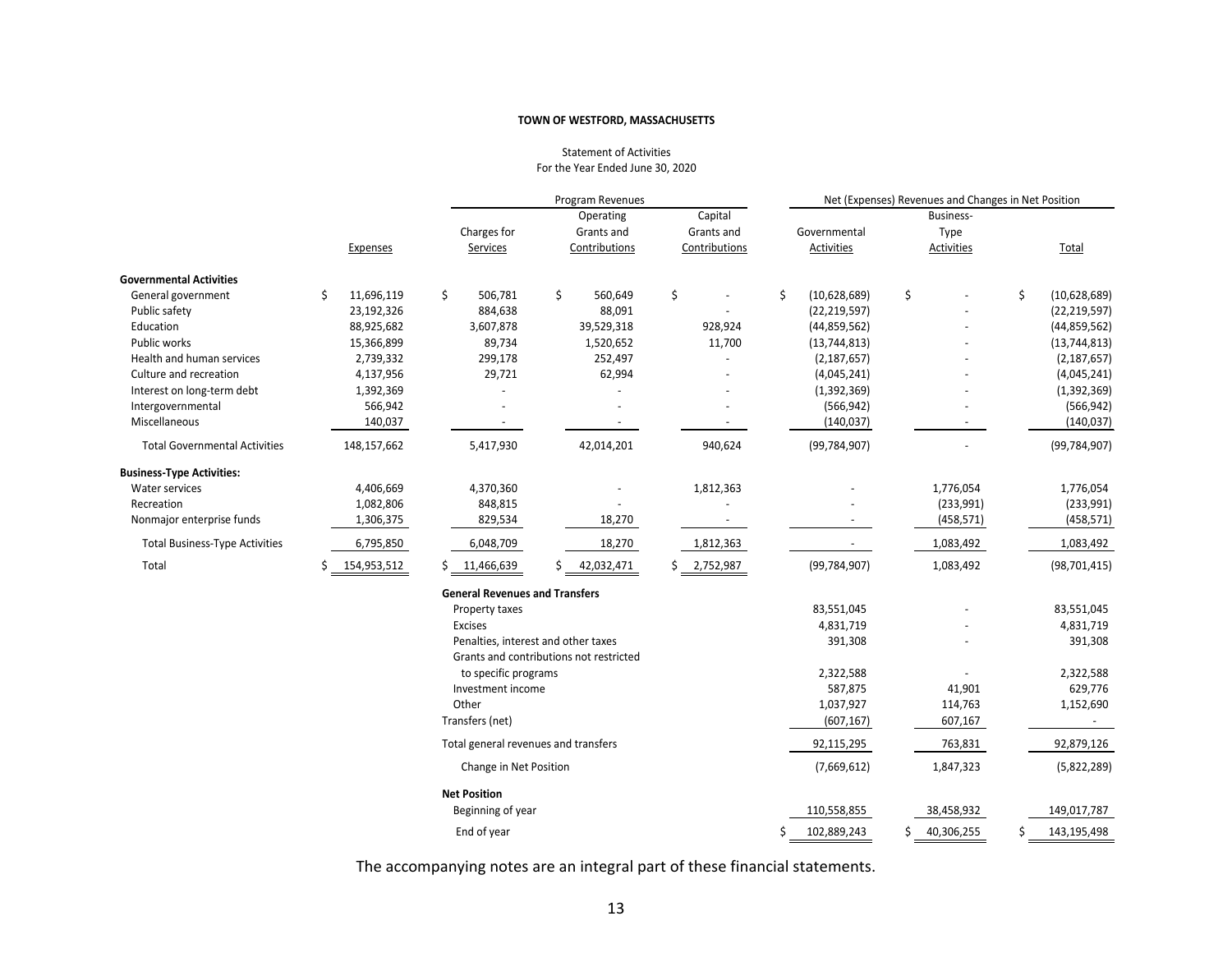Balance Sheet June 30, 2020 Governmental Funds

| <b>Assets</b>                                                                                              | General<br>Fund                                 | Community<br>Preservation<br>Act<br>Fund | <b>MSBA</b><br>Abbot<br>Roof | Nonmajor<br>Governmental<br>Funds   | Total<br>Governmental<br>Funds                              |
|------------------------------------------------------------------------------------------------------------|-------------------------------------------------|------------------------------------------|------------------------------|-------------------------------------|-------------------------------------------------------------|
| Cash and short-term investments<br>Investments<br>Receivables:                                             | \$<br>11,364,538<br>12,370,339                  | \$<br>315,955<br>6,566,589               | \$<br>1,078,960              | \$<br>7,094,019<br>2,032,504        | \$<br>19,853,472<br>20,969,432                              |
| Property taxes<br><b>Excises</b><br>Departmental and other                                                 | 2,710,345<br>480,954<br>41,587                  | 58,432                                   |                              | 240,120                             | 2,768,777<br>480,954<br>281,707                             |
| <b>Total Assets</b>                                                                                        | \$<br>26,967,763                                | \$<br>6,940,976                          | \$<br>1,078,960              | \$<br>9,366,643                     | \$<br>44,354,342                                            |
| <b>Liabilities</b><br>Warrants payable<br><b>Accrued liabilities</b><br>Notes payable<br>Other liabilities | \$<br>1,809,867<br>524,813<br>1,171,436         | \$<br>653                                | \$<br>8,270<br>2,291,000     | \$<br>312,297<br>19,632<br>913,000  | \$<br>2,130,434<br>545,098<br>3,204,000<br>1,171,436        |
| <b>Total Liabilities</b>                                                                                   | 3,506,116                                       | 653                                      | 2,299,270                    | 1,244,929                           | 7,050,968                                                   |
| <b>Deferred Inflows of Resources</b><br>Unavailable revenues                                               | 2,278,506                                       | 58,432                                   |                              |                                     | 2,336,938                                                   |
| <b>Fund Balances</b><br>Nonspendable<br>Restricted<br>Committed<br>Assigned<br>Unassigned                  | 4,735,270<br>4,368,956<br>616,037<br>11,462,878 | 6,881,891                                | (1,220,310)                  | 760,142<br>8,417,563<br>(1,055,991) | 760,142<br>13,152,833<br>11,250,847<br>616,037<br>9,186,577 |
| <b>Total Fund Balances</b>                                                                                 | 21,183,141                                      | 6,881,891                                | (1, 220, 310)                | 8,121,714                           | 34,966,436                                                  |
| Total Liabilities, Deferred Inflows of<br><b>Resources and Fund Balances</b>                               | \$<br>26,967,763                                | \$<br>6,940,976                          | \$<br>1,078,960              | \$<br>9,366,643                     | \$<br>44,354,342                                            |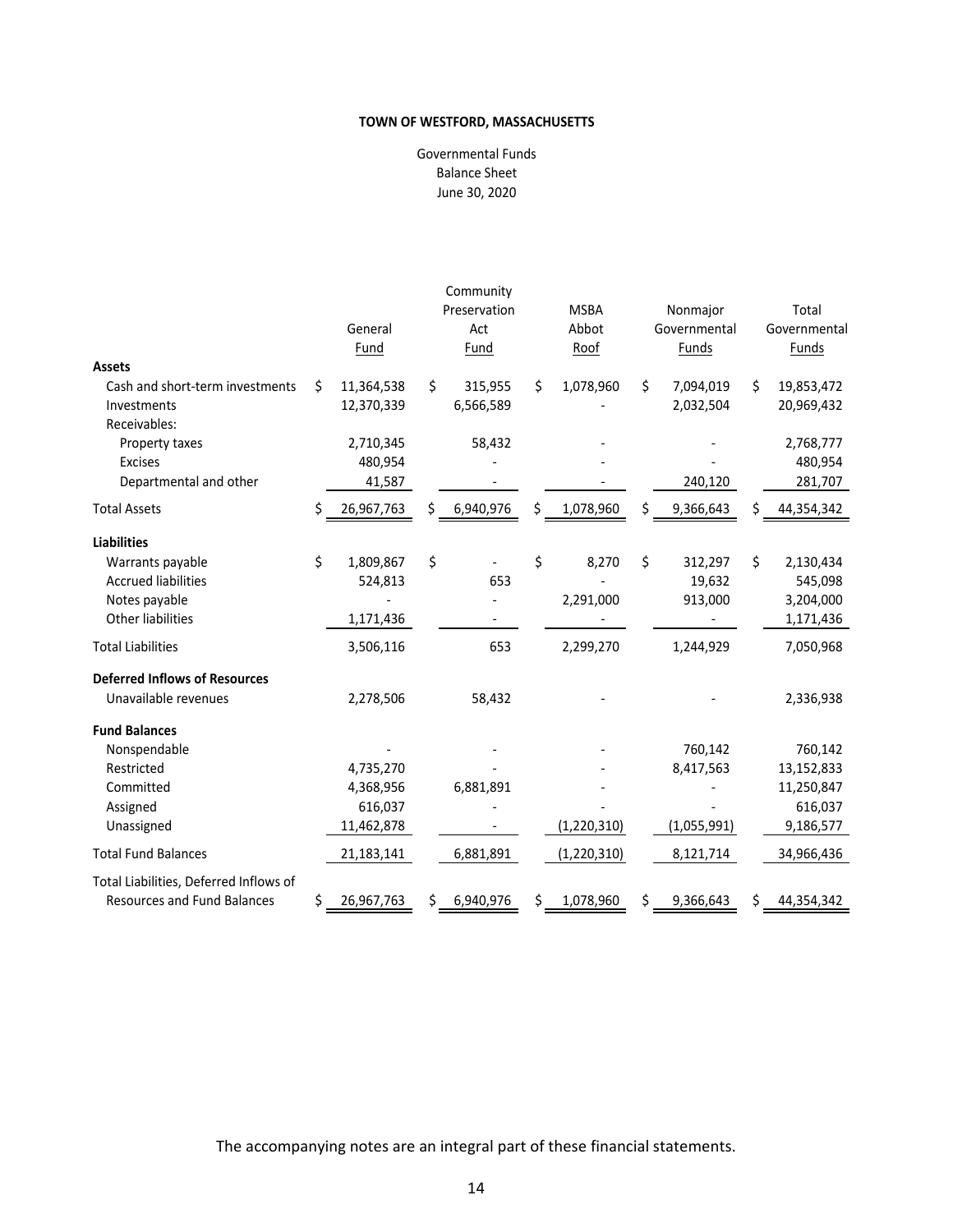### Reconciliation of Total Governmental Fund Balances June 30, 2020 to Net Position of Governmental Activities of Net Position

| <b>Total governmental fund balances</b>                                                                                                                                                                   | \$<br>34,966,436 |
|-----------------------------------------------------------------------------------------------------------------------------------------------------------------------------------------------------------|------------------|
| Capital assets used in governmental activities are not financial<br>resources and, therefore, are not reported in the governmental funds.                                                                 | 231,220,742      |
| Revenues are reported on the accrual basis of accounting<br>and are not deferred until collection.                                                                                                        | 2,006,593        |
| Long-term liabilities, including bonds payable, net pension liability,<br>net OPEB liability are not due and payable in the current period<br>and, therefore, are not reported in the governmental funds. | (173, 219, 269)  |
| Deferred outflows and (inflows) of resources related to Pensions<br>to be recognized in pension expense in future periods.                                                                                | 4,424,350        |
| Deferred outflows and (inflows) of resources related to OPEB<br>to be recognized in OPEB expense in future periods.                                                                                       | 3,475,221        |
| Other                                                                                                                                                                                                     | 15,170           |
| Net position of governmental activities                                                                                                                                                                   | 102,889,243      |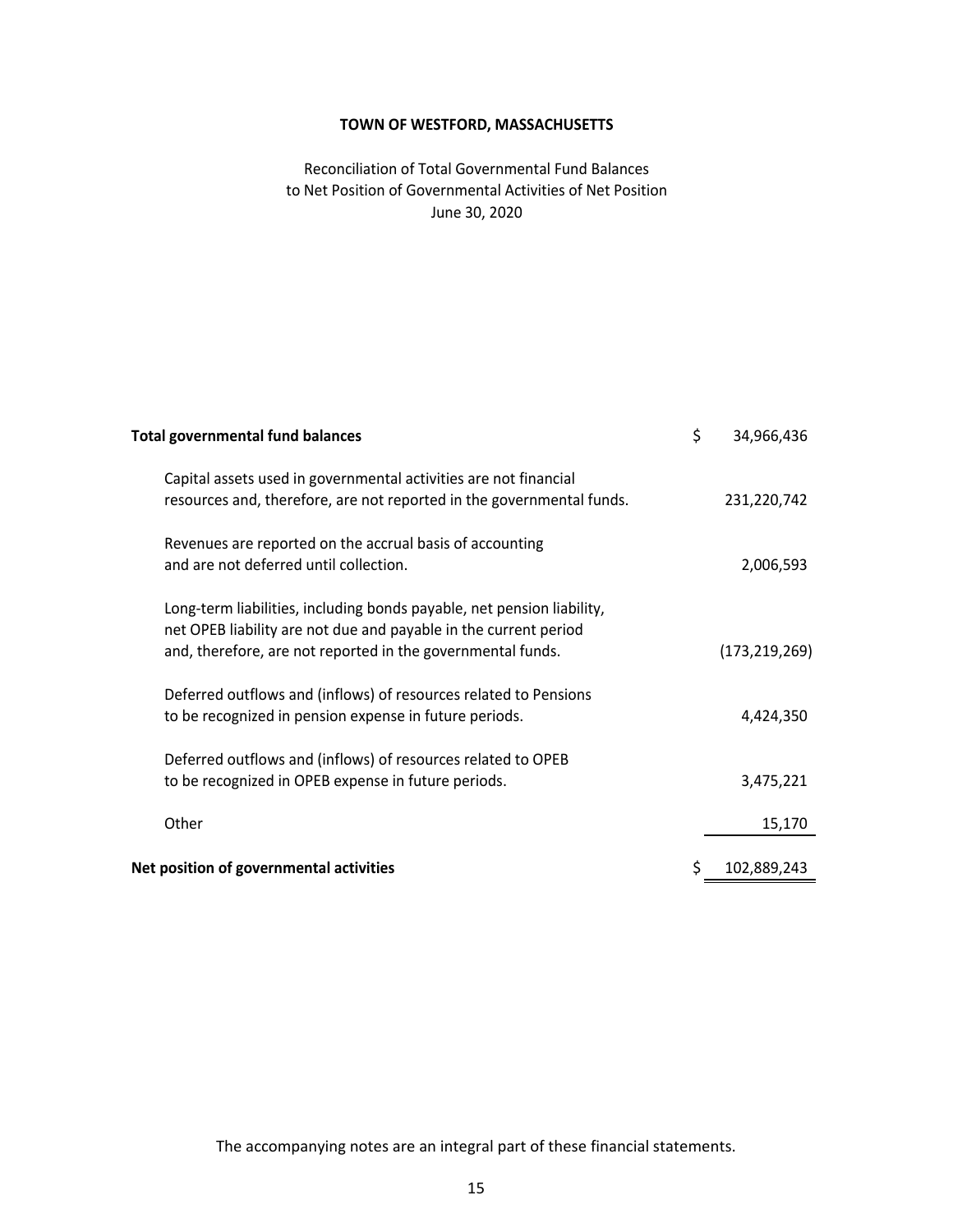#### Governmental Funds Statement of Revenues, Expenditures, and Changes in Fund Balances For the Year Ended June 30, 2020

|                                             |    |               |    | Community    |    |               |    |               |                  |
|---------------------------------------------|----|---------------|----|--------------|----|---------------|----|---------------|------------------|
|                                             |    |               |    | Preservation |    | <b>MSBA</b>   |    | Nonmajor      | Total            |
|                                             |    | General       |    | Act          |    | Abbot         |    | Governmental  | Governmental     |
|                                             |    | Fund          |    | Fund         |    | Roof          |    | Funds         | Funds            |
|                                             |    |               |    |              |    |               |    |               |                  |
| <b>Revenues</b>                             |    |               |    |              |    |               |    |               |                  |
| Property taxes                              | \$ | 81,603,187    | \$ | 1,965,219    | \$ |               | \$ |               | \$<br>83,568,406 |
| <b>Excises</b>                              |    | 4,681,082     |    |              |    |               |    |               | 4,681,082        |
| Penalties, interest and other taxes         |    | 339,630       |    | 5,406        |    |               |    |               | 345,036          |
| <b>Betterments</b>                          |    | 7,560         |    |              |    |               |    |               | 7,560            |
| Charges for services                        |    | 328,217       |    |              |    |               |    | 4,039,026     | 4,367,243        |
| Intergovernmental                           |    | 29,163,715    |    | 500,852      |    | 928,924       |    | 5,715,993     | 36,309,484       |
| Licenses and permits                        |    | 999,996       |    |              |    |               |    |               | 999,996          |
| Fines and forfeitures                       |    | 51,690        |    |              |    |               |    |               | 51,690           |
| Investment income                           |    | 358,913       |    | 157,458      |    |               |    | 71,504        | 587,875          |
| Miscellaneous                               |    | 557,221       |    |              |    | 9,000         |    | 303,665       | 869,886          |
| <b>Total Revenues</b>                       |    | 118,091,211   |    | 2,628,935    |    | 937,924       |    | 10,130,188    | 131,788,258      |
| <b>Expenditures</b>                         |    |               |    |              |    |               |    |               |                  |
| General government                          |    | 5,047,041     |    | 2,044,770    |    |               |    | 714,714       | 7,806,525        |
| Public safety                               |    | 10,220,477    |    |              |    |               |    | 317,720       | 10,538,197       |
| Education                                   |    | 68,983,177    |    |              |    | 8,269         |    | 7,331,932     | 76,323,378       |
| Public works                                |    | 6,020,589     |    |              |    |               |    | 2,372,783     | 8,393,372        |
| Health and human services                   |    | 1,078,864     |    |              |    |               |    | 381,035       | 1,459,899        |
| Culture and recreation                      |    | 1,942,303     |    |              |    |               |    | 176,528       | 2,118,831        |
| <b>Employee benefits</b>                    |    | 17,566,062    |    |              |    |               |    |               | 17,566,062       |
| Debt service                                |    |               |    |              |    |               |    |               |                  |
|                                             |    |               |    |              |    |               |    |               |                  |
| Principal                                   |    | 5,843,164     |    | 324,655      |    |               |    |               | 6,167,819        |
| Interest                                    |    | 1,530,706     |    | 425,850      |    |               |    | 11,057        | 1,967,613        |
| Intergovernmental                           |    | 566,942       |    |              |    |               |    |               | 566,942          |
| <b>Total Expenditures</b>                   |    | 118,799,325   |    | 2,795,275    |    | 8,269         |    | 11,305,769    | 132,908,638      |
| Excess (deficiency) of revenues             |    |               |    |              |    |               |    |               |                  |
| over expenditures                           |    | (708, 114)    |    | (166, 340)   |    | 929,655       |    | (1, 175, 581) | (1, 120, 380)    |
| <b>Other Financing Sources (Uses)</b>       |    |               |    |              |    |               |    |               |                  |
| Issuance of bonds                           |    |               |    |              |    |               |    | 8,945,000     | 8,945,000        |
| Bond premiums                               |    |               |    |              |    |               |    | 338,756       | 338,756          |
| Bond issue costs                            |    | (2,000)       |    |              |    |               |    | (138, 037)    | (140, 037)       |
| Transfers in                                |    | 260,065       |    |              |    | 1,328         |    | 282,034       | 543,427          |
| Transfers out                               |    | (725,070)     |    | (190,000)    |    |               |    | (235, 524)    | (1, 150, 594)    |
| <b>Total Other Financing Sources (Uses)</b> |    | (467,005)     |    | (190,000)    |    | 1,328         |    | 9,192,229     | 8,536,552        |
| Excess (deficiency) of revenues and other   |    |               |    |              |    |               |    |               |                  |
| sources over expenditures and other uses    |    | (1, 175, 119) |    | (356, 340)   |    | 930,983       |    | 8,016,648     | 7,416,172        |
| Fund Balance, at Beginning of Year, as      |    |               |    |              |    |               |    |               |                  |
| reclassified                                |    | 22,358,260    |    | 7,238,231    |    | (2, 151, 293) |    | 105,066       | 27,550,264       |
| Fund Balance, at End of Year                | Ş  | 21,183,141    | S  | 6,881,891    | Ş  | (1,220,310)   | Ş  | 8,121,714     | 34,966,436       |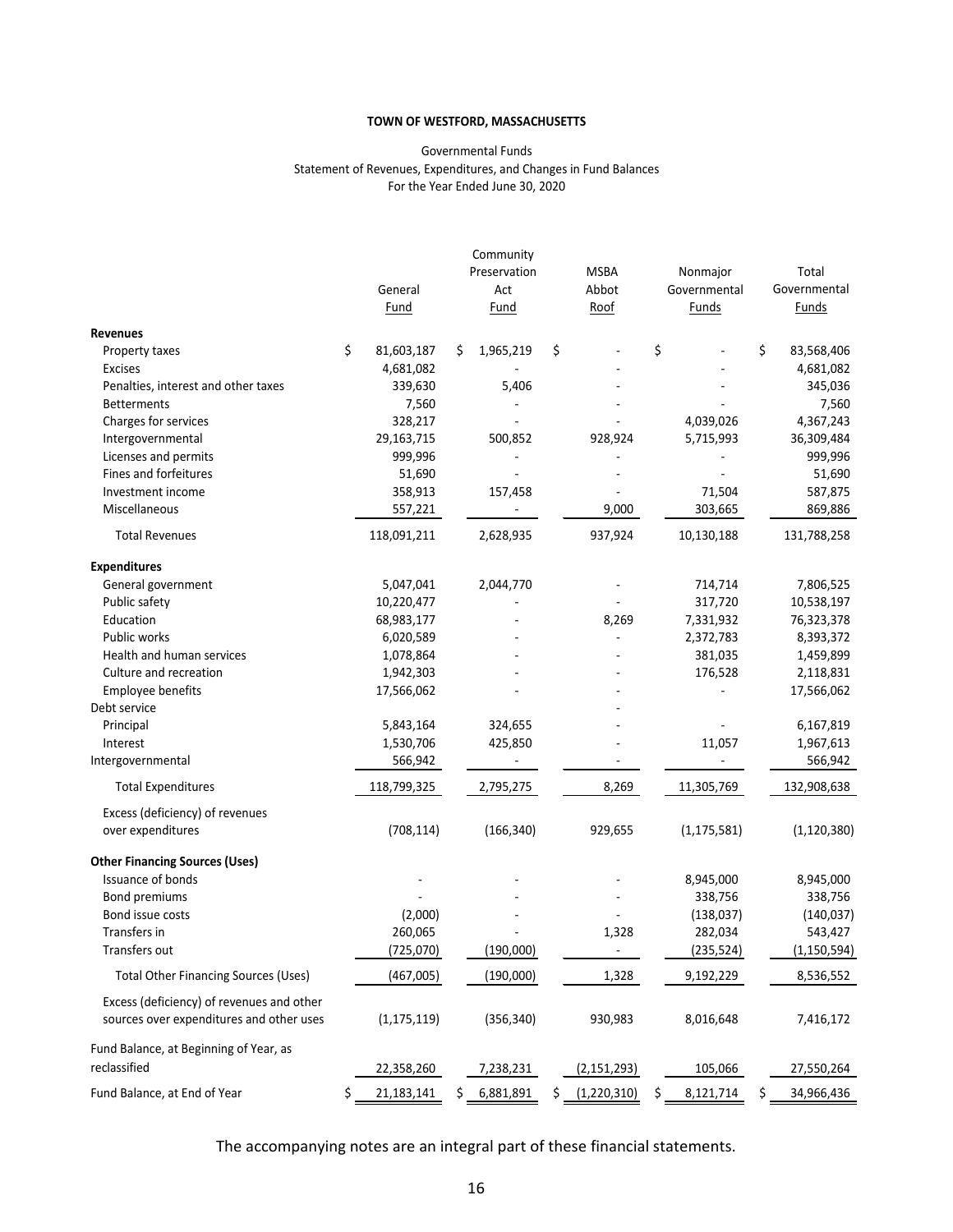# Reconciliation of the Statement of Revenues, Expenditures, and Changes For the Year Ended June 30, 2020 in Fund Balances of Governmental Funds to the Statement of Activities

| Net changes in fund balances - total governmental funds                                                                                                                                                                                                                                                                                                                                                                                                   | \$<br>7,416,172   |
|-----------------------------------------------------------------------------------------------------------------------------------------------------------------------------------------------------------------------------------------------------------------------------------------------------------------------------------------------------------------------------------------------------------------------------------------------------------|-------------------|
| Governmental funds report capital outlays as expenditures. However, in<br>the Statement of Activities the cost of those assets is allocated over their<br>estimated useful lives and reported as depreciation expense:                                                                                                                                                                                                                                    |                   |
| Capital outlay                                                                                                                                                                                                                                                                                                                                                                                                                                            | 1,795,902         |
| Depreciation                                                                                                                                                                                                                                                                                                                                                                                                                                              | (9,584,657)       |
| The issuance of long-term debt (e.g., bonds) provides current financial<br>resources to governmental funds, while the repayment of the principal of<br>long-term debt consumes the financial resources of governmental funds.<br>Neither transaction, however, has any effect on net position:                                                                                                                                                            |                   |
| Issuance of debt                                                                                                                                                                                                                                                                                                                                                                                                                                          | (8,945,000)       |
| Repayments of debt                                                                                                                                                                                                                                                                                                                                                                                                                                        | 6,269,014         |
| Other                                                                                                                                                                                                                                                                                                                                                                                                                                                     | (202, 647)        |
| Revenues in the Statement of Activities that do not provide current financial<br>resources are fully deferred in the Statement of Revenues, Expenditures,<br>and Changes in Fund Balances. Therefore, the recognition of revenue for<br>various types of accounts receivable (i.e., real estate and personal<br>property, motor vehicle excise, etc.) differ between the two statements.<br>This amount represents the net change in unavailable revenue. | 249,736           |
| Some expenses reported in the Statement of Activities do not require the                                                                                                                                                                                                                                                                                                                                                                                  |                   |
| use of current financial resources and, therefore, are not reported as<br>expenditures in the governmental funds:                                                                                                                                                                                                                                                                                                                                         |                   |
| Change in pension expense from GASB 68                                                                                                                                                                                                                                                                                                                                                                                                                    | (3,948,997)       |
| Change in OPEB expense from GASB 75                                                                                                                                                                                                                                                                                                                                                                                                                       | (894, 555)        |
| Other                                                                                                                                                                                                                                                                                                                                                                                                                                                     | 474,049           |
| Other differences                                                                                                                                                                                                                                                                                                                                                                                                                                         | (298, 629)        |
| Change in net position of governmental activities                                                                                                                                                                                                                                                                                                                                                                                                         | \$<br>(7,669,612) |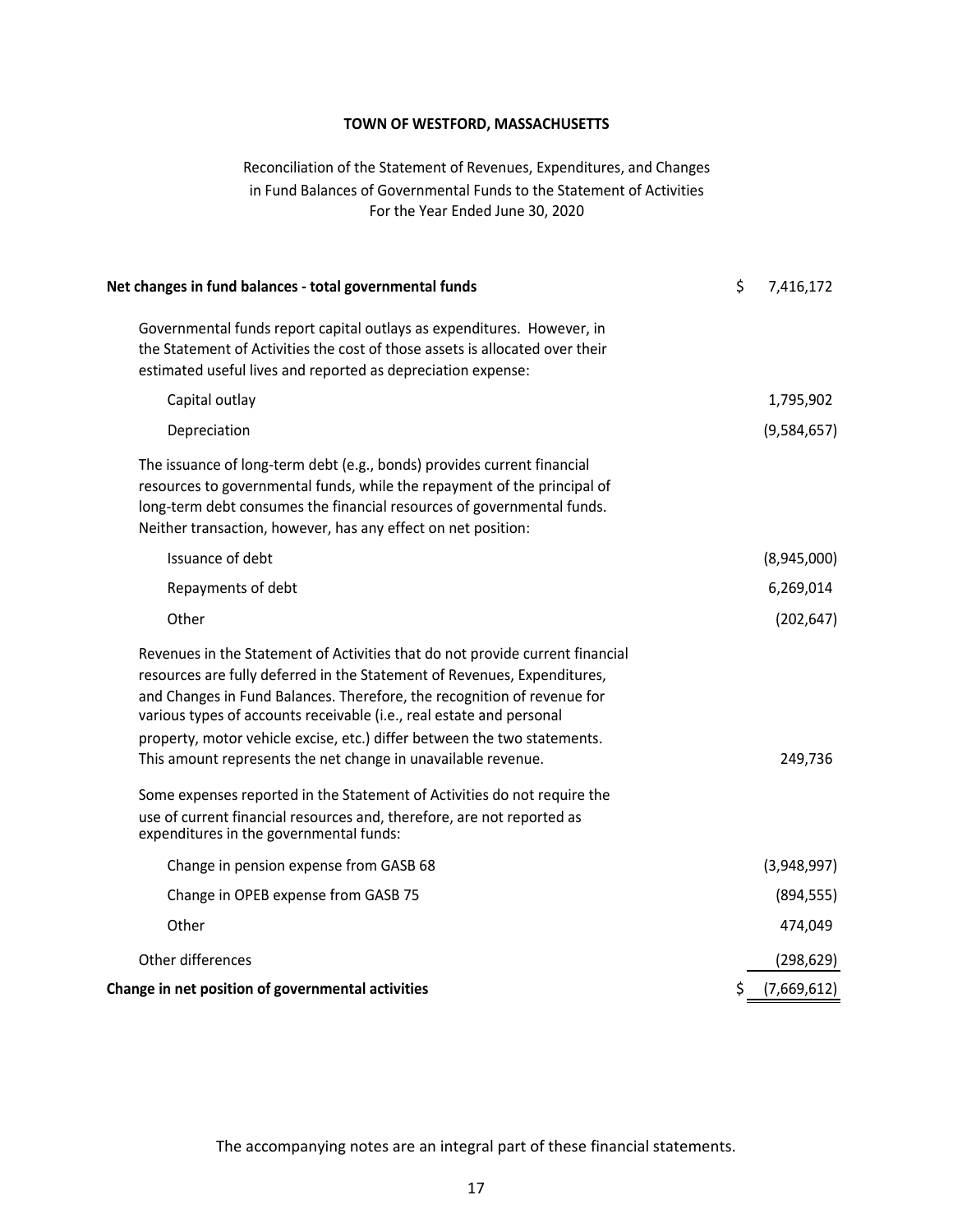#### Proprietary Funds Statement of Net Position June 30, 2020

|                                                          | <b>Business-Type Activities</b><br><b>Enterprise Fund</b> |    |                    |    |                                 |    |                   |  |
|----------------------------------------------------------|-----------------------------------------------------------|----|--------------------|----|---------------------------------|----|-------------------|--|
|                                                          | Water<br>Fund                                             |    | Recreation<br>Fund |    | Nonmajor<br>Enterprise<br>Funds |    | Total             |  |
| Assets                                                   |                                                           |    |                    |    |                                 |    |                   |  |
| Current:<br>Cash and short-term investments              | \$<br>6,964,862                                           | \$ | 182,207            | \$ | 586,922                         | \$ | 7,733,991         |  |
| Receivables, net of allowance for uncollectibles         |                                                           |    |                    |    |                                 |    |                   |  |
| User fees                                                | 871,274                                                   |    |                    |    | 440,174                         |    | 1,311,448         |  |
| <b>Betterments</b>                                       | 53,115                                                    |    |                    |    |                                 |    | 53,115            |  |
| <b>Total Current Assets</b>                              | 7,889,251                                                 |    | 182,207            |    | 1,027,096                       |    | 9,098,554         |  |
| Noncurrent:                                              |                                                           |    |                    |    |                                 |    |                   |  |
| Receivables, net of allowance for uncollectibles         |                                                           |    |                    |    |                                 |    |                   |  |
| <b>Betterments</b>                                       | 727,111                                                   |    |                    |    |                                 |    | 727,111           |  |
| Capital Assets:                                          |                                                           |    |                    |    |                                 |    |                   |  |
| Land and construction in progress                        | 5,226,615                                                 |    | 274,747            |    |                                 |    | 5,501,362         |  |
| Other capital assets, net of<br>accumulated depreciation | 37,352,494                                                |    | 216,188            |    | 600,946                         |    | 38,169,628        |  |
| <b>Total Noncurrent Assets</b>                           | 43,306,220                                                |    | 490,935            |    | 600,946                         |    | 44,398,101        |  |
| <b>Total Assets</b>                                      | 51,195,471                                                |    | 673,142            |    | 1,628,042                       |    | 53,496,655        |  |
|                                                          |                                                           |    |                    |    |                                 |    |                   |  |
| <b>Deferred Outflows of Resources</b>                    |                                                           |    |                    |    |                                 |    |                   |  |
| Related to pensions<br>Related to OPEB                   | 113,952<br>17,363                                         |    | 88,544<br>43,865   |    | 23,098<br>6,397                 |    | 225,594<br>67,625 |  |
| <b>Total Deferred Outflows of Resources</b>              | 131,315                                                   |    | 132,409            |    | 29,495                          |    | 293,219           |  |
|                                                          |                                                           |    |                    |    |                                 |    |                   |  |
| <b>Liabilities</b>                                       |                                                           |    |                    |    |                                 |    |                   |  |
| Current:                                                 |                                                           |    |                    |    |                                 |    |                   |  |
| Warrants payable<br><b>Accrued liabilities</b>           | 124,980<br>29,499                                         |    | 4,078<br>21,675    |    | 17,705<br>22,390                |    | 146,763<br>73,564 |  |
| Notes payable                                            | 3,227,000                                                 |    |                    |    |                                 |    | 3,227,000         |  |
| Current portion of long-term liabilities:                |                                                           |    |                    |    |                                 |    |                   |  |
| Bonds payable                                            | 1,263,191                                                 |    |                    |    |                                 |    | 1,263,191         |  |
| Compensated absences                                     | 6,759                                                     |    | 1,689              |    | 2,034                           |    | 10,482            |  |
| <b>Total Current Liabilities</b>                         | 4,651,429                                                 |    | 27,442             |    | 42,129                          |    | 4,721,000         |  |
| Noncurrent:                                              |                                                           |    |                    |    |                                 |    |                   |  |
| Bonds payable, net of current portion                    | 6,149,343                                                 |    |                    |    |                                 |    | 6,149,343         |  |
| Net pension liability                                    | 880,450                                                   |    | 684,133            |    | 178,470                         |    | 1,743,053         |  |
| Net OPEB liability                                       | 137,894                                                   |    | 348,759            |    | 50,634                          |    | 537,287           |  |
| Compensated absences                                     | 128,427                                                   |    | 32,098             |    | 38,646                          |    | 199,171           |  |
| <b>Total Noncurrent Liabilities</b>                      | 7,296,114                                                 |    | 1,064,990          |    | 267,750                         |    | 8,628,854         |  |
| <b>Total Liabilities</b>                                 | 11,947,543                                                |    | 1,092,432          |    | 309,879                         |    | 13,349,854        |  |
| <b>Deferred Inflows of Resources</b>                     |                                                           |    |                    |    |                                 |    |                   |  |
| Related to pensions                                      | 46,495                                                    |    | 36,128             |    | 9,425                           |    | 92,048            |  |
| <b>Related to OPEB</b>                                   | 10,711                                                    |    | 27,060             |    | 3,946                           |    | 41,717            |  |
| <b>Total Deferred Inflows of Resources</b>               | 57,206                                                    |    | 63,188             |    | 13,371                          |    | 133,765           |  |
| <b>Net Position</b>                                      |                                                           |    |                    |    |                                 |    |                   |  |
| Net investment in capital assets                         | 32,015,504                                                |    | 490,935            |    | 600,946                         |    | 33,107,385        |  |
| Unrestricted                                             | 7,306,533                                                 |    | (841,004)          |    | 733,341                         |    | 7,198,870         |  |
| <b>Total Net Position</b>                                | \$<br>39,322,037                                          | \$ | (350,069)          | \$ | 1,334,287                       | \$ | 40,306,255        |  |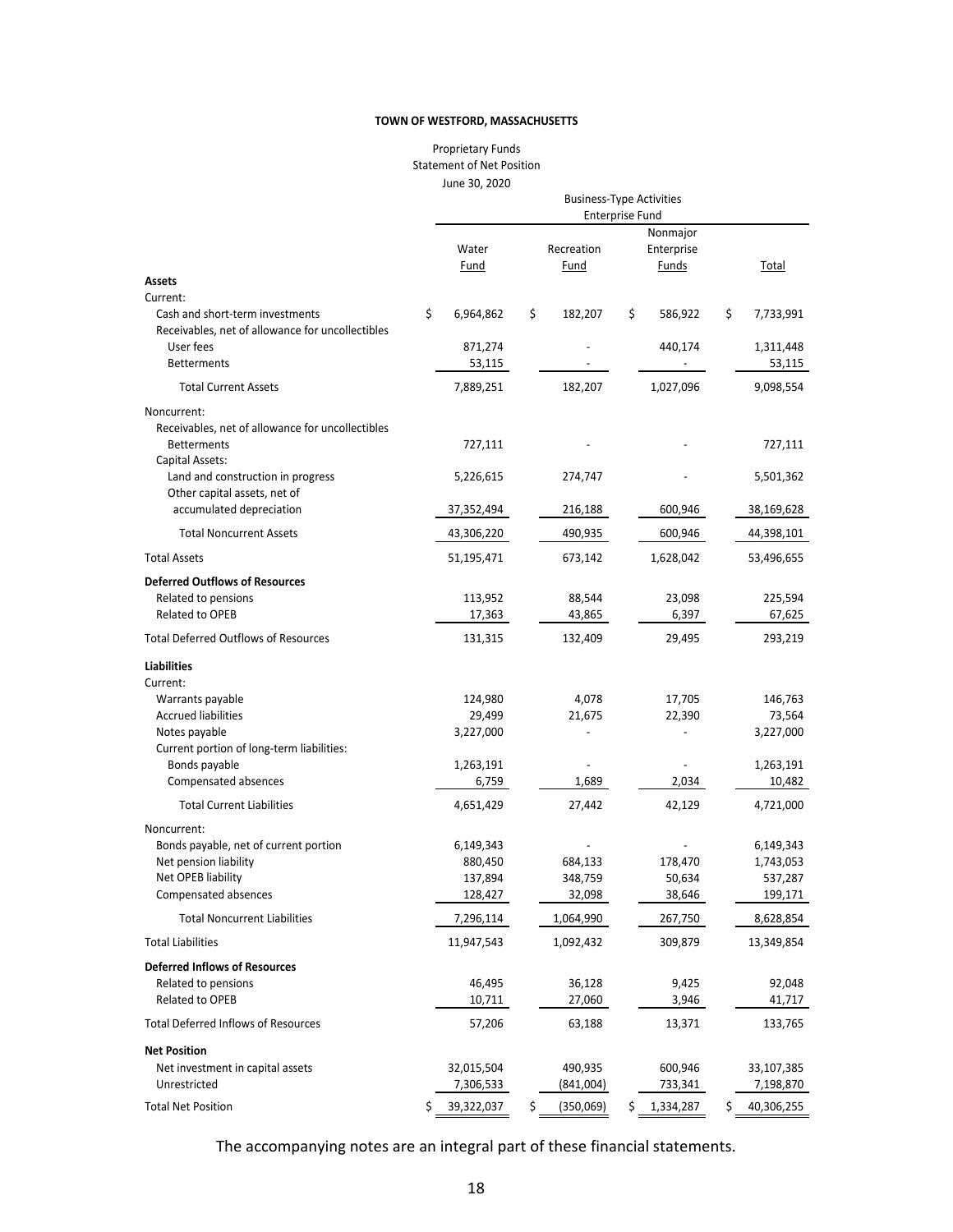### Proprietary Funds Statement of Revenues, Expenses, and Changes in Fund Net Position For the Year Ended June 30, 2020

|                                                    | <b>Business-Type Activities</b> |                        |    |            |    |              |    |            |  |
|----------------------------------------------------|---------------------------------|------------------------|----|------------|----|--------------|----|------------|--|
|                                                    |                                 | <b>Enterprise Fund</b> |    |            |    |              |    |            |  |
|                                                    |                                 |                        |    | Nonmajor   |    |              |    |            |  |
|                                                    |                                 | Water                  |    | Recreation |    | Enterprise   |    |            |  |
|                                                    |                                 | Fund                   |    | Fund       |    | <b>Funds</b> |    | Total      |  |
| <b>Operating Revenues</b>                          |                                 |                        |    |            |    |              |    |            |  |
| Charges for services                               | \$                              | 4,370,360              | \$ | 848,815    | \$ | 829,534      | \$ | 6,048,709  |  |
| Other                                              |                                 | 114,763                |    |            |    |              |    | 114,763    |  |
| <b>Total Operating Revenues</b>                    |                                 | 4,485,123              |    | 848,815    |    | 829,534      |    | 6,163,472  |  |
| <b>Operating Expenses</b>                          |                                 |                        |    |            |    |              |    |            |  |
| Salaries and benefits                              |                                 | 1,134,522              |    | 846,293    |    | 596,925      |    | 2,577,740  |  |
| Other operating expenses                           |                                 | 1,585,914              |    | 218,189    |    | 606,540      |    | 2,410,643  |  |
| Depreciation                                       |                                 | 1,492,338              |    | 18,324     |    | 102,910      |    | 1,613,572  |  |
| <b>Total Operating Expenses</b>                    |                                 | 4,212,774              |    | 1,082,806  |    | 1,306,375    |    | 6,601,955  |  |
| <b>Operating Income (Loss)</b>                     |                                 | 272,349                |    | (233,991)  |    | (476, 841)   |    | (438, 483) |  |
| Nonoperating Revenues (Expenses)                   |                                 |                        |    |            |    |              |    |            |  |
| Intergovernmental revenue                          |                                 |                        |    |            |    | 18,270       |    | 18,270     |  |
| Investment income                                  |                                 | 35,726                 |    | 2,456      |    | 3,719        |    | 41,901     |  |
| Interest expense                                   |                                 | (161, 240)             |    |            |    |              |    | (161, 240) |  |
| Bond issue costs                                   |                                 | (32, 655)              |    |            |    |              |    | (32, 655)  |  |
| Total Nonoperating Revenues (Expenses), Net        |                                 | (158, 169)             |    | 2,456      |    | 21,989       |    | (133, 724) |  |
| Income (Loss) Before Transfers and Capital         |                                 |                        |    |            |    |              |    |            |  |
| Contributions                                      |                                 | 114,180                |    | (231, 535) |    | (454, 852)   |    | (572, 207) |  |
| <b>Capital Contributions</b>                       |                                 | 1,812,363              |    |            |    |              |    | 1,812,363  |  |
| Transfers in                                       |                                 | 76,711                 |    | 45,938     |    | 526,801      |    | 649,450    |  |
| Transfers out                                      |                                 | (42, 283)              |    |            |    |              |    | (42, 283)  |  |
| Change in Net Position                             |                                 | 1,960,971              |    | (185, 597) |    | 71,949       |    | 1,847,323  |  |
| Net Position at Beginning of Year, as reclassified |                                 | 37,361,066             |    | (164, 472) |    | 1,262,338    |    | 38,458,932 |  |
| Net Position at End of Year                        | \$                              | 39,322,037             | \$ | (350,069)  | \$ | 1,334,287    | \$ | 40,306,255 |  |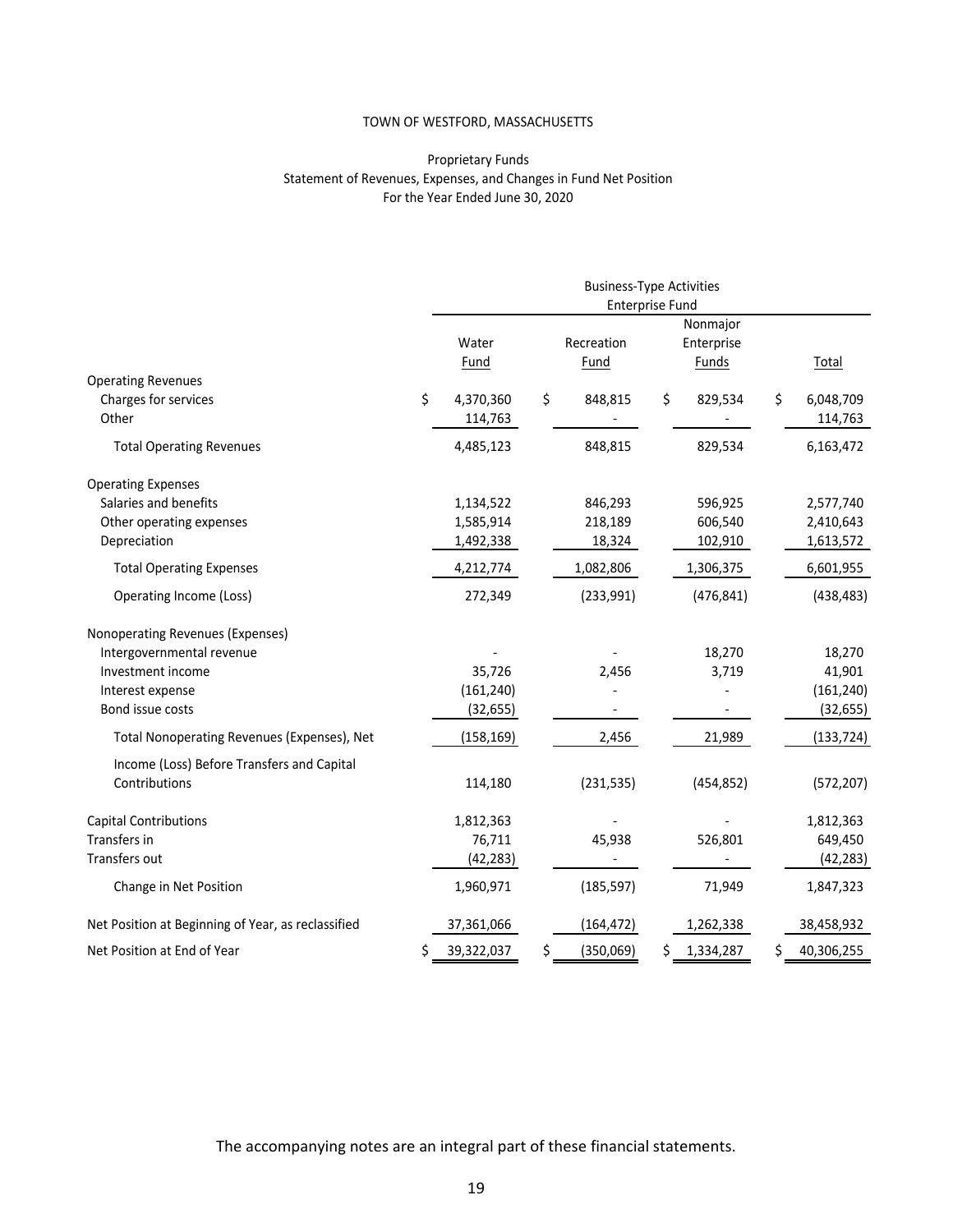#### Proprietary Funds Statement of Cash Flows For the Year Ended June 30, 2020

|                                                                                                                                                                                                                                                                                                        | <b>Business-Type Activities</b><br><b>Enterprise Funds</b> |                                                                                                             |    |                                                                                              |    |                                                                                      |    |                                                                                                           |
|--------------------------------------------------------------------------------------------------------------------------------------------------------------------------------------------------------------------------------------------------------------------------------------------------------|------------------------------------------------------------|-------------------------------------------------------------------------------------------------------------|----|----------------------------------------------------------------------------------------------|----|--------------------------------------------------------------------------------------|----|-----------------------------------------------------------------------------------------------------------|
|                                                                                                                                                                                                                                                                                                        |                                                            | Water<br>Fund                                                                                               |    | Recreation<br>Fund                                                                           |    | Nonmajor<br>Enterprise<br>Funds                                                      |    | <b>Total</b>                                                                                              |
| Cash Flows From Operating Activities<br>Receipts from customers and users<br>Payments to employees<br>Payments to vendors                                                                                                                                                                              | \$                                                         | 4,544,014<br>(1, 180, 821)<br>(1,955,563)                                                                   | \$ | 848,815<br>(916, 120)<br>(241,199)                                                           | \$ | 978,618<br>(758, 647)<br>(591, 397)                                                  | \$ | 6,371,447<br>(2,855,588)<br>(2,788,159)                                                                   |
| Net Cash Provided By (Used For) Operating Activities                                                                                                                                                                                                                                                   |                                                            | 1,407,630                                                                                                   |    | (308, 504)                                                                                   |    | (371, 426)                                                                           |    | 727,700                                                                                                   |
| Cash Flows From Capital and Related Financing Activities<br>Capital contributions<br>Acquisition, construction, and disposition of capital assets<br>Issuance of bonds                                                                                                                                 |                                                            | 1,032,137<br>(893, 811)<br>1,325,000                                                                        |    |                                                                                              |    |                                                                                      |    | 1,032,137<br>(893, 811)<br>1,325,000                                                                      |
| Issuance of notes<br>Issuance of bond premium<br>Payments on bond<br>Payments on notes                                                                                                                                                                                                                 |                                                            | 4,727,000<br>77,596<br>(1, 171, 558)<br>(6,700,000)                                                         |    |                                                                                              |    |                                                                                      |    | 4,727,000<br>77,596<br>(1, 171, 558)<br>(6,700,000)                                                       |
| Interest expense<br>Intergovernmental revenue<br>Other<br>Net Cash (Used For) Capital and Related Financing Activities                                                                                                                                                                                 |                                                            | (161, 239)<br>(34, 320)<br>(1,799,195)                                                                      |    |                                                                                              |    | 18,270<br>18,270                                                                     |    | (161, 239)<br>18,270<br>(34, 320)<br>(1,780,925)                                                          |
| Cash Flows From Noncapital Financing Activities<br>Transfers in<br>Transfers out                                                                                                                                                                                                                       |                                                            | 76,711<br>(42,283)                                                                                          |    | 45,938                                                                                       |    | 526,801                                                                              |    | 649,450<br>(42,283)                                                                                       |
| Net Cash Provided By Noncapital Financing Activities                                                                                                                                                                                                                                                   |                                                            | 34,428                                                                                                      |    | 45,938                                                                                       |    | 526,801                                                                              |    | 607,167                                                                                                   |
| Cash Flows From Investing Activities<br>Investment income                                                                                                                                                                                                                                              |                                                            | 35,725                                                                                                      |    | 2,456                                                                                        |    | 3,718                                                                                |    | 41,899                                                                                                    |
| Net Cash Provided By Investing Activities                                                                                                                                                                                                                                                              |                                                            | 35,725                                                                                                      |    | 2,456                                                                                        |    | 3,718                                                                                |    | 41,899                                                                                                    |
| Net Change in Cash and Short-Term Investments                                                                                                                                                                                                                                                          |                                                            | (321, 412)                                                                                                  |    | (260, 110)                                                                                   |    | 177,363                                                                              |    | (404, 159)                                                                                                |
| Cash and Short-Term Investments, Beginning of Year                                                                                                                                                                                                                                                     |                                                            | 7,286,274                                                                                                   |    | 442,317                                                                                      |    | 409,559                                                                              |    | 8,138,150                                                                                                 |
| Cash and Short-Term Investments, End of Year                                                                                                                                                                                                                                                           | Ś                                                          | 6,964,862                                                                                                   | \$ | 182,207                                                                                      | \$ | 586,922                                                                              | Ś  | 7,733,991                                                                                                 |
| Reconciliation of Operating Income to Net Cash<br>Provided By (Used For) Operating Activities<br>Operating income (loss)<br>Adjustments to reconcile operating income to net<br>cash provided by (used for) operating activities:                                                                      | \$                                                         | 272,349                                                                                                     | \$ | (233,991)                                                                                    | \$ | (476, 841)                                                                           | \$ | (438, 483)                                                                                                |
| Depreciation<br>Changes in assets, liabilities, and deferred outflows/inflows:                                                                                                                                                                                                                         |                                                            | 1,492,338                                                                                                   |    | 18,324                                                                                       |    | 102,910                                                                              |    | 1,613,572                                                                                                 |
| Receivables<br>Deferred outflows - related to pensions<br>Deferred outflows - related to OPEB<br>Warrants payable<br><b>Accrued liabilities</b><br>Compensated absences<br>Net pension liability<br>Net OPEB liability<br>Deferred inflows - related to pensions<br>Deferred inflows - related to OPEB |                                                            | 58,891<br>25,401<br>7,010<br>(334, 251)<br>(35, 399)<br>(8, 819)<br>1,682<br>(115, 307)<br>33,130<br>10,605 |    | 19,737<br>4,164<br>(9,985)<br>(13, 025)<br>10,386<br>1,306<br>(158, 014)<br>25,743<br>26,851 |    | 149,083<br>5,149<br>17,976<br>15,143<br>8,915<br>341<br>(204, 658)<br>6,716<br>3,840 |    | 207,974<br>50,287<br>29,150<br>(329,093)<br>(48, 424)<br>10,482<br>3,329<br>(477,979)<br>65,589<br>41,296 |
| Net Cash Provided By (Used For) Operating Activities                                                                                                                                                                                                                                                   | Ś                                                          | 1,407,630                                                                                                   | \$ | (308, 504)                                                                                   | \$ | (371, 426)                                                                           | \$ | 727,700                                                                                                   |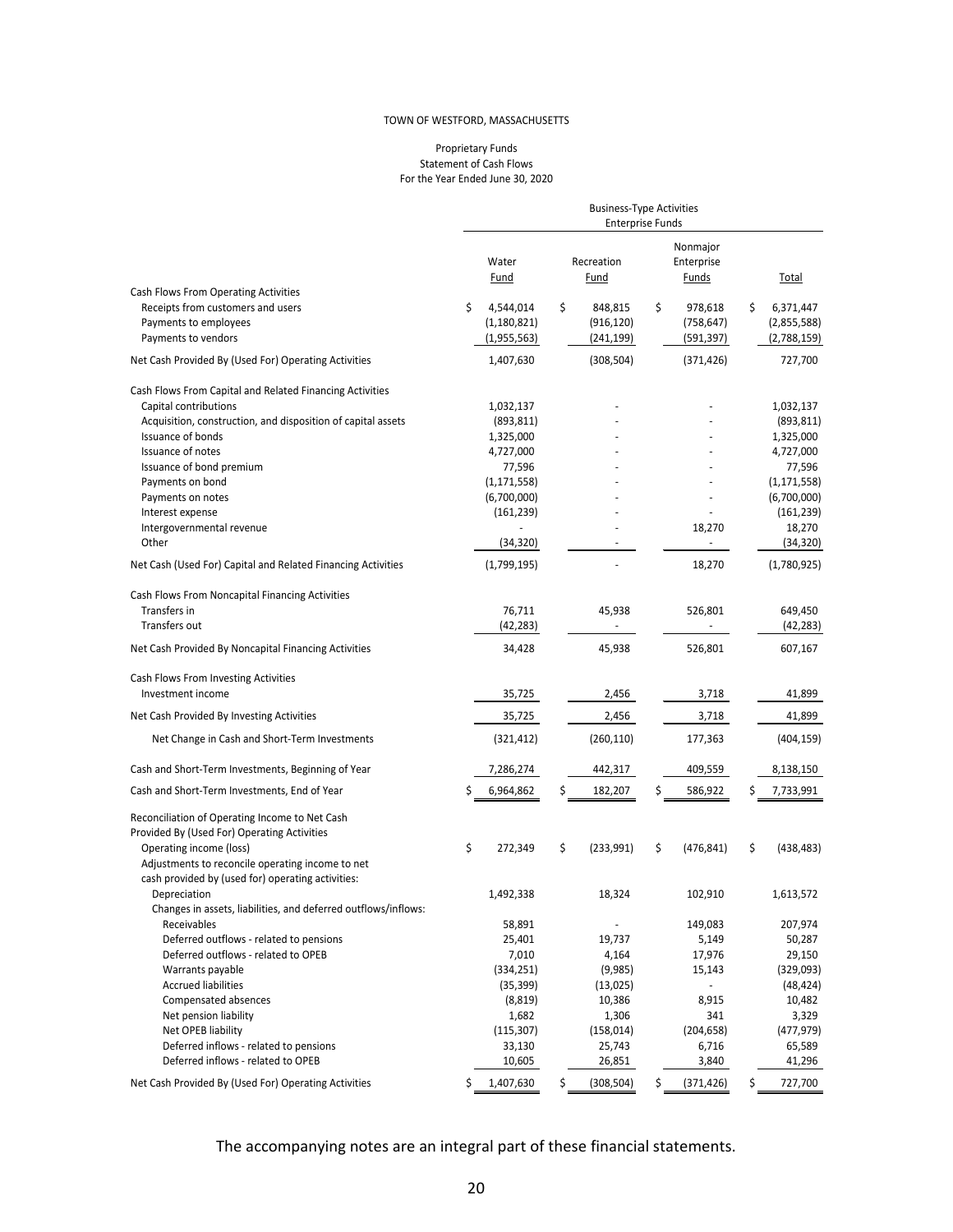### Fiduciary Funds Statement of Fiduciary Net Position June 30, 2020

|                                                 | <b>OPEB</b>       | Agency        |
|-------------------------------------------------|-------------------|---------------|
|                                                 | <b>Trust Fund</b> | <b>Funds</b>  |
| <b>Assets</b>                                   |                   |               |
| Cash and short-term investments<br>Investments: | \$<br>75,403      | \$<br>997,795 |
| Corporate bonds                                 | 441,427           |               |
| Corporate equities                              | 5,140,561         |               |
| Equity mutual funds                             | 335,621           |               |
| Fixed income mutual funds                       | 898,448           |               |
| Federal agency securities                       | 235,577           |               |
| <b>Total Investments</b>                        | 7,051,634         |               |
| <b>Total Assets</b>                             | 7,127,037         | 997,795       |
| <b>Liabilities</b>                              |                   |               |
| Warrants payable                                |                   | 802           |
| <b>Accrued liabilities</b>                      |                   | 12,493        |
| Other liabilities                               |                   | 984,500       |
| <b>Total Liabilities</b>                        |                   | \$<br>997,795 |
| <b>Net Position</b>                             |                   |               |
| Restricted for OPEB purposes                    | 7,127,037         |               |
| <b>Total Net Position</b>                       | 7,127,037<br>S    |               |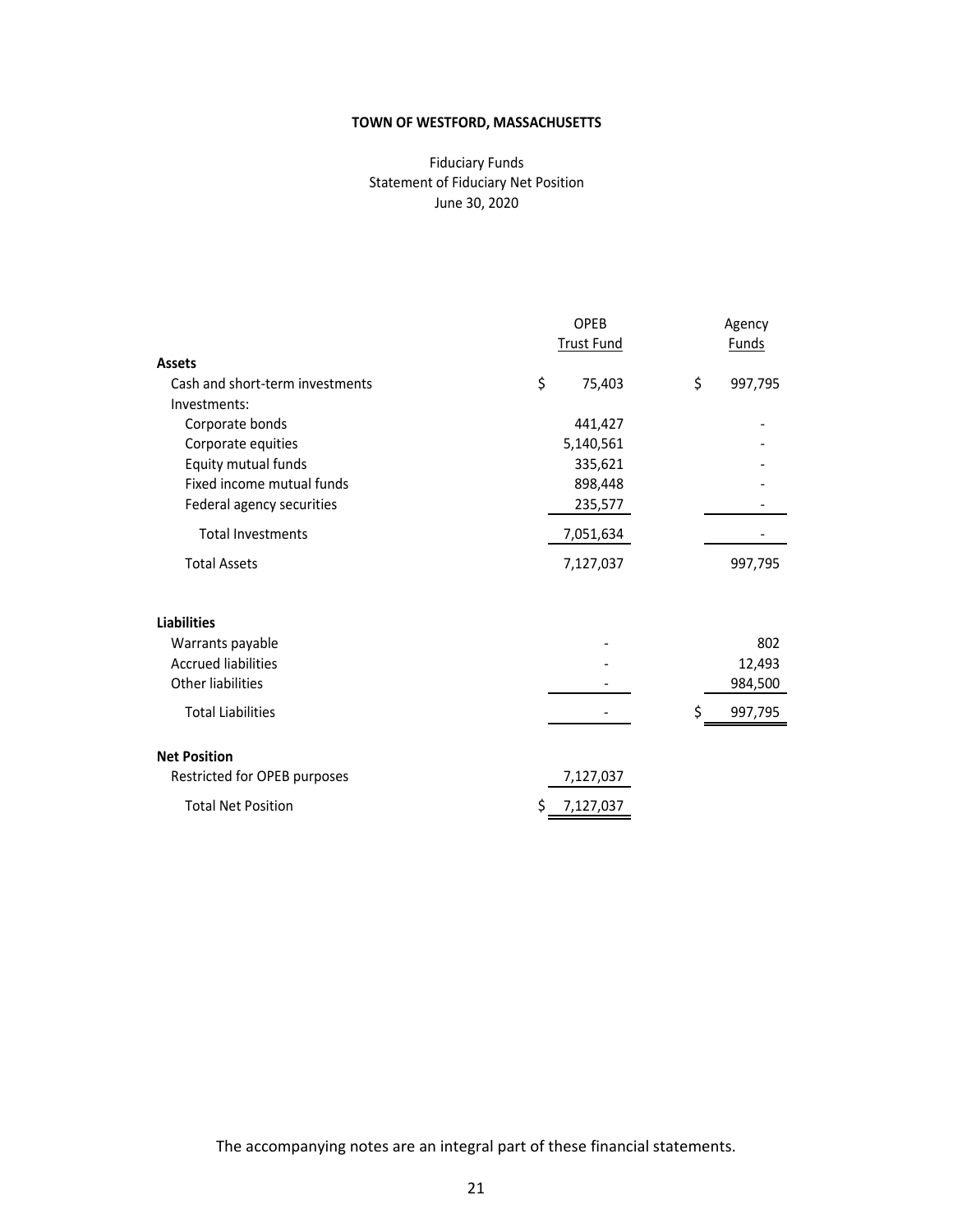### Fiduciary Funds Statement of Changes in Fiduciary Net Position For the Year Ended June 30, 2020

|                                                    |    | OPFB<br><b>Trust Fund</b> |
|----------------------------------------------------|----|---------------------------|
| <b>Additions</b>                                   |    |                           |
| <b>Employer contributions</b>                      | \$ | 4,006,597                 |
| Interest income                                    |    | 119,545                   |
| <b>Total additions</b>                             |    | 4,126,142                 |
| <b>Deductions</b>                                  |    |                           |
| Benefit payments to plan members and beneficiaries |    | 2,984,157                 |
| <b>Total deductions</b>                            |    | 2,984,157                 |
| Net increase                                       |    | 1,141,985                 |
| Net position restricted OPEB purposes              |    |                           |
| Beginning of year                                  |    | 5,985,052                 |
| End of year                                        | S  | 7,127,037                 |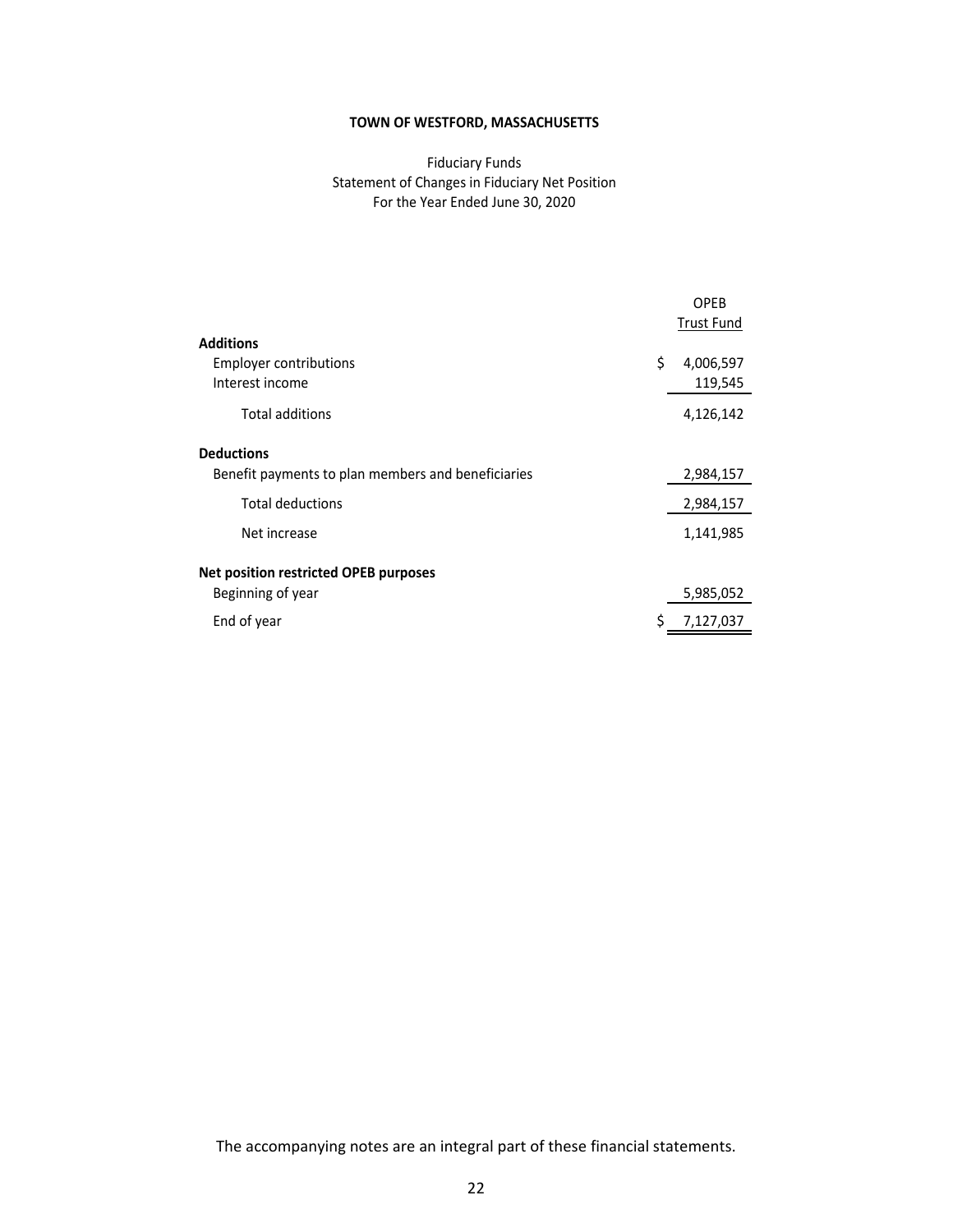Notes to Financial Statements

### **1. Summary of Significant Accounting Policies**

The accounting policies of the Town of Westford (the Town) conform to generally accepted accounting principles (GAAP) as applicable to governmental units. The following is a summary of the more significant policies:

### *Reporting Entity*

The Town is a municipal corporation governed by an elected Board of Selectmen. As required by generally accepted accounting principles, these financial statements present the government and applicable component units for which the government is considered to be financially accountable. In fiscal year 2020, it was determined that no entities met the required GASB 14 (as amended) criteria of component units.

### *Government‐Wide and Fund Financial Statements*

### *Government‐Wide Financial Statements*

The government-wide financial statements (i.e., the Statement of Net Position and the Statement of Activities) report information on all of the nonfiduciary activities of the primary government. For the most part, the effect of interfund activity has been removed from these statements. *Governmental activities*, which normally are supported by taxes and intergovernmental revenues, are reported separately from *business‐type activities*, which rely to a significant extent on fees and charges for support.

The Statement of Activities demonstrates the degree to which the direct expenses of a given function or segment are offset by program revenues. *Direct expenses* are those that are clearly identifiable with a specific function or segment. Program revenues include (1) charges to customers or applicants who purchase, use, or directly benefit from goods, services, or privileges provided by a given function or segment and (2) grants and contributions that are restricted to meeting the operational or capital requirements of a particular function or segment. Taxes and other items not properly included among program revenues are reported instead as *general revenues*.

### *Fund Financial Statements*

Separate financial statements are provided for governmental funds, proprietary funds, and fiduciary funds, even though the latter are excluded from the government-wide financial statements. Major individual governmental funds and major individual enterprise funds are reported as separate columns in the fund financial statements.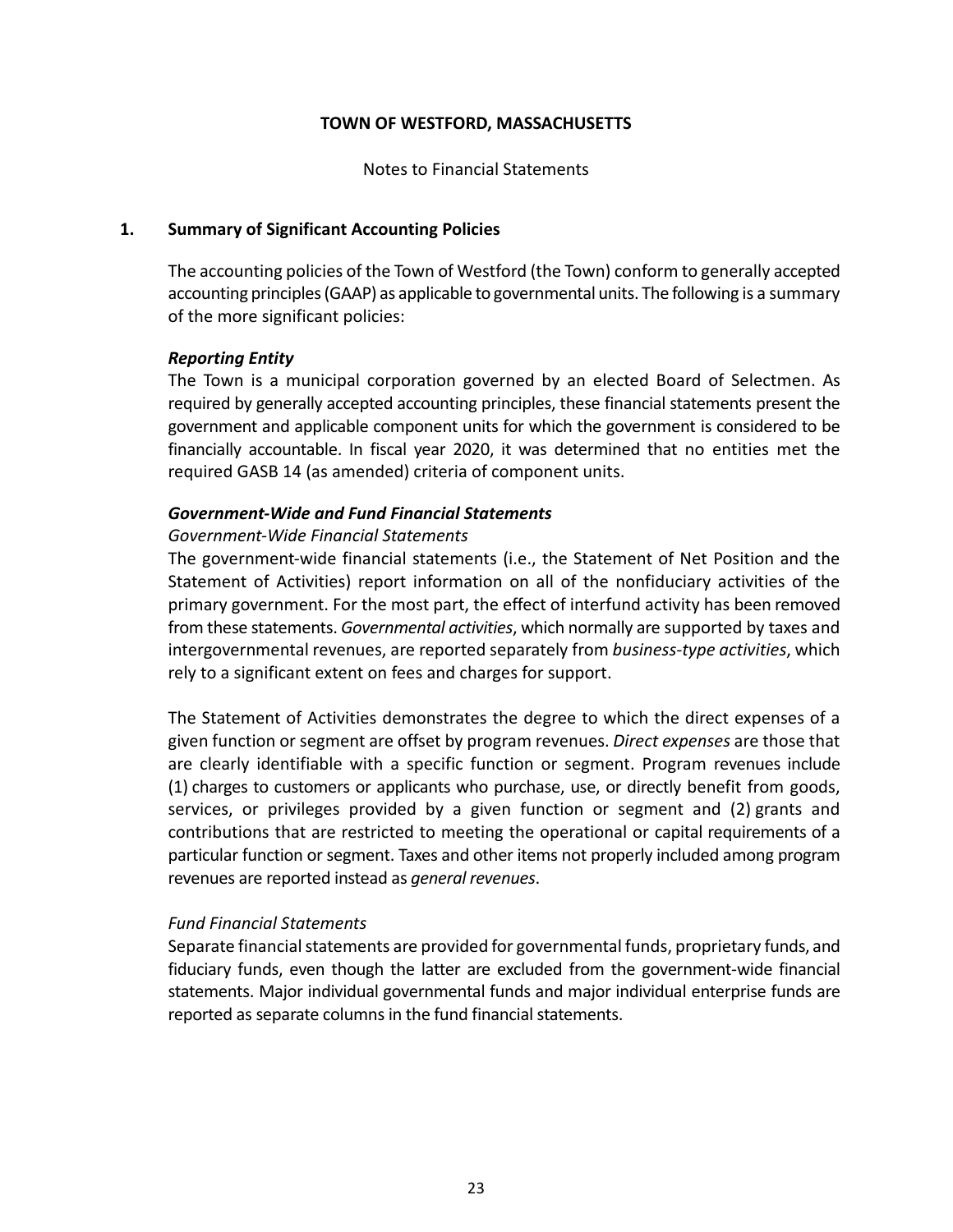# *Measurement Focus, Basis of Accounting, and Financial Statement Presentation Government‐Wide Financial Statements*

The government‐wide financial statements are reported using the *economic resources measurement focus* and the *accrual basis of accounting*. Revenues are recorded when earned and expenses are recorded when a liability is incurred, regardless of the timing of related cash flows. Property taxes are recognized as revenues in the year for which they are levied. Grants and similar items are recognized as revenue as soon as all eligibility requirements imposed by the provider have been met. As a general rule, the effect of interfund activity has been eliminated from the government‐wide financial statements.

Amounts reported as *program revenues* include (1) charges to customers or applicants for goods, services, or privileges provided, (2) operating grants and contributions, and (3) capital grants and contributions, including special assessments. Internally dedicated resources are reported as *general revenues* rather than as program revenues. Likewise, general revenues include all taxes and excises.

### *Fund Financial Statements*

Governmental fund financial statements are reported using the *current financial resources measurement focus* and the *modified accrual basis of accounting*. Revenues are recognized as soon as they are both measurable and available. Revenues are considered to be available when they are collectible within the current period or soon enough thereafter to pay liabilities of the current period. For this purpose, the Town considers property tax revenues to be available if they are collected within 60 days of the end of the current fiscal period. All other revenue items are considered to be measurable and available only when cash is received by the government. Expenditures generally are recorded when a liability is incurred, as under accrual accounting. However, certain expenditures such as debt service, claims and judgments, compensated absences, OPEB, and pension are recorded only when payment is due.

The Town reports the following major governmental funds:

- The *general fund* is the government's primary operating fund. It accounts for all financial resources of the general government, except those required to be accounted for in another fund.
- The *community preservation fund* accounts for funds used for the acquisition, creation, and preservation of open space historic resources, and community housing.
- The *MSBA Abbot roof fund* accounts for funds used for the replacement of the Abbott Elementary School roof.

The proprietary fund financial statements are reported using the *economic resources measurement* focus and the *accrual basis of accounting.* Under this method, revenues are recognized when earned and expenses are recorded when liabilities are incurred.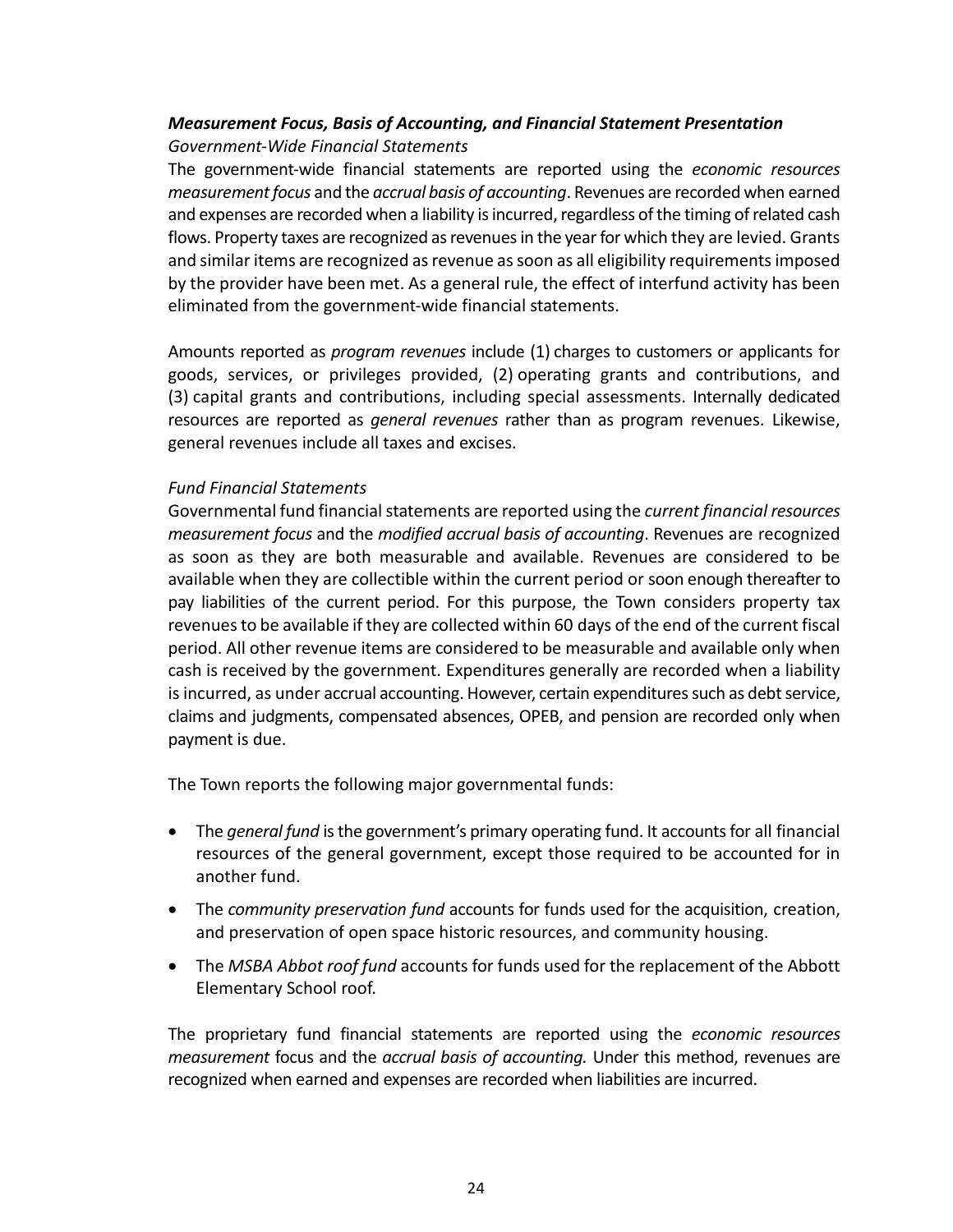Proprietary funds distinguish operating revenues and expenses from nonoperating items. Operating revenues and expenses generally result from providing services and producing and delivering goods in connection with a proprietary fund's principal ongoing operations. The principal operating revenues of the enterprise fund are charges to customers for sales and services. Operating expenses for enterprise funds include the cost of sales and services, administrative expenses, and depreciation on capital assets. All revenues and expenses not meeting this definition are reported as nonoperating revenues and expenses.

The Town reports the following major proprietary funds:

- Water Fund
- Recreation Fund

The fiduciary fund financial statements are reported using the *economic resources measurement focus* and the *accrual basis of accounting.* Under this method, revenues are recognized when earned and expenses are recorded when liabilities are incurred.

The Town reports the following fiduciary funds:

- The *other post-employment benefit trust fund* is used to accumulate resources for health and life insurance benefits for retired employees.
- The *agency funds* account for fiduciary assets held by the Town in a custodial capacity as an agent on behalf of others. Agency funds report only assets and liabilities, and therefore, have no measurement focus.

### *Cash and Investments*

Cash balances from all funds, except those required to be segregated by law, are combined to form a consolidation of cash. Cash balances are invested to the extent available, and interest earnings are recognized in the general fund. Certain special revenue, proprietary, and fiduciary funds segregate cash, and investment earnings become a part of those funds.

Deposits with financial institutions consist primarily of demand deposits, certificates of deposits, and savings accounts. Generally, a cash and investment pool is maintained that is available for use by all funds. Each fund's portion of this pool is reflected on the combined financial statements under the caption "cash and short‐term investments".

For purpose of the statement of cash flows, the proprietary funds consider investments with original maturities of three months or less to be cash equivalents.

State and local statutes place certain limitations on the nature of deposits and investments available. Deposits in any financial institution may not exceed certain levels within the financial institution. Non-fiduciary fund investments can be made in securities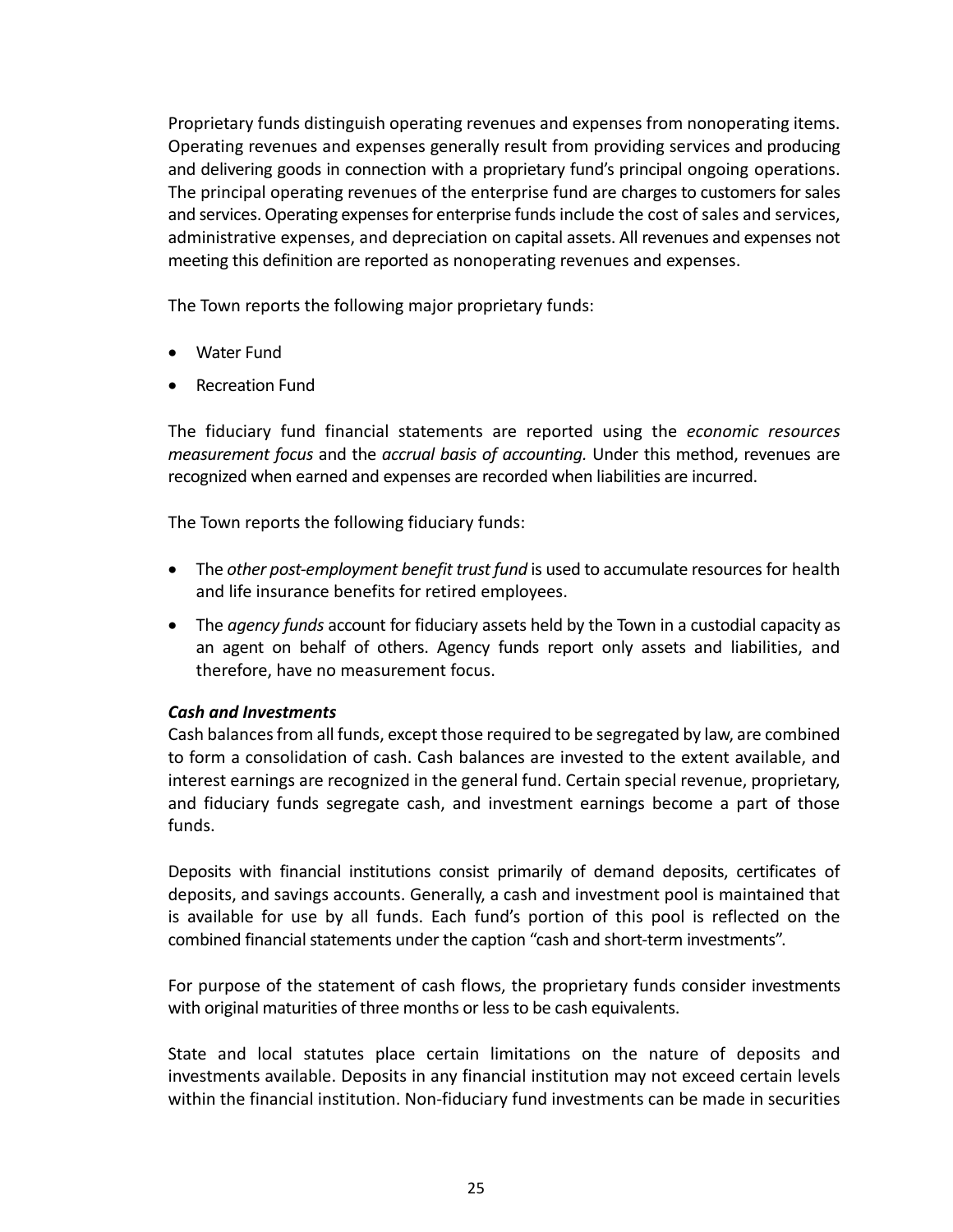issued by or unconditionally guaranteed by the U.S. Government or agencies that have a maturity of one year or less from the date of purchase and repurchase agreements guaranteed by such securities with maturity dates of no more than 90 days from the date of purchase.

Investments are carried at fair value, except certificates of deposit which are reported at cost.

### *Property Tax Limitations*

Legislation known as "Proposition 2½" has limited the amount of revenue that can be derived from property taxes. The prior fiscal year's tax levy limit is used as a base and cannot increase by more than 2.5% (excluding new growth), unless an override is voted. The actual fiscal year 2020 tax levy reflected an excess capacity of \$30,531.

### *Capital Assets*

Capital assets, which include property, plant, equipment, and infrastructure assets are reported in the applicable governmental or business-type activities columns in the government‐wide financial statements. Capital assets are defined by the Town as assets with an initial individual cost of more than \$50,000 and an estimated useful life in excess of five years. Such assets are recorded at historical cost or estimated historical cost if purchased or constructed. Donated capital assets are recorded at acquisition value at the date of donation.

The costs of normal maintenance and repairs that do not add to the value of the asset or materially extend assets' lives are not capitalized.

Major outlays for capital assets and improvements are capitalized as projects are constructed.

Capital assets are depreciated using the straight‐line method over the following estimated useful lives:

| Assets                       | Years     |
|------------------------------|-----------|
| <b>Buildings</b>             | 40        |
| <b>Building improvements</b> | 20        |
| Infrastructure               | $30 - 75$ |
| Vehicles                     | 5         |
| Office equipment             | 5         |
| Computer equipment           | 5         |

### *Compensated Absences*

It is the Town's policy to permit employees to accumulate earned but unused vacation and sick pay benefits. All vested sick and vacation pay is accrued when incurred in the government‐wide, proprietary, and fiduciary fund financial statements. A liability for these amounts is reported in governmental funds only if they have matured, for example, as a result of employee resignations and retirements.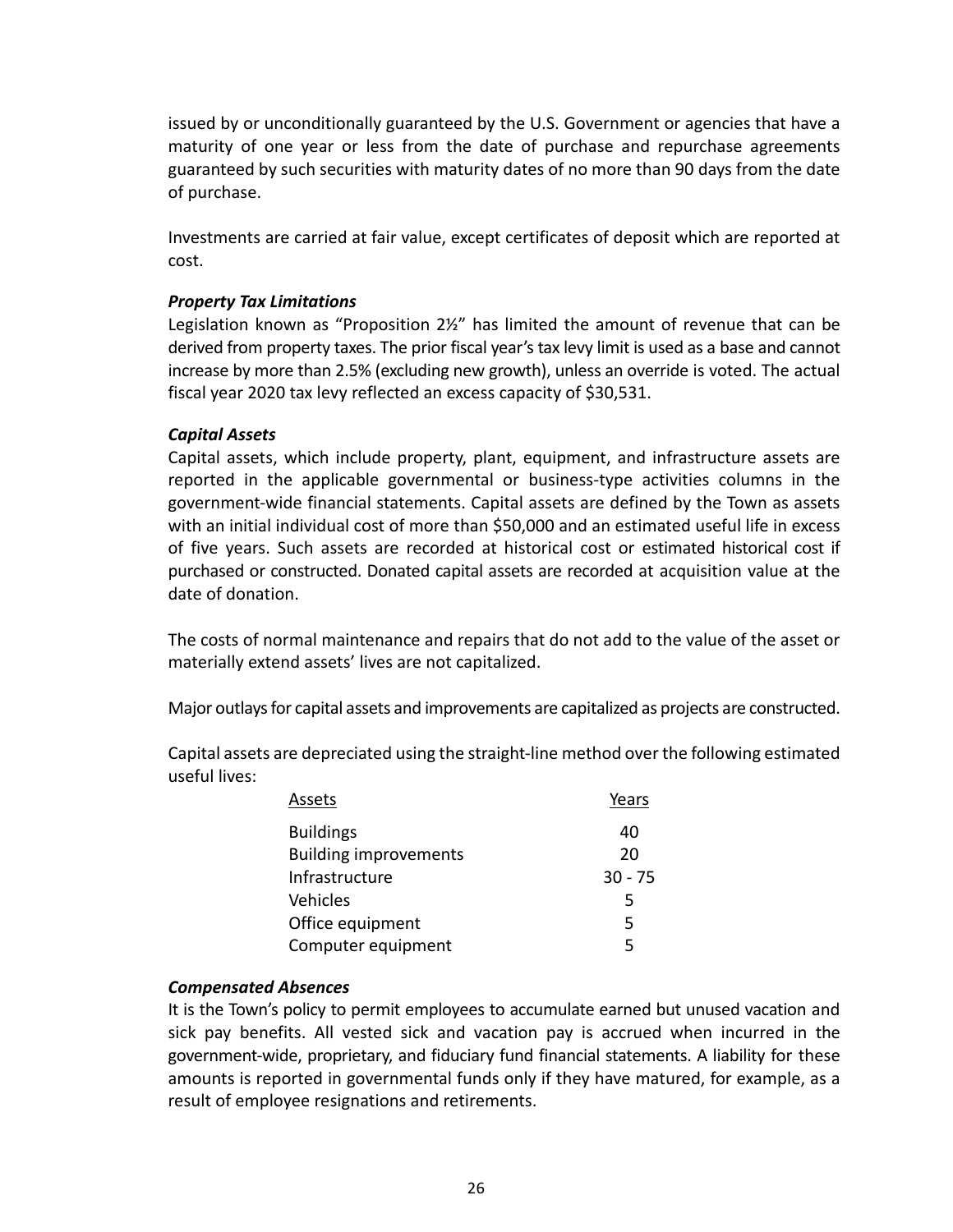### *Long‐Term Obligations*

In the government‐wide financial statements, and proprietary fund types in the fund financial statements, long‐term debt, and other long‐term obligations are reported as liabilities in the applicable governmental activities, business‐type activities, or proprietary fund type Statement of Net Position.

### *Fund Equity*

Fund equity at the governmental fund financial reporting level is classified as "fund balance". Fund equity for all other reporting is classified as "net position".

### *Fund Balance*

Generally, fund balance represents the difference between the current assets/deferred outflows and current liabilities/deferred inflows. The Town reserves those portions of fund balance that are legally segregated for a specific future use or which do not represent available, spendable resources and therefore, are not available for appropriation or expenditure. Unassigned fund balance indicates that portion of fund balance that is available for appropriation in future periods.

When an expenditure is incurred that would qualify for payment from multiple fund balance types, the Town uses the following order to liquidate liabilities: restricted, committed, assigned, and unassigned.

### *Net Position*

Net position represents the difference between assets/deferred outflows and liabilities/deferred inflows. Net investment in capital assets, consists of capital assets, net of accumulated depreciation, reduced by the outstanding balances of any borrowing used for the acquisition, construction or improvement of those assets. Net position is reported as restricted when there are limitations imposed on their use either through the enabling legislation adopted by the Town or through external restrictions imposed by creditors, grantors, or laws or regulations of other governments. The remaining net position is reported as unrestricted.

### *Use of Estimates*

The preparation of basic financial statements in conformity with generally accepted accounting principles requires management to make estimates and assumptions that affect the reported amounts of assets and liabilities and disclosures for contingent assets and liabilities at the date of the basic financial statements and the reported amounts of the revenues and expenditures/expenses during the fiscal year. Actual results could vary from estimates that were used.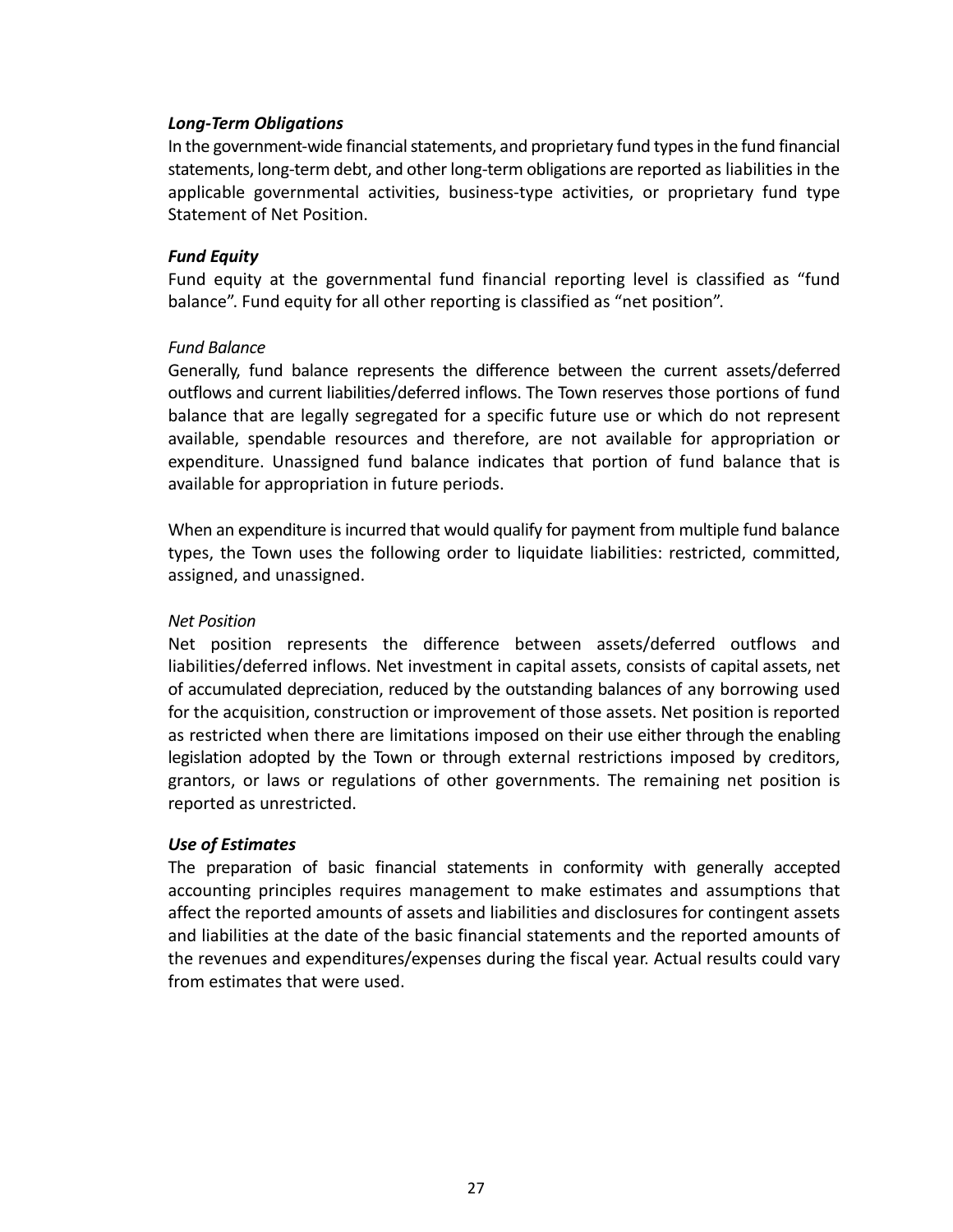### **2. Stewardship, Compliance, and Accountability**

### *Budgetary Information*

At the annual town meeting, the Finance Committee presents an operating and capital budget for the proposed expenditures of the fiscal year commencing the following July 1. The budget, as enacted by town meeting, establishes the legal level of control and specifies that certain appropriations are to be funded by particular revenues. The original budget is amended during the fiscal year at special town meetings as required by changing conditions. In cases of extraordinary or unforeseen expenses, the Finance Committee is empowered to transfer funds from the reserve fund (a contingency appropriation) to a departmental appropriation. "Extraordinary" includes expenses which are not in the usual line, or are great or exceptional. "Unforeseen" includes expenses which are not foreseen as of the time of the annual meeting when appropriations are voted.

Departments are limited to the line items as voted. Certain items may exceed the line item budget as approved if it is for an emergency and for the safety of the general public. These items are limited by the Massachusetts General Laws and must be raised in the next year's tax rate.

Formal budgetary integration is employed as a management control device during the year for the general fund and proprietary funds. Effective budgetary control is achieved for all other funds through provisions of the Massachusetts General Laws.

At year‐end, appropriation balances lapse, except for certain unexpended capital items and encumbrances which will be honored during the subsequent year.

### *Budgetary Basis*

The general fund final appropriation appearing on the "Budget and Actual" page of the fund financial statements represents the final amended budget after all reserve fund transfers and supplemental appropriations.

### *Deficit Fund Equity*

Certain individual funds reflected deficit balances as of June 30, 2020.

It is anticipated that the deficits in these funds will be eliminated through future departmental revenues, bond proceeds, and transfers from other funds.

### **3. Deposits and Investments**

State statutes (MGL Chapter 44, Section 55) place certain limitation on the nature of deposits and investments available to the Town. Deposits, including demand deposits, money markets, certificates of deposits in any one financial institution, may not exceed 60% of the capital and surplus of such institution unless collateralized by the institution involved. Investments may be made in unconditionally guaranteed U.S. government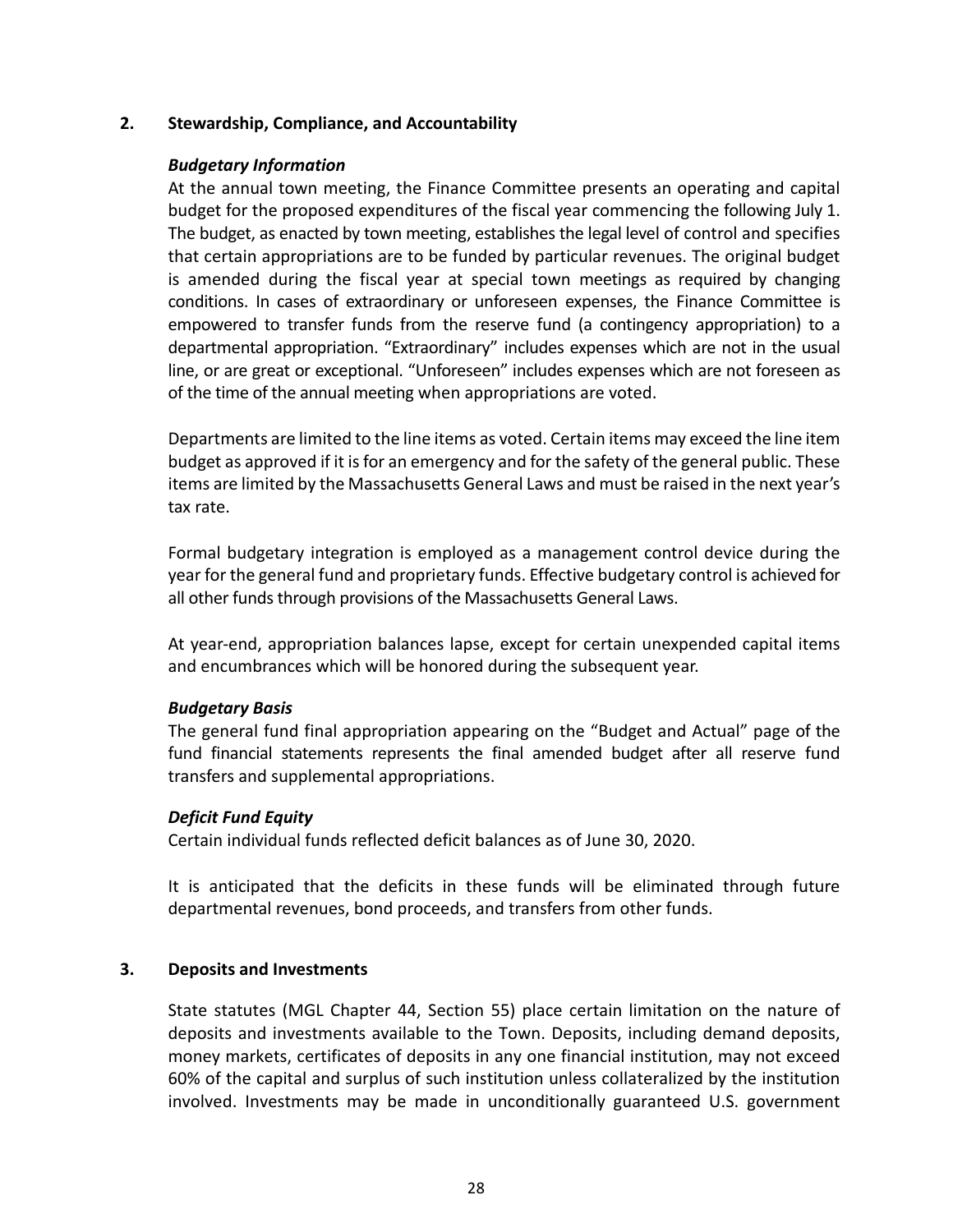obligations have maturities of a year or less from the date of purchase, or through repurchase agreements with maturities of no greater than 90 days in which the underlaying securities consists of such obligations. Other allowable investments include certificates of deposits having a maturity date of up to 3 years from the date of purchase, national banks and Massachusetts Municipal Depository Trust (MMDT). MMDT, which is an external investment pool overseen by the Treasurer of the Commonwealth of Massachusetts, meets the criteria established by GASB 79, Certain External Investment Pools and Pool Participants, to report its investments at amortized cost, which approximates the net asset value of 1.00 per share. MMDT has a maturity of less than 1 year and in not rated or subject to custodial credit risk disclosure. MGL Chapter 44, Section 54 provides additional investment options for certain special revenue, trust and OPEB funds.

### *Custodial Credit Risk ‐ Deposits*

Custodial credit risk is the risk that in the event of a bank failure, the Town's deposits may not be returned. The Town does not have a deposit policy for custodial credit risk.

As of June 30, 2020, \$11,455,010 of the Town's bank balances of \$30,628,333 was exposed to custodial credit risk as uninsured and/or uncollateralized.

### *Investment Summary*

The following is a summary of the Town's investments (in thousands) as of June 30, 2020:

| <b>Investment Type</b>     |    | Amount |
|----------------------------|----|--------|
| Certificates of deposit    | \$ | 2,317  |
| Corporate bonds            |    | 7,710  |
| Corporate equities         |    | 7,547  |
| Equity mutual funds        |    | 336    |
| Fixed income mutual funds  |    | 898    |
| U.S. Treasury and agencies |    | 9,213  |
| <b>Total investments</b>   | ς  | 28,021 |

### *Credit Risk*

Generally, credit risk is the risk that an issuer of an investment will not fulfill its obligation to the holder of the investment. For short-term investments that were purchased using surplus revenues, Massachusetts General Law, Chapter 44, Section 55, limits the Town's investments to the top rating issued by at least one nationally recognized statistical rating organization (NRSROs). The Town does not have formal investment policies related to credit risk.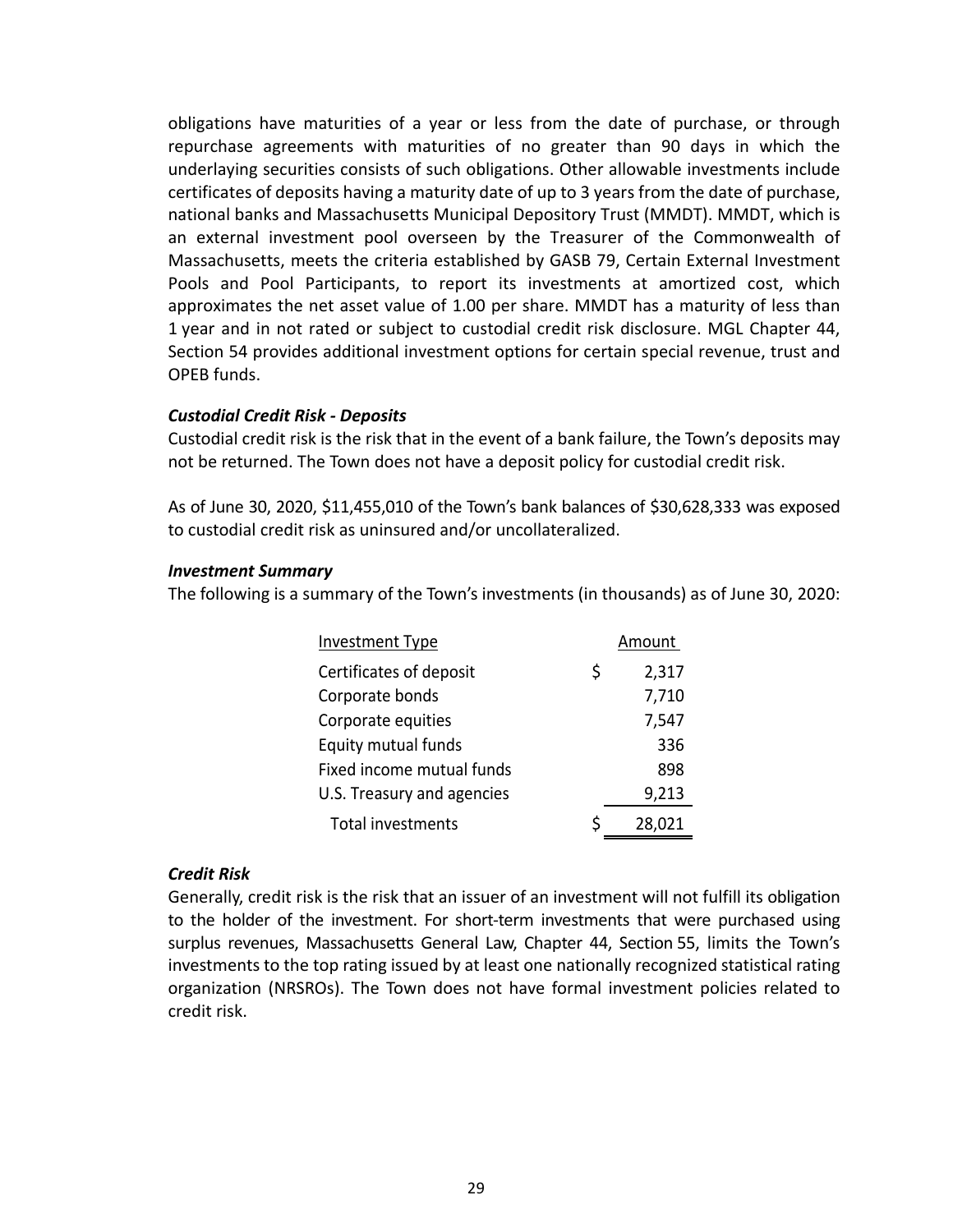|                            |        |       |     |                          | Rating as of Year End    |     |       |      |         |
|----------------------------|--------|-------|-----|--------------------------|--------------------------|-----|-------|------|---------|
| Investment Type            | Amount | AAA   | АаЗ | A1                       | A2                       | A3  | Baa1  | Baa2 | Unrated |
| Corporate bonds            | 7.710  | 281   | 336 | 1.453                    | 1,191                    | 784 | 2.863 | 361  | 441     |
| Fixed income mutual funds  | 898    |       |     | $\overline{\phantom{a}}$ |                          |     |       | -    | 898     |
| U.S. Treasury and agencies | 9,213  | 9.213 |     | -                        | $\overline{\phantom{a}}$ |     |       | -    |         |
| Total                      | 17.821 | 9.494 | 336 | 1,453                    | 1,191                    | 784 | 2,863 | 361  | 1,339   |

Presented below is the actual rating as of year-end for each debt related investment type of the Town (in thousands):

# *Custodial Credit Risk*

The custodial credit risk for investments is the risk that, in the event of the failure of the counterparty (e.g., broker‐dealer) to a transaction, a government will not be able to recover the value of its investment or collateral securities that are in the possession of another party. The Town does not have formal investment policies related to custodial credit risk.

As of June 30, 2020, all of the Town's total investments were subject to custodial credit risk exposure because the related securities are uninsured, unregistered, and/or held by the Town's brokerage firm, which is also the counterparty to these securities as follows (in thousands):

| Investment Type            | Amount      | Held by<br>Counterparty | Held by<br>Counterparty's<br><b>Trust or Agent</b> |
|----------------------------|-------------|-------------------------|----------------------------------------------------|
| Corporate bonds            | \$<br>7,710 | \$                      | \$<br>7,710                                        |
| Corporate equities         | 7,547       |                         | 7,547                                              |
| Equity mutual funds        | 336         |                         | 336                                                |
| Fixed income mutual funds  | 898         |                         | 898                                                |
| U.S. Treasury and agencies | 9,213       |                         | 9,213                                              |
| Total                      | 25,704      |                         | 25,704                                             |

### *Concentration of Credit Risk*

The Town places no limit on the amount the Town may invest in any one issuer. Investments in any one issuer. The Town does not have formal investment policies related to concentration of credit risk exposure.

Investments issued or explicitly guaranteed by the U.S. government and investments in mutual funds, external investment pools, and other pooled investments are excluded from concentration of credit disclosure.

As of June 30, 2020, the Town does not have investments in any one issuer that exceed 5% of total investments.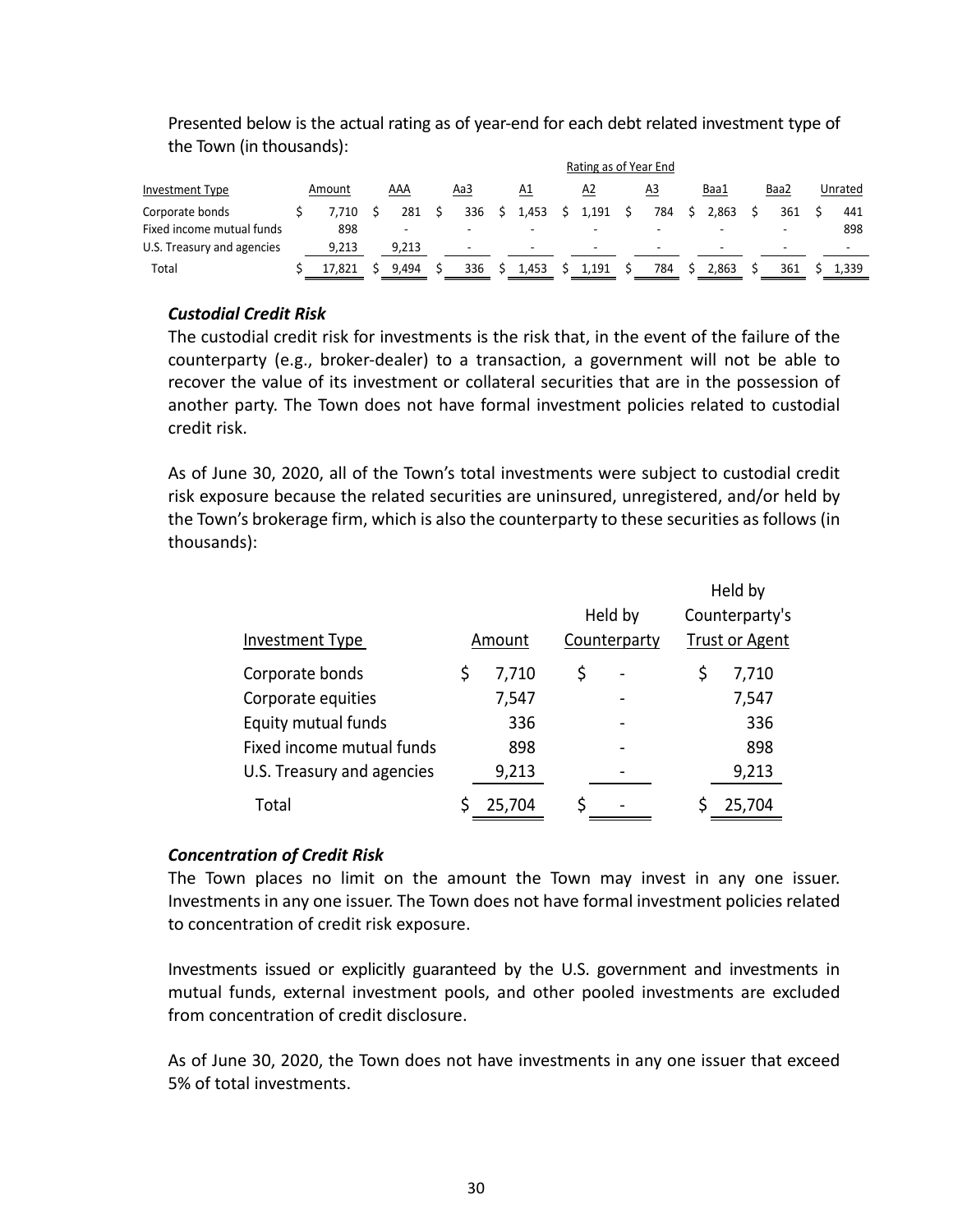### *Interest Rate Risk*

Interest rate risk is the risk that changes in market interest rates will adversely affect the fair value of an investment. Generally, the longer the maturity of an investment, the greater the sensitivity of its fair value to changes in market interest rates. The Town does not have formal investment policies limiting investment maturities as a means of managing its exposure to fair value losses arising from increasing interest rates.

Information about the sensitivity of the fair values of the Town's investments to market interest rate fluctuations is as follows (in thousands):

|                            |        | Investment Maturities (in Years) |  |         |  |          |  |                              |  |  |
|----------------------------|--------|----------------------------------|--|---------|--|----------|--|------------------------------|--|--|
|                            |        | Less                             |  |         |  |          |  |                              |  |  |
| Investment Type            | Amount | Than 1                           |  | $1 - 5$ |  | $6 - 10$ |  | Thereafter                   |  |  |
| Certificates of deposit    | 2,317  | 698                              |  | 1,619   |  | -        |  | $\qquad \qquad \blacksquare$ |  |  |
| Corporate bonds            | 7,710  | 1,416                            |  | 6,268   |  |          |  | 26                           |  |  |
| U.S. Treasury and agencies | 9,213  | 2,656                            |  | 6,360   |  | 183      |  | 14                           |  |  |
| Total                      | 19,240 | 4,770                            |  | 14,247  |  | 183      |  | 40                           |  |  |

## *Foreign Currency Risk*

Foreign currency risk is the risk that changes in foreign exchange rates will adversely affect the fair value of an investment. The Town does not have formal investment policies related to foreign currency risk.

# *Fair Value*

The Town categorizes its fair value measurements within the fair value hierarchy established by Governmental Accounting Standards Board Statement No. 72 *Fair Value Measurement and Application* (GASB 72).

The hierarchy is based on the valuation inputs used to measure the fair value of the asset and give the highest priority to unadjusted quoted prices in active markets for identical assets or liabilities (level 1 measurements) and the lowest priority to unobservable inputs (level 3 measurements). The hierarchy categorizes the inputs to valuation techniques used for fair value measurement into three levels as follows:

- Level 1 inputs that reflect quoted prices (unadjusted) in active markets for identical assets or liabilities that the fund has the ability to access at the measurement date.
- Level 2 inputs other than quoted prices that are observable for an asset or liability either directly or indirectly, including inputs in markets that are not considered to be active. Because they must often be priced on the basis of transactions involving similar but not identical securities or do not trade with sufficient frequency, certain directly held securities are categorized as level 2.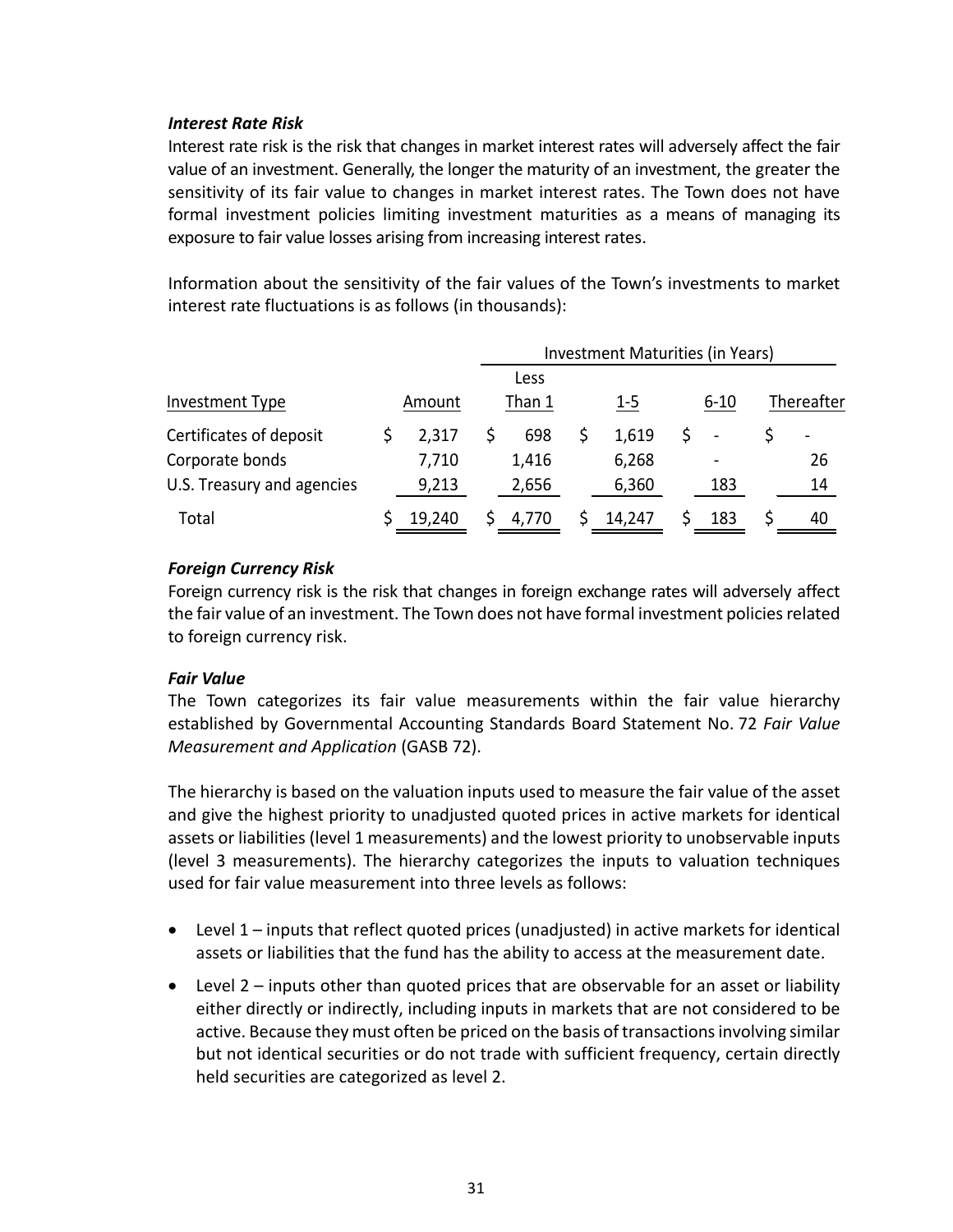Level 3 – unobservable inputs based on the best information available, using assumptions in determining the fair value of investments and derivative instruments.

In instances where inputs used to measure fair value fall into different levels in the fair value hierarchy, fair value measurements in their entirety are categorized based on the lowest level input that is significant to the valuation.

The Town has the following fair value measurements (in thousands) as of June 30, 2020:

|                                  |             | Fair Value Measurements Using: |                                                               |    |                                     |    |                                       |  |  |  |  |  |
|----------------------------------|-------------|--------------------------------|---------------------------------------------------------------|----|-------------------------------------|----|---------------------------------------|--|--|--|--|--|
|                                  |             |                                | Quoted prices<br>in active<br>markets for<br>identical assets |    | Significant<br>observable<br>inputs |    | Significant<br>unobservable<br>inputs |  |  |  |  |  |
| Investment Type                  | Amount      | (Level 2)<br>(Level 1)         |                                                               |    |                                     |    | (Level 3)                             |  |  |  |  |  |
| Investments by fair value level: |             |                                |                                                               |    |                                     |    |                                       |  |  |  |  |  |
| Corporate bonds                  | \$<br>7,710 | \$                             |                                                               | \$ | 7,710                               | \$ |                                       |  |  |  |  |  |
| Corporate equities               | 7,547       |                                | 7,547                                                         |    |                                     |    |                                       |  |  |  |  |  |
| Equity mutual funds              | 336         |                                | 336                                                           |    |                                     |    |                                       |  |  |  |  |  |
| Fixed income mutual funds        | 898         |                                | 898                                                           |    |                                     |    |                                       |  |  |  |  |  |
| U.S. Treasury and agencies       | 9,213       |                                | 9,213                                                         |    |                                     |    |                                       |  |  |  |  |  |
| Total                            | 25,704      |                                |                                                               |    |                                     |    |                                       |  |  |  |  |  |

Equity securities classified in Level 1 are valued using prices quoted in active markets for those securities.

Debt securities classified in Level 2 are valued using either a bid evaluation or a matrix pricing technique. Bid evaluations may include market quotations, yields, maturities, call features, and ratings. Matrix pricing is used to value securities based on the securities relationship to benchmark quote prices. Level 2 debt securities have non‐proprietary information that was readily available to market participants, from multiple independent sources, which are known to be actively involved in the market.

### **4. Property Taxes and Excises Receivables**

Real and personal property taxes are based on market values assessed as of each January 1. By law, all taxable property must be assessed at 100% of fair cash value. Also by law, property taxes must be levied at least 30 days prior to their due date. Once levied, these taxes are recorded as receivables, net of estimated uncollectible balances. Property tax revenues have been recorded using the accrual and modified accrual basis of accounting on the government‐wide and fund basis statements accordingly.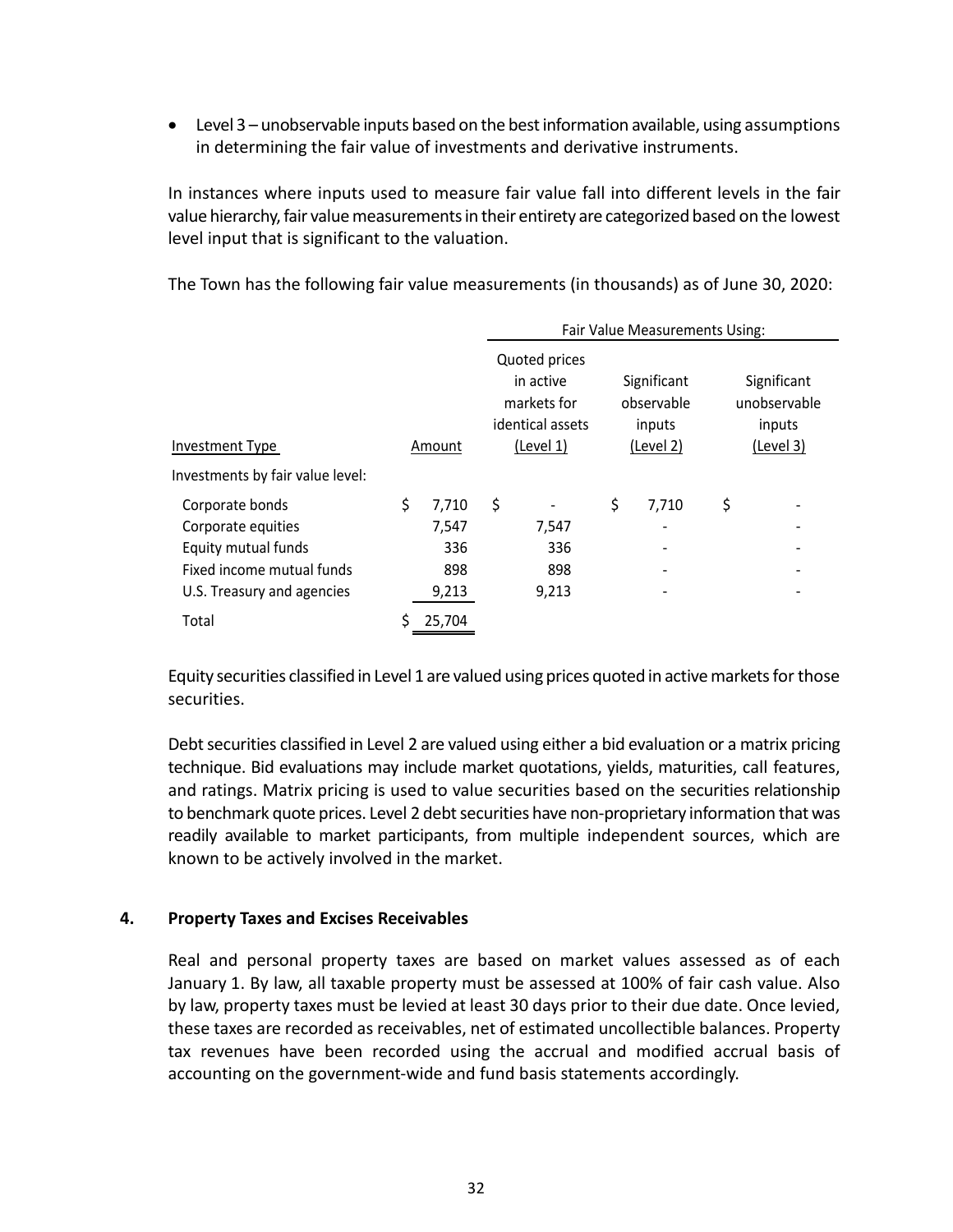The Town bills and collects its property taxes on a quarterly basis following the January 1 assessment. The due dates for those quarterly tax billings are August 1, November 1, February 1, and May 1. Property taxes that remain unpaid after the respective due dates are subject to penalties and interest charges.

Based on the Town's experience, most property taxes are collected during the year in which they are assessed. Liening of properties on which taxes remain unpaid generally occurs annually. The Town ultimately has the right to foreclose on all properties where the taxes remain unpaid.

A statewide property tax limitation known as "Proposition 2½" limits the amount of increase in the property tax levy in any fiscal year. Generally, Proposition 2½ limits the total levy to an amount not greater than 2½% of the total assessed value of all taxable property within the Town. Secondly, the tax levy cannot increase by more than 2½% of the prior year's levy plus the taxes on property newly added to the tax rolls.

Motor vehicle excise taxes are assessed annually for every motor vehicle and trailer registered in the Commonwealth. The Registry of Motor Vehicles annually calculates the value of all registered motor vehicles for the purpose of excise assessment. The amount of motor vehicle excise tax due is calculated using a fixed rate of \$25 per \$1,000 of value.

Boat excise taxes are assessed annually for all water vessels, including documented boats and ships, used or capable of being used for transportation on water. A boat excise is assessed by the community where the vessel is moored. July 1 is the assessing date for all vessels, and the boat excise due is calculated using a fixed rate of \$10 per \$1,000 of value.

|                            | Gross<br>Amount<br>(fund basis) | Allowance<br>for Doubtful<br>Accounts | Current<br>Portion | Long-<br>Term<br>Portion     |
|----------------------------|---------------------------------|---------------------------------------|--------------------|------------------------------|
| Real estate taxes          | \$<br>$1,657,723$ \$            | $(165, 772)$ \$                       | $1,491,951$ \$     | $\qquad \qquad \blacksquare$ |
| Personal property taxes    | 73,353                          | (7, 924)                              | 65,429             |                              |
| Community preservation act | 58,432                          | (4,853)                               | 53,579             |                              |
| <b>Tax foreclosures</b>    |                                 |                                       |                    | 15,170                       |
| <b>Tax liens</b>           | 550,195                         | (55,041)                              | 151,032            | 344,122                      |
| Deferred taxes             | 429,074                         | (43,876)                              | 107,222            | 277,976                      |
| Total property taxes       | \$<br>2,768,777 \$              | $(277,466)$ \$ 1,869,213 \$           |                    | 637,268                      |
| Motor vehicle excise       | \$<br>480,954 \$                | 52,878) \$                            | 428,076            |                              |

Property taxes and excise receivables at June 30, 2020 consist of the following:

Total excises  $\frac{1}{5}$  480,954 \$ (52,878) \$ 428,076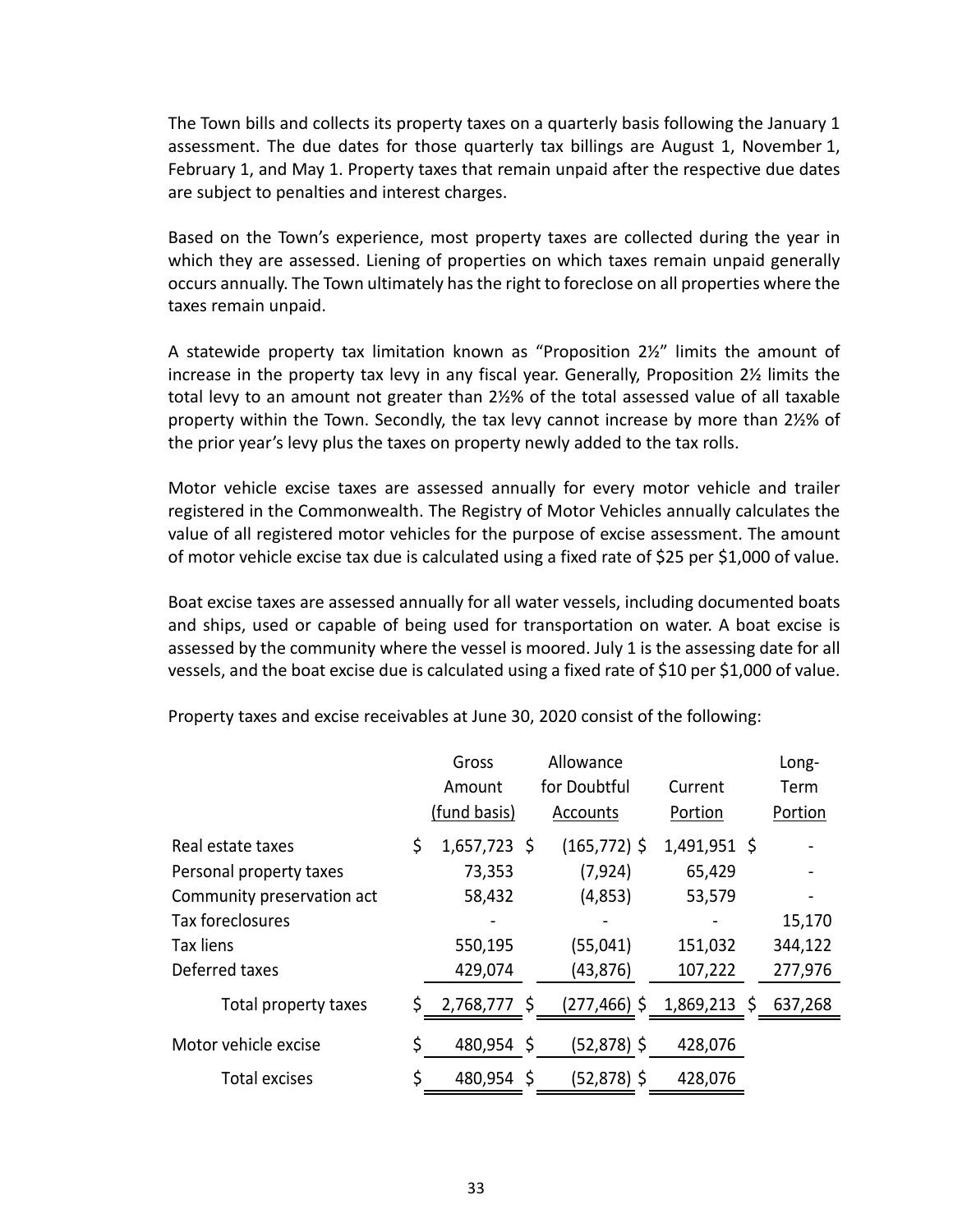### **5. User Fee Receivables**

Receivables for user charges at June 30, 2020 consist of the following:

|                           |   |                    |  | Allowance     |  |           |
|---------------------------|---|--------------------|--|---------------|--|-----------|
|                           |   | Gross              |  | for Doubtful  |  | Net       |
|                           |   | Amount<br>Accounts |  |               |  | Amount    |
| Water                     | Ś | 896,274            |  | $(25,000)$ \$ |  | 871,274   |
| Nonmajor enterprise funds |   | 475,676            |  | (35,502)      |  | 440,174   |
| Total                     |   | 1,371,950          |  | (60, 502)     |  | 1,311,448 |

### **6. Interfund Fund Accounts**

### *Transfers*

The Town reports interfund transfers between various funds. Most transfers results from budgetary or statutory actions, whereby funds are moved to accomplish various expenditure purposes. The following is an analysis of major interfund transfers:

| Governmental Funds           | Transfers In    | <b>Transfers Out</b> |
|------------------------------|-----------------|----------------------|
| <b>General Fund</b>          | \$<br>260,065   | \$<br>725,070        |
| <b>CPA Fund</b>              |                 | 190,000              |
| <b>MSBA Abbot Roof Fund</b>  | 1,328           |                      |
| Nonmajor Funds:              |                 |                      |
| Special Revenue Funds        | 92,034          | 101,992              |
| <b>Capital Project Funds</b> |                 | 133,532              |
| <b>Trust Funds</b>           | 190,000         |                      |
| Subtotal Nonmajor Funds      | 282,034         | 235,524              |
| <b>Business-Type Funds</b>   |                 |                      |
| <b>Water Fund</b>            | 76,711          | 42,283               |
| <b>Recreation Fund</b>       | 45,938          |                      |
| Nonmajor Enterprise Funds    | 526,801         |                      |
| Subtotal Business-Type Funds | 649,450         | 42,283               |
| <b>Grand Total</b>           | \$<br>1,192,877 | \$<br>1,192,877      |

Of the transfers into the general fund, \$133,532 was transferred from various capital project funds for the Westford Academy generator replacement. Of the transfers out of the general fund, \$572,739 was transferred to the enterprise funds to subsidize the operating budgets.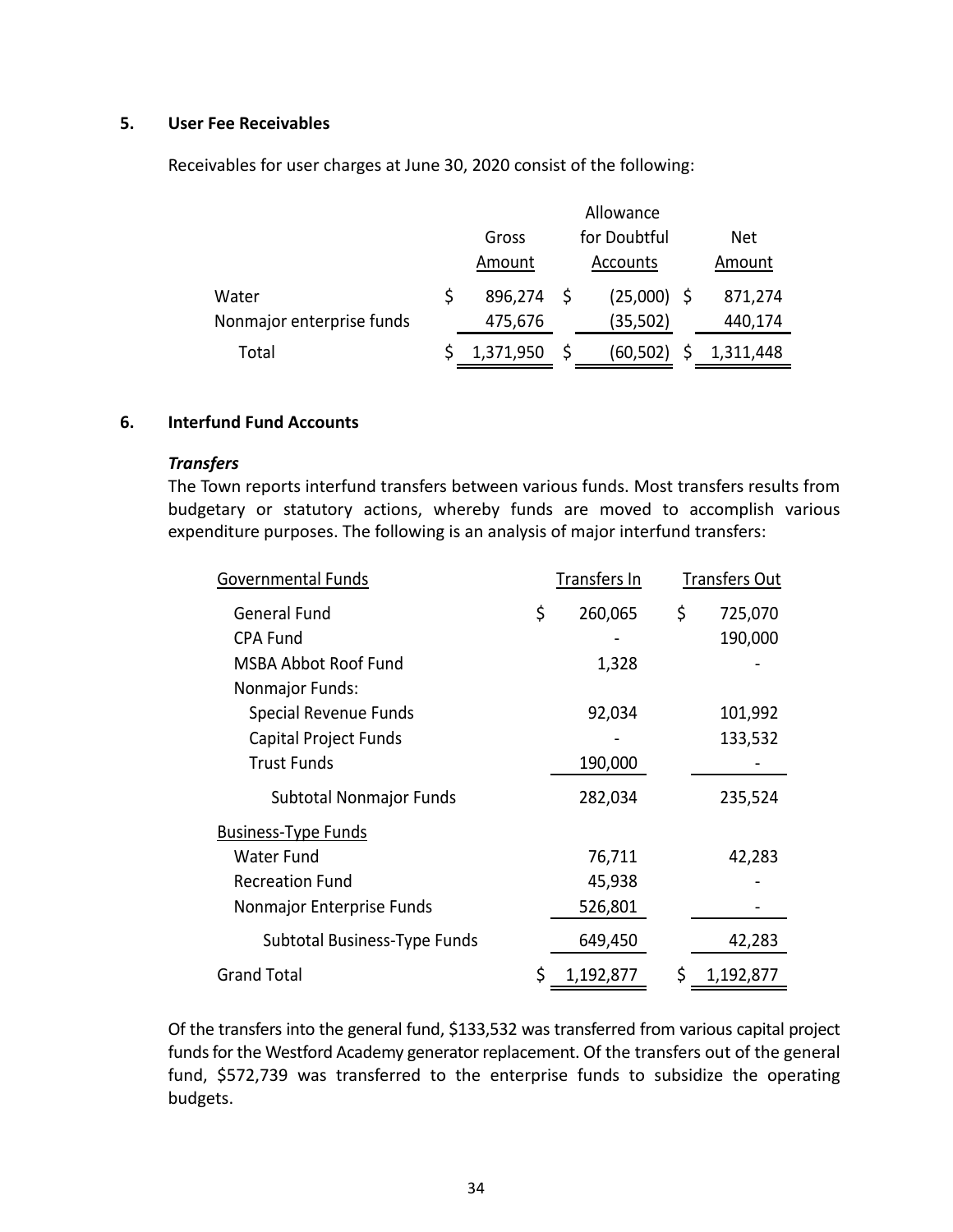# **7. Capital Assets**

Capital asset activity for the year ended June 30, 2020 was as follows (in thousands):

|                                              | Beginning      |                  |     |                  | Ending        |
|----------------------------------------------|----------------|------------------|-----|------------------|---------------|
|                                              | <b>Balance</b> | Increases        |     | <b>Decreases</b> | Balance       |
| <b>Governmental Activities</b>               |                |                  |     |                  |               |
| Capital assets, being depreciated:           |                |                  |     |                  |               |
| <b>Buildings and improvements</b>            | \$<br>176,723  | \$<br>710        | \$  |                  | \$<br>177,433 |
| Machinery, equipment, and furnishings        | 40,913         | 558              |     |                  | 41,471        |
| Infrastructure                               | 135,995        | 1,785            |     |                  | 137,780       |
| Total capital assets, being depreciated      | 353,631        | 3,053            |     |                  | 356,684       |
| Less accumulated depreciation for:           |                |                  |     |                  |               |
| <b>Buildings and improvements</b>            | (67, 292)      | (4, 264)         |     |                  | (71, 556)     |
| Machinery, equipment, and furnishings        | (23,072)       | (1,858)          |     |                  | (24, 930)     |
| Infrastructure                               | (65,694)       | (3, 462)         |     |                  | (69, 156)     |
| Total accumulated depreciation               | (156,058)      | (9,584)          |     |                  | (165, 642)    |
| Total capital assets, being depreciated, net | 197,573        | (6, 531)         |     |                  | 191,042       |
| Capital assets, not being depreciated:       |                |                  |     |                  |               |
| Land                                         | 37,224         |                  |     |                  | 37,224        |
| Construction in progress                     | 4,212          | 726              |     | (1,983)          | 2,955         |
| Total capital assets, not being depreciated  | 41,436         | 726              |     | (1,983)          | 40,179        |
| Governmental activities capital assets, net  | \$<br>239,009  | \$<br>(5,805)    | \$. | (1,983)          | \$<br>231,221 |
|                                              |                |                  |     |                  |               |
|                                              | Beginning      |                  |     |                  | Ending        |
|                                              | <b>Balance</b> | <b>Increases</b> |     | <b>Decreases</b> | Balance       |
| <b>Business-Type Activities</b>              |                |                  |     |                  |               |
| Capital assets, being depreciated:           |                |                  |     |                  |               |
| <b>Buildings and improvements</b>            | \$<br>16,739   | \$               | \$  |                  | \$<br>16,739  |
| Machinery, equipment, and furnishings        | 4,322          | 5                |     |                  | 4,327         |
| Infrastructure                               | 45,212         | 688              |     |                  | 45,900        |
| Total capital assets, being depreciated      | 66,273         | 693              |     |                  | 66,966        |
| Less accumulated depreciation for:           |                |                  |     |                  |               |
| <b>Buildings and improvements</b>            | (9, 563)       | (644)            |     |                  | (10, 207)     |
| Machinery, equipment, and furnishings        | (2, 356)       | (282)            |     |                  | (2,638)       |
| Infrastructure                               | (15, 264)      | (687)            |     |                  | (15, 951)     |
| Total accumulated depreciation               | (27, 183)      | (1,613)          |     |                  | (28,796)      |
| Total capital assets, being depreciated, net | 39,090         | (920)            |     |                  | 38,170        |
| Capital assets, not being depreciated:       |                |                  |     |                  |               |
| Land                                         | 2,390          |                  |     |                  | 2,390         |
| Construction in progress                     | 2,911          | 749              |     | (549)            | 3,111         |
| Total capital assets, not being depreciated  | 5,301          | 749              |     | (549)            | 5,501         |
| Business-type activities capital assets, net | \$<br>44,391   | \$<br>(171)      | \$  | (549)            | \$<br>43,671  |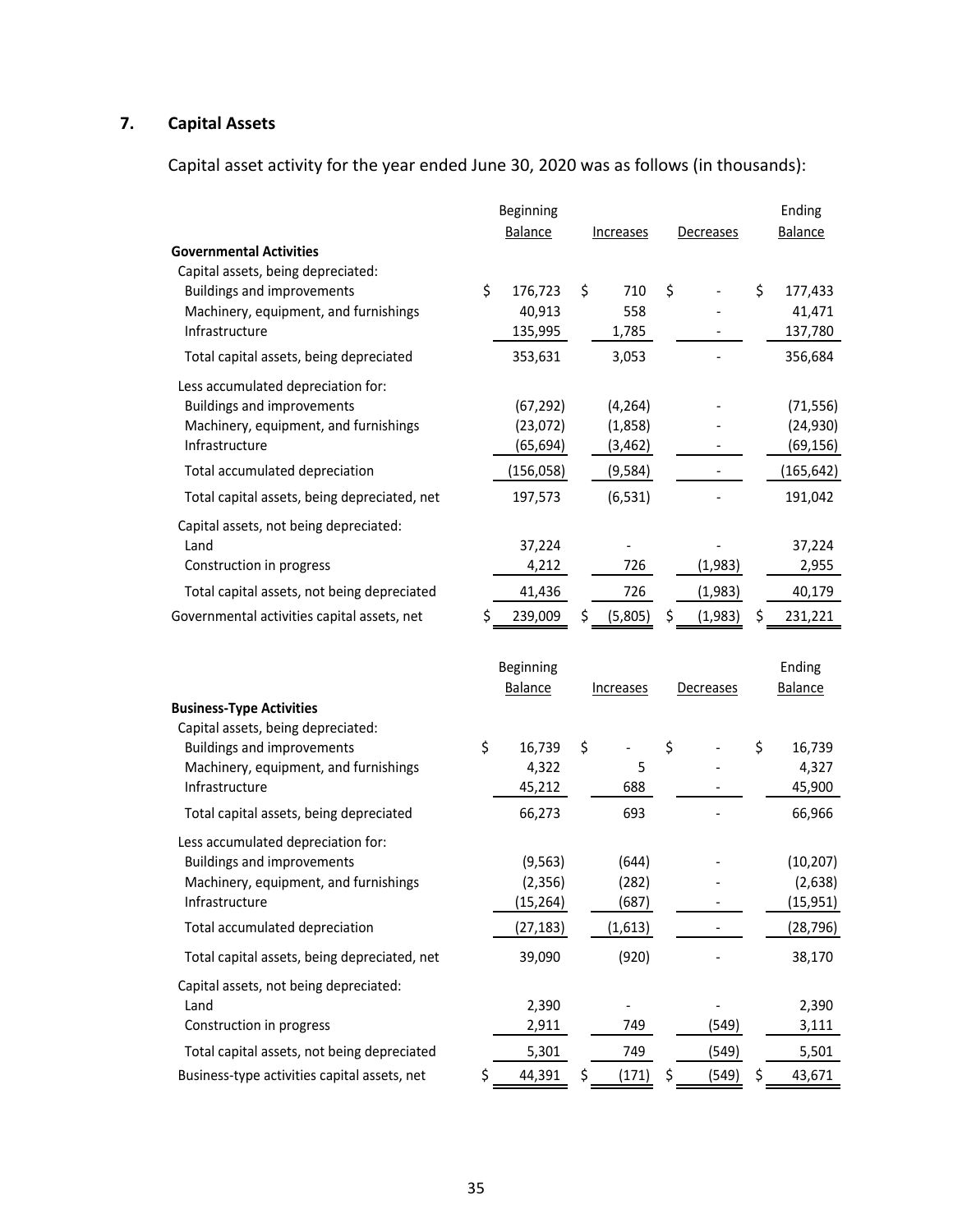Depreciation expense was charged to functions of the Town as follows (in thousands):

| <b>Governmental Activities</b>   |     |       |
|----------------------------------|-----|-------|
| General government               | \$  | 467   |
| Public safety                    |     | 940   |
| Education                        |     | 3,783 |
| Public works                     |     | 4,156 |
| Culture and recreation           |     | 127   |
| <b>Health and Human Services</b> |     | 111   |
| Total governmental activities    | \$. | 9,584 |
| <b>Business-Type Activities</b>  |     |       |
| Water                            | \$  | 1,492 |
| Recreation                       |     | 18    |
| Nonmajor enterprise funds        |     | 103   |
| Total business-type activities   |     | 1,613 |

# **8. Deferred Outflows of Resources**

Deferred outflows of resources represent the consumption of net position by the Town that is applicable to future reporting periods. Deferred outflows of resources have a positive effect on net position, similar to assets. Deferred outflows of resources related to pensions and OPEB, in accordance with GASB Statements No. 68 and 75, are more fully discussed in the corresponding pension and OPEB notes.

# **9. Warrants Payable**

Warrants payable represent fiscal year 2020 expenditures paid by July 15, 2020.

### **10. Accrued Liabilities**

Accrued liabilities represent fiscal year 2020 expenditures paid in 2021.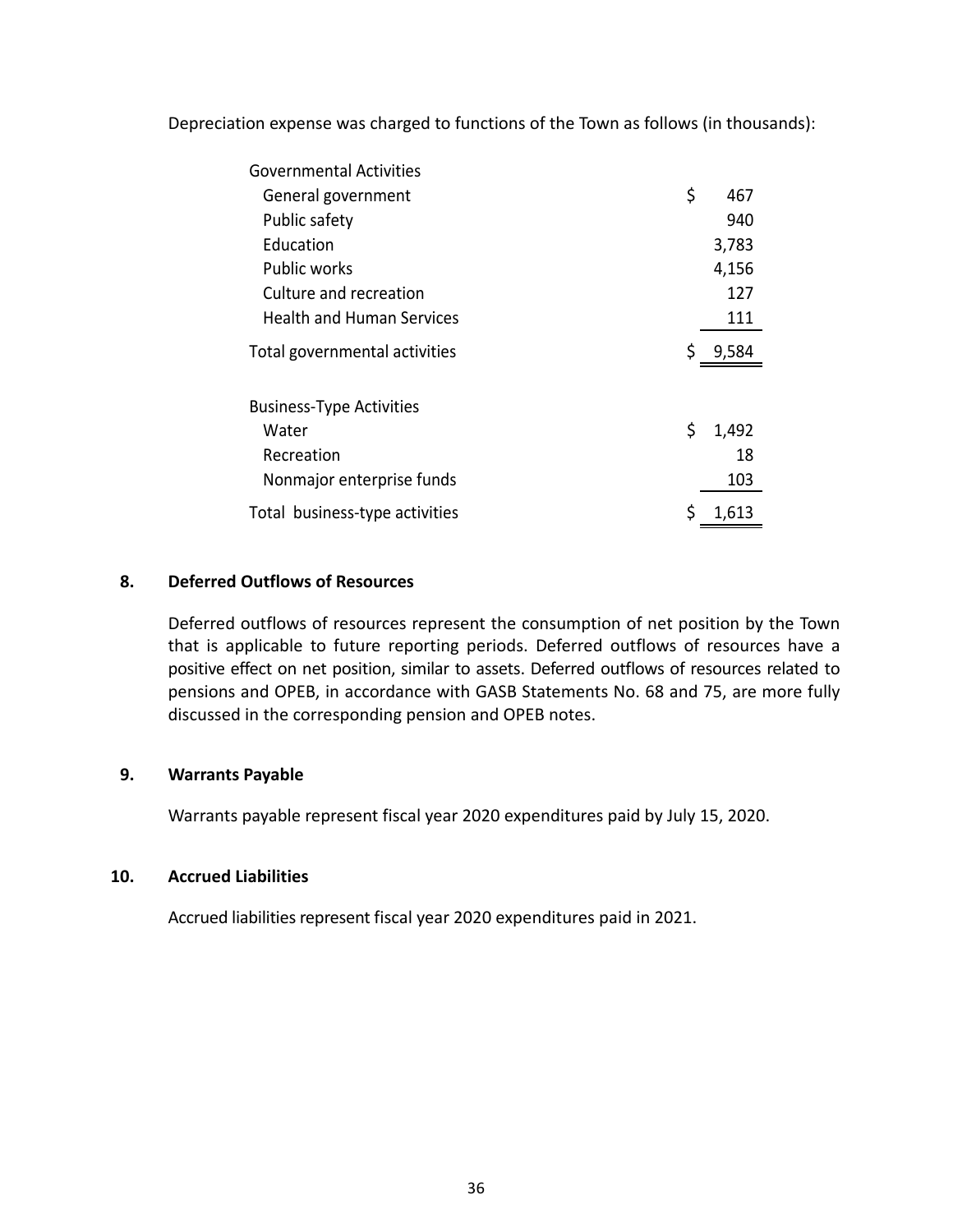# **11. Notes Payable**

The Town had the following notes outstanding at June 30, 2020:

| Interest<br>Rate | Date of<br>Issue | Date of<br>Maturity | Balance at<br>6/30/20 |
|------------------|------------------|---------------------|-----------------------|
|                  |                  |                     |                       |
| 2.00%            | 08/14/19         |                     | 413,000               |
| 2.00%            | 08/14/19         | 09/14/20            | 2,291,000             |
| 0.90%            | 06/22/20         | 06/22/21            | 500,000               |
|                  |                  |                     | 3,204,000             |
|                  |                  |                     |                       |
| 2.00%            | 08/14/19         | 09/14/20            | 3,027,000             |
| 0.90%            | 06/22/20         | 06/22/21            | 200,000               |
|                  |                  |                     | 3,227,000             |
|                  |                  |                     | 6,431,000             |
|                  |                  |                     | $09/14/20$ \$         |

Additional disclosures for short‐term debt that matured on September 14, 2020 can be found in Note 18.

The following summarizes activity in notes payable during fiscal year 2020:

|                                             | Balance        |                          |    |                  |                  |            |   |                |            |    | Balance   |
|---------------------------------------------|----------------|--------------------------|----|------------------|------------------|------------|---|----------------|------------|----|-----------|
|                                             | Beginning      | <b>New</b>               |    |                  |                  | <b>BAN</b> |   |                | Bond       |    | End of    |
| Purpose                                     | of Year        | Issues                   |    | Rollover         | Paydown          | Premium    |   | Bonded         | Premium    |    | Year      |
| Governmental Activities                     |                |                          |    |                  |                  |            |   |                |            |    |           |
| Abbot School Roof                           | Ś<br>2.000.000 | \$<br>٠                  | Ś  | $(2,000,000)$ \$ |                  | Ś          | Ś |                |            | Ś  |           |
| <b>Street Lights</b>                        | 500.000        |                          |    | (413,000)        | (86,000)         | (1,000)    |   |                |            |    |           |
| <b>School Windows Project</b>               | 1,165,000      |                          |    |                  | (705,000)        |            |   | (435,000)      | (25,000)   |    |           |
| Road Bonds                                  | 575,000        |                          |    |                  |                  |            |   | (495,000)      | (80,000)   |    |           |
| <b>Fletcher Fire Station</b>                | 1,500,000      |                          |    | (1,500,000)      |                  |            |   |                |            |    |           |
| Abbot School Roof                           | 300,000        | $\overline{\phantom{a}}$ |    | (291,000)        |                  | (9,000)    |   |                |            |    |           |
| Road Work                                   | 270,000        |                          |    |                  |                  |            |   | (270,000)      |            |    |           |
| Roudenbush Building Rehabilitation          | 7,000,000      |                          |    |                  | (4,000)          |            |   | (6,945,000)    | (51,000)   |    |           |
| <b>Fletcher Fire Station</b>                |                |                          |    | 1,500,000        | (655,000)        |            |   | (800,000)      | (45,000)   |    |           |
| <b>Street Lights</b>                        |                |                          |    | 413,000          |                  |            |   |                |            |    | 413,000   |
| Abbot School Roof                           |                |                          |    | 2,291,000        |                  |            |   |                |            |    | 2,291,000 |
| Road Work                                   |                | 500,000                  |    |                  |                  |            |   |                |            |    | 500,000   |
| <b>Total Governmental Activities</b>        | 13,310,000     | 500,000                  |    |                  | (1,450,000)      | (10,000)   |   | (8,945,000)    | (201,000)  |    | 3,204,000 |
| <b>Business-Type Activities</b>             |                |                          |    |                  |                  |            |   |                |            |    |           |
| Vine Brook Water System                     | 1,000,000      | ٠                        |    | (1,000,000)      |                  |            |   |                |            |    |           |
| Prospect Hill Water Tank                    | 2,000,000      |                          |    | (1,827,000)      | (160,000)        | (13,000)   |   |                |            |    |           |
| Vine Brook Water System                     | 500,000        |                          |    | (500,000)        |                  |            |   |                |            |    |           |
| Prospect Hill Water Tank                    | 1,200,000      |                          |    | (1,200,000)      |                  |            |   |                |            |    |           |
| Groton Rd/Dunstable Rd Water Main Extension | 500,000        |                          |    |                  |                  |            |   | (475,000)      | (25,000)   |    |           |
| Vine Brook Water System                     |                | ä,                       |    | 1,500,000        | (597, 404)       |            |   | (850,000)      | (52, 596)  |    |           |
| Prospect Hill Water Tank                    |                |                          |    | 3,027,000        |                  |            |   |                |            |    | 3,027,000 |
| Prospect Hill Water Tank                    |                | 200,000                  |    |                  |                  |            |   |                |            |    | 200,000   |
| <b>Total Business-Type Activities</b>       | 5,200,000      | 200,000                  |    |                  | (757, 404)       | (13,000)   |   | (1,325,000)    | (77, 596)  |    | 3,227,000 |
| Total                                       | 18,510,000     | 700,000                  | -Ś |                  | $(2,207,404)$ \$ | (23,000)   |   | (10, 270, 000) | (278, 596) | -S | 6,431,000 |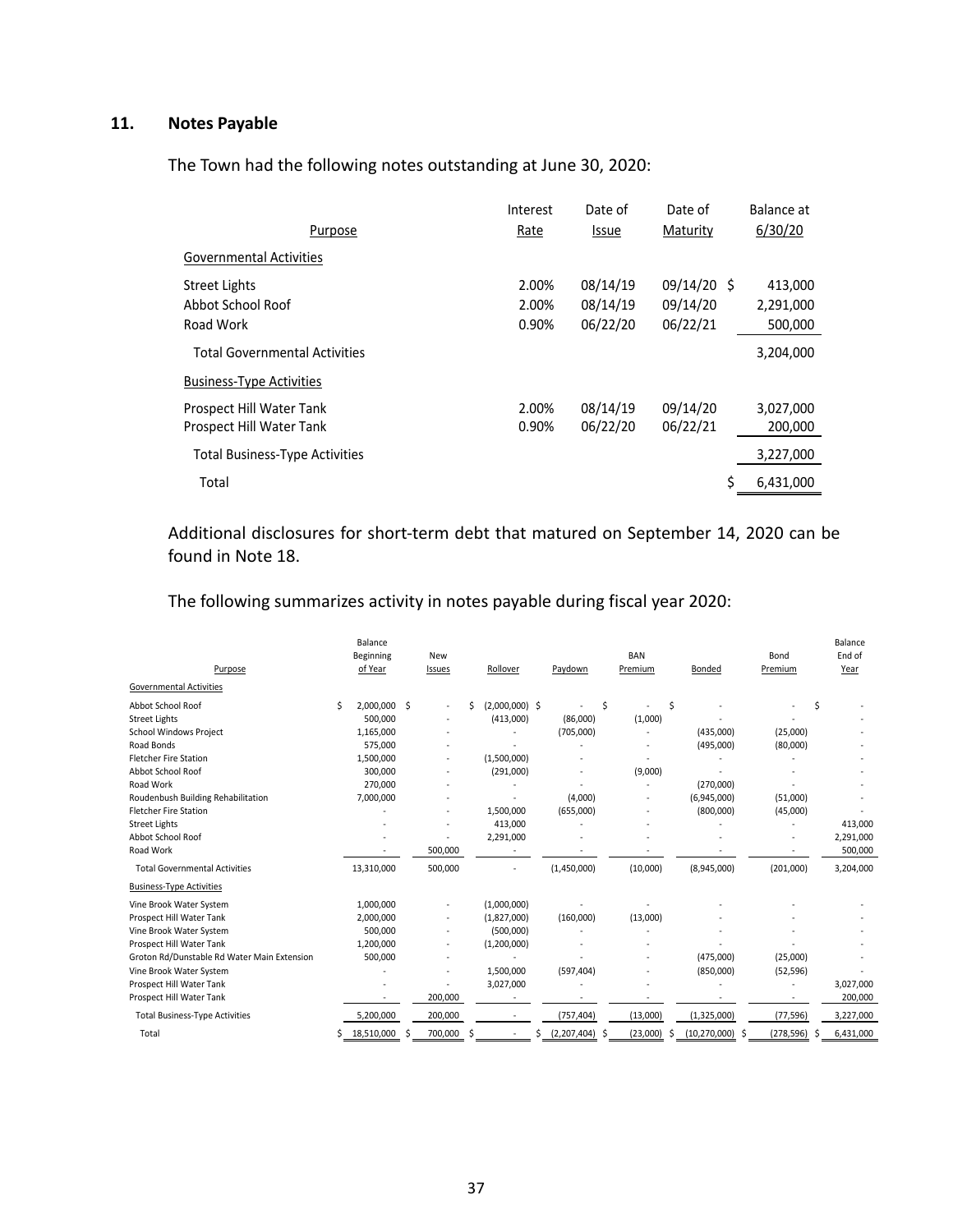# **12. Long‐Term Debt**

### *Long‐Term Debt Supporting Activities*

The Town issues general obligation bonds and direct borrowings to provide funds for the acquisition and construction of major capital facilities. General obligation bonds have been issued for both governmental and business‐type activities. General obligation bonds and direct borrowings currently outstanding are as follows:

|                                |                   |             | Amount           |
|--------------------------------|-------------------|-------------|------------------|
|                                | Serial            |             | Outstanding      |
|                                | <b>Maturities</b> | Interest    | as of            |
| <b>Governmental Activities</b> | <b>Through</b>    | Rate(s) %   | 6/30/20          |
| General obligation bonds:      |                   |             |                  |
| Elementary school construction | 06/01/22          | 4.14%       | \$<br>2,915,000  |
| Elementary school construction | 12/01/22          | 4.49%       | 1,555,000        |
| Middle school construction     | 06/01/22          | 4.14%       | 2,770,000        |
| Middle school construction     | 12/01/22          | 4.49%       | 1,480,000        |
| Elevator 2013                  | 06/01/23          | 1.40%       | 135,000          |
| Police communications 2013     | 06/01/22          | 1.29%       | 40,000           |
| Boiler 2013                    | 06/01/22          | 1.29%       | 20,000           |
| Highway refunding 2014         | 04/25/24          | 1.54%       | 2,030,000        |
| School 2016                    | 06/30/37          | 2.08%       | 1,700,000        |
| Dispatch center 2016           | 06/30/37          | 2.07%       | 865,000          |
| Senior center refunding 2018   | 06/30/30          | $2.5 - 5%$  | 1,930,000        |
| Fire station 2018              | 06/30/30          | $2.5 - 5%$  | 9,610,000        |
| Refunding 2019                 | 02/01/30          | $3 - 5%$    | 4,125,000        |
| Lowell Road                    | 02/01/39          | $3 - 5%$    | 3,885,000        |
| Fire station 2019              | 08/15/37          | $2.25 - 5%$ | 800,000          |
| School windows 2019            | 02/15/34          | $2 - 5%$    | 405,000          |
| <b>Roads 2019</b>              | 02/15/29          | $2 - 5%$    | 685,000          |
| Roudenbush building 2019       | 02/15/39          | $2.55 - 4%$ | 6,745,000        |
| Total general obligation bonds |                   |             | \$<br>41,695,000 |

(continued)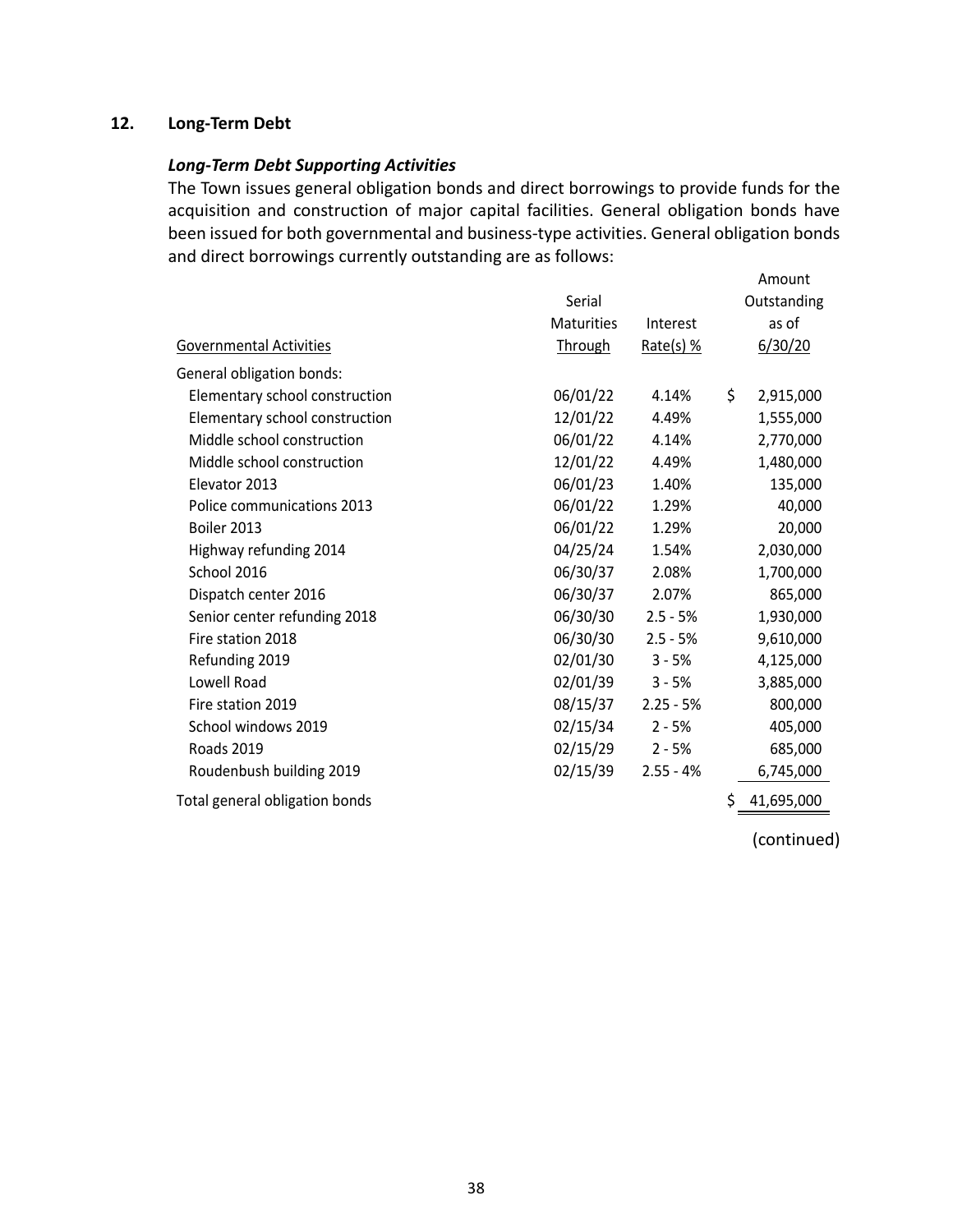# (continued)

|                                                    | Serial            |             | Amount<br>Outstanding |
|----------------------------------------------------|-------------------|-------------|-----------------------|
|                                                    | <b>Maturities</b> | Interest    | as of                 |
| <b>Business-Type Activities</b>                    | Through           | $Rate(s)$ % | 6/30/20               |
| Water fund general obligation bonds:               |                   |             |                       |
| 2013 Water bond                                    | 06/01/33          | 2.36%       | \$<br>1,050,000       |
| 2013 Water bond                                    | 06/01/33          | 2.36%       | 380,000               |
| Water Graniteville 2016                            | 06/30/37          | 2.08%       | 340,000               |
| Water Pleasant 2016                                | 06/30/37          | 2.08%       | 425,000               |
| Water refunding                                    | 06/30/24          | $3 - 5%$    | 195,000               |
| Vine Brook water distribution system               | 08/15/37          | $2.25 - 5%$ | 850,000               |
| Groton and Dunstable Road water main extension     | 02/15/34          | $2 - 5%$    | 440,000               |
| Total water fund general obligation bonds          |                   |             | 3,680,000             |
| Water fund loans payable (direct borrowings):      |                   |             |                       |
| Filtration plant - MWPAT                           | 02/01/21          | 1.11%       | \$<br>155,000         |
| <b>MWPAT</b>                                       | 08/01/22          | 1.13%       | 2,240,000             |
| <b>MWPAT DW 08-16</b>                              | 07/15/30          | 2.00%       | 135,263               |
| <b>MWPAT DW 09-07</b>                              | 07/15/30          | 2.00%       | 1,126,342             |
| Total water fund loans payable (direct borrowings) |                   |             | 3,656,605             |
| <b>Total Business-Type Activities</b>              |                   |             | \$<br>7,336,605       |

### *Future Debt Service*

The annual payments to retire all general obligation long-term debt outstanding as of June 30, 2020 are as follows:

|              |    |            | <b>Bonds</b> |           |   |            |
|--------------|----|------------|--------------|-----------|---|------------|
| Governmental |    | Principal  |              | Interest  |   | Total      |
| 2021         | \$ | 5,055,000  | \$           | 1,469,755 |   | 6,524,755  |
| 2022         |    | 5,285,000  |              | 1,260,499 |   | 6,545,499  |
| 2023         |    | 5,245,000  |              | 973,150   |   | 6,218,150  |
| 2024         |    | 2,555,000  |              | 823,725   |   | 3,378,725  |
| 2025         |    | 2,325,000  |              | 734,575   |   | 3,059,575  |
| 2026         |    | 2,315,000  |              | 645,625   |   | 2,960,625  |
| 2027         |    | 2,320,000  |              | 560,750   |   | 2,880,750  |
| 2028         |    | 2,315,000  |              | 482,775   |   | 2,797,775  |
| 2029         |    | 2,245,000  |              | 411,935   |   | 2,656,935  |
| 2030         |    | 1,885,000  |              | 346,415   |   | 2,231,415  |
| 2031 - 2035  |    | 6,645,000  |              | 1,032,411 |   | 7,677,411  |
| 2035 - 2040  |    | 3,505,000  |              | 238,025   |   | 3,743,025  |
| Total        | Ś. | 41,695,000 | Ś            | 8,979,640 | Ś | 50,674,640 |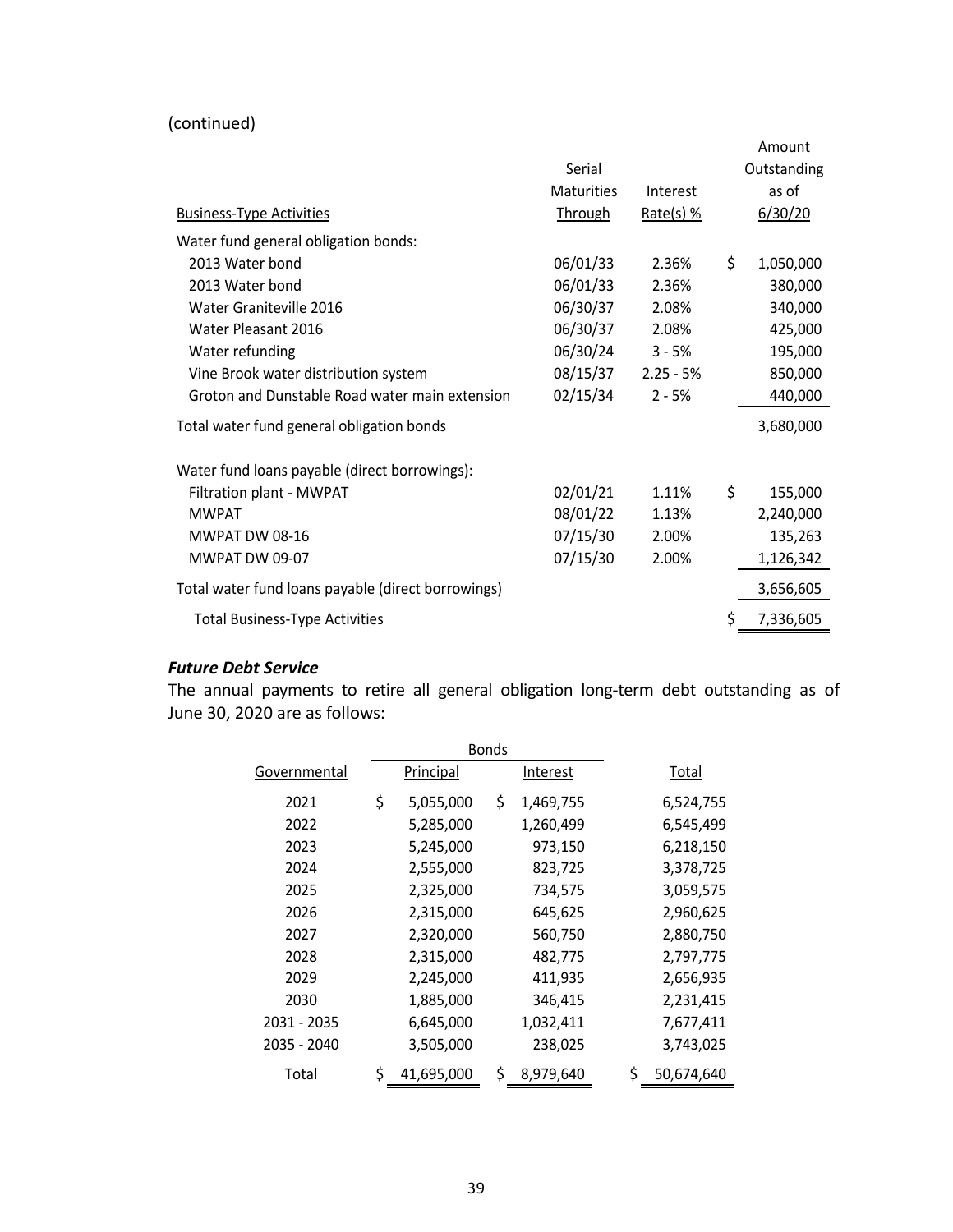|                      | <b>Bonds</b> |           |    |          |  | Loans Payable<br>(Direct Borrowings) |           |    |          |    |           |
|----------------------|--------------|-----------|----|----------|--|--------------------------------------|-----------|----|----------|----|-----------|
| <b>Business-Type</b> |              | Principal |    | Interest |  | Principal                            |           |    | Interest |    | Total     |
| 2021                 | \$           | 275,000   | \$ | 109,453  |  | \$                                   | 983,602   | \$ | 48,654   | \$ | 1,416,709 |
| 2022                 |              | 280,000   |    | 99,791   |  |                                      | 855,690   |    | 34,292   |    | 1,269,773 |
| 2023                 |              | 285,000   |    | 89,878   |  |                                      | 872,819   |    | 19,968   |    | 1,267,665 |
| 2024                 |              | 285,000   |    | 79,867   |  |                                      | 109,989   |    | 17,790   |    | 492,646   |
| 2025                 |              | 235,000   |    | 70,741   |  |                                      | 112,203   |    | 15,568   |    | 433,512   |
| 2026                 |              | 240,000   |    | 63,004   |  |                                      | 114,463   |    | 13,301   |    | 430,768   |
| 2027                 |              | 235,000   |    | 55,504   |  |                                      | 116,769   |    | 10,989   |    | 418,262   |
| 2028                 |              | 235,000   |    | 48,129   |  |                                      | 119,120   |    | 8,629    |    | 410,878   |
| 2029                 |              | 240,000   |    | 40,727   |  |                                      | 121,519   |    | 6,223    |    | 408,469   |
| 2030                 |              | 230,000   |    | 34,429   |  |                                      | 123,968   |    | 3,768    |    | 392,165   |
| 2031 - 2035          |              | 920,000   |    | 81,838   |  |                                      | 126,463   |    | 1,264    |    | 1,129,565 |
| 2035 - 2040          |              | 220,000   |    | 7,873    |  |                                      |           |    |          |    | 227,873   |
| Total                | \$           | 3,680,000 | \$ | 781,234  |  | \$                                   | 3,656,605 | Ś  | 180,446  | Ś  | 8,298,285 |

# *Changes in General Long‐Term Liabilities*

During the year ended June 30, 2020, the following changes occurred in long‐term liabilities (in thousands):

|                                   | <b>Beginning</b> |    |           |   |            |   | Ending         |   | Less<br>Current |   | Equals<br>Long-Term |
|-----------------------------------|------------------|----|-----------|---|------------|---|----------------|---|-----------------|---|---------------------|
|                                   | Balance          |    | Additions |   | Reductions |   | <b>Balance</b> |   | Portion         |   | Portion             |
| <b>Governmental Activities</b>    |                  |    |           |   |            |   |                |   |                 |   |                     |
| Bonds payable                     | \$<br>39,015     | Ś. | 8,945     | S | (6, 265)   | S | 41.695         | S | (5,055)         | S | 36,640              |
| Loans payable (direct borrowings) | 4                |    |           |   | (4)        |   |                |   |                 |   |                     |
| Unamortized premium               | 27               |    | 201       |   | (23)       |   | 205            |   | (23)            |   | 182                 |
| Subtotal                          | 39.046           |    | 9.146     |   | (6, 292)   |   | 41.900         |   | (5,078)         |   | 36,822              |
| Net pension liability             | 57,637           |    | 110       |   |            |   | 57,747         |   |                 |   | 57,747              |
| Net OPEB liability                | 74.267           |    |           |   | (2,671)    |   | 71,596         |   |                 |   | 71,596              |
| Compensated absences              | 1,756            |    | 221       |   |            |   | 1,977          |   | (99)            |   | 1,878               |
| <b>Totals</b>                     | 172.706          |    | 9,477     |   | (8,963)    |   | 173.220        |   | (5, 177)        |   | 168.043             |

|                                   |                  |   |           |            |   |                |   | Less     |   | Equals    |
|-----------------------------------|------------------|---|-----------|------------|---|----------------|---|----------|---|-----------|
|                                   | <b>Beginning</b> |   |           |            |   | Ending         |   | Current  |   | Long-Term |
|                                   | <b>Balance</b>   |   | Additions | Reductions |   | <b>Balance</b> |   | Portion  |   | Portion   |
| <b>Business-Type Activities</b>   |                  |   |           |            |   |                |   |          |   |           |
| Bonds payable                     | 2.576            | S | 1,325     | (221)      | S | 3,680          | S | (275)    | S | 3,405     |
| Loans payable (direct borrowings) | 4,608            |   |           | (952)      |   | 3,656          |   | (983)    |   | 2,673     |
| Unamortized premium               |                  |   | 78        | (2)        |   | 76             |   | (5)      |   | 71        |
| Subtotal                          | 7.184            |   | 1,403     | (1, 175)   |   | 7,412          |   | (1,263)  |   | 6,149     |
| Net pension liability             | 1,740            |   | 3         |            |   | 1,743          |   |          |   | 1,743     |
| Net OPEB liability                | 1,015            |   |           | (478)      |   | 537            |   |          |   | 537       |
| Compensated absences              | 199              |   | 19        | (9)        |   | 209            |   | (10)     |   | 199       |
| Totals                            | 10,138           |   | 1,425     | (1,662)    |   | 9,901          |   | (1, 273) |   | 8,628     |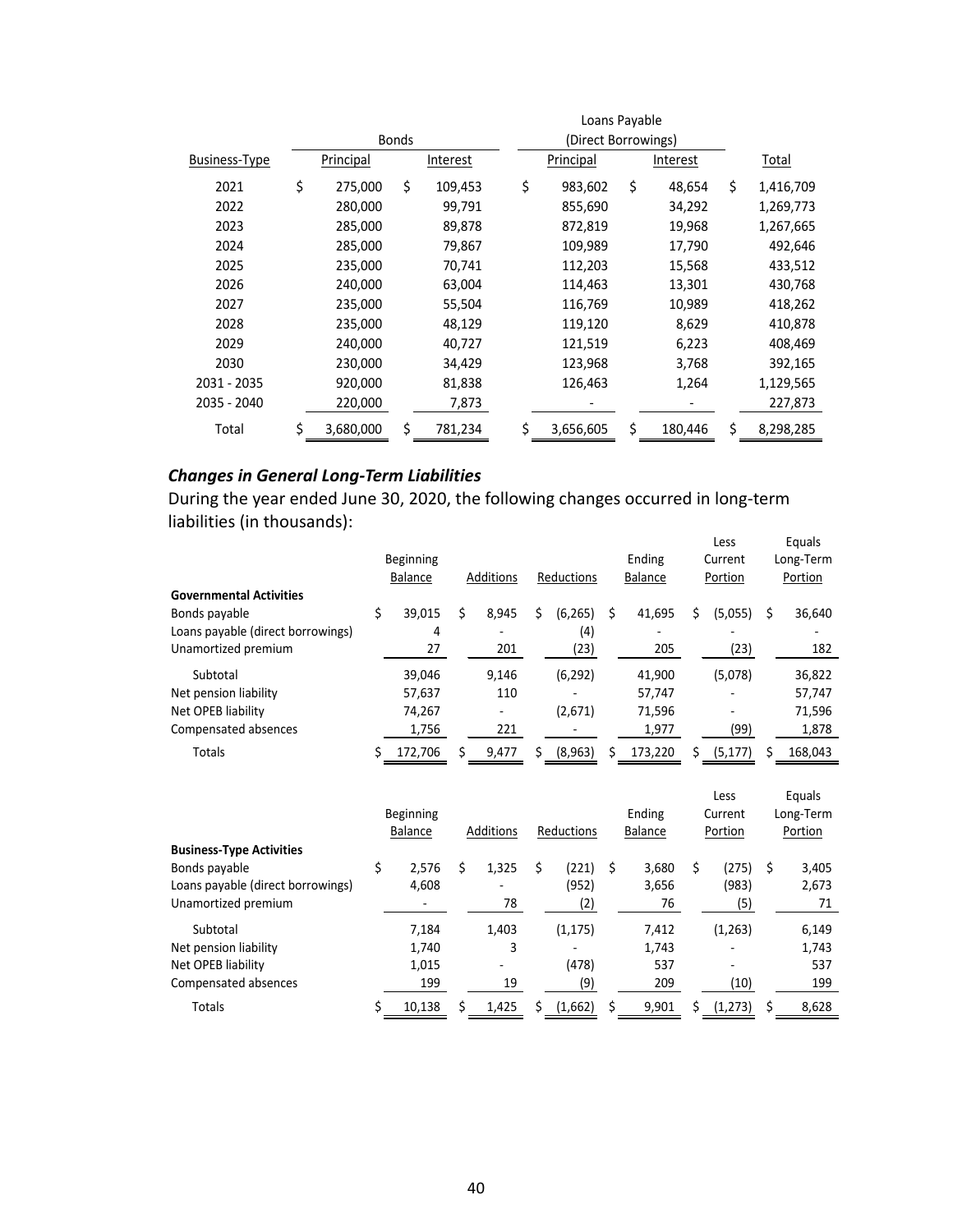## *Long‐Term Debt Supporting Governmental and Business‐Type Activities*

Bonds and loans issued by the Town for various municipal projects are approved by Town Meeting and repaid with revenues recorded in the general or community preservation funds and user fees recorded in water enterprise fund. All other long‐term debt is repaid from the funds that the cost relates to, primarily the general fund and enterprise funds.

### **13. Deferred Inflows of Resources**

Deferred inflows of resources are the acquisition of net position by the Town that are applicable to future reporting periods. Deferred inflows of resources have a negative effect on net position, similar to liabilities. Deferred inflows of resources related to pension and OPEB will be recognized as expense in future years and is more fully described in the corresponding pension and OPEB notes. *Unavailable revenues* are reported in the governmental funds balance sheet in connection with receivables for which revenues are not considered available to liquidate liabilities of the current year.

### **14. Governmental Funds ‐ Balances**

Fund balances are segregated to account for resources that are either not available for expenditure in the future or are legally set aside for a specific future use.

The Town implemented *GASB Statement No. 54 (GASB 54), Fund Balance Reporting and Governmental Fund Type Definitions,*  which enhances the usefulness of fund balance information by providing clearer fund balance classifications that can be more consistently applied and by clarifying existing governmental fund type definitions.

The following types of fund balances are reported at June 30, 2020:

### *Nonspendable*

Represents amounts that cannot be spent because they are either (a) not in spendable form or (b) legally or contractually required to be maintained intact. This fund balance classification includes general fund reserves for prepaid expenditures and nonmajor governmental fund reserves for the principal portion of permanent trust funds.

### *Restricted*

Represents amounts that are restricted to specific purposes by constraints imposed by creditors, grantors, contributors, or laws or regulations of other governments, or constraints imposed by law through constitutional provisions or enabling legislation. This fund balance classification includes general fund encumbrances funded by bond issuances, various special revenue funds, and the income portion of permanent trust funds.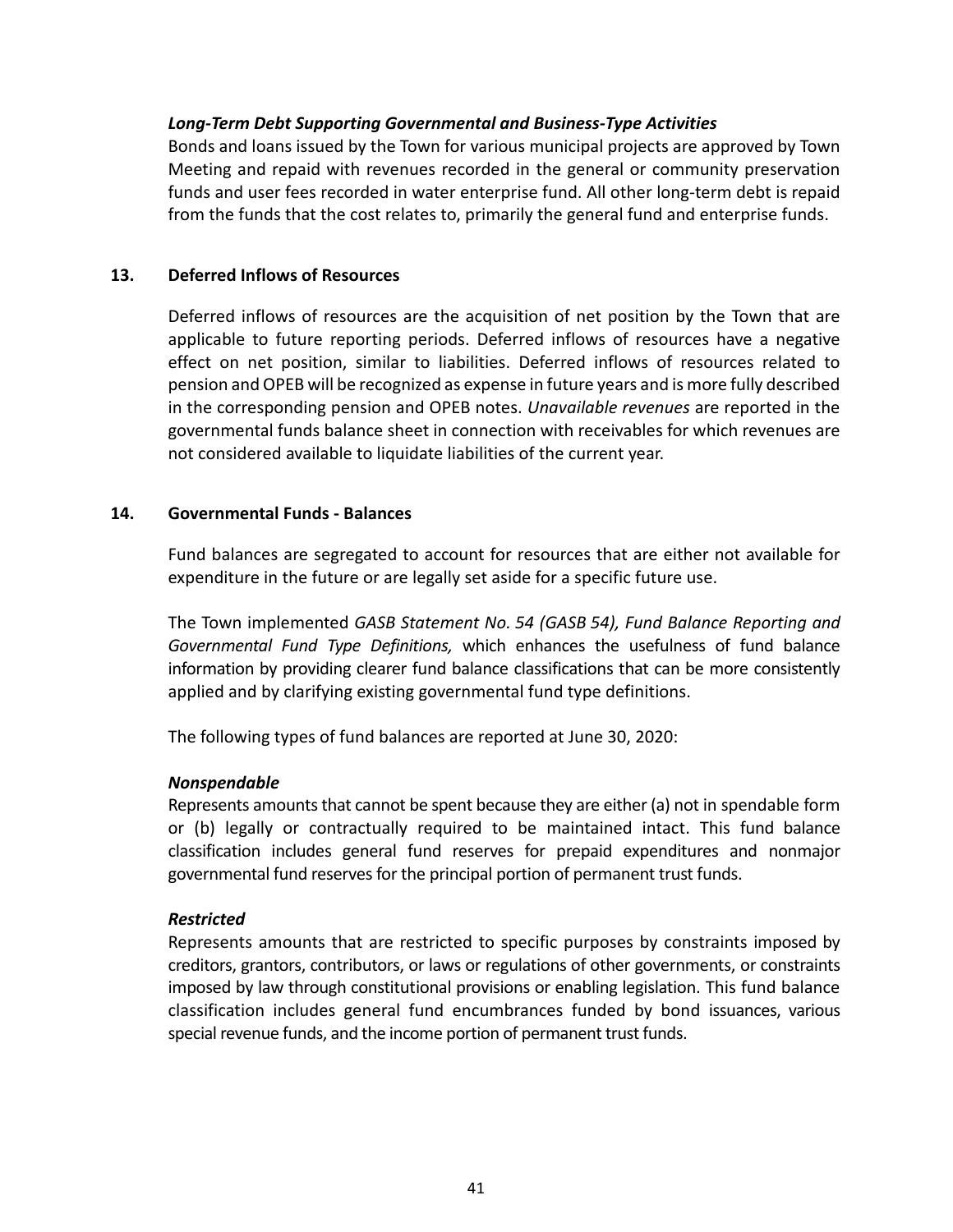### *Committed*

Represents amounts that can only be used for specific purposes pursuant to constraints imposed by formal action of the Town's highest level of decision-making authority. This fund balance classification includes general fund encumbrances for non-lapsing, special article appropriations approved at Town Meeting, stabilization funds and various special revenue funds.

### *Assigned*

Represents amounts that are constrained by the Town's intent to use these resources for a specific purpose. This fund balance classification includes general fund encumbrances that have been established by various Town departments for the expenditure of current year budgetary financial resources upon vendor performance in the subsequent budgetary period.

### *Unassigned*

Represents amounts that are available to be spent in future periods.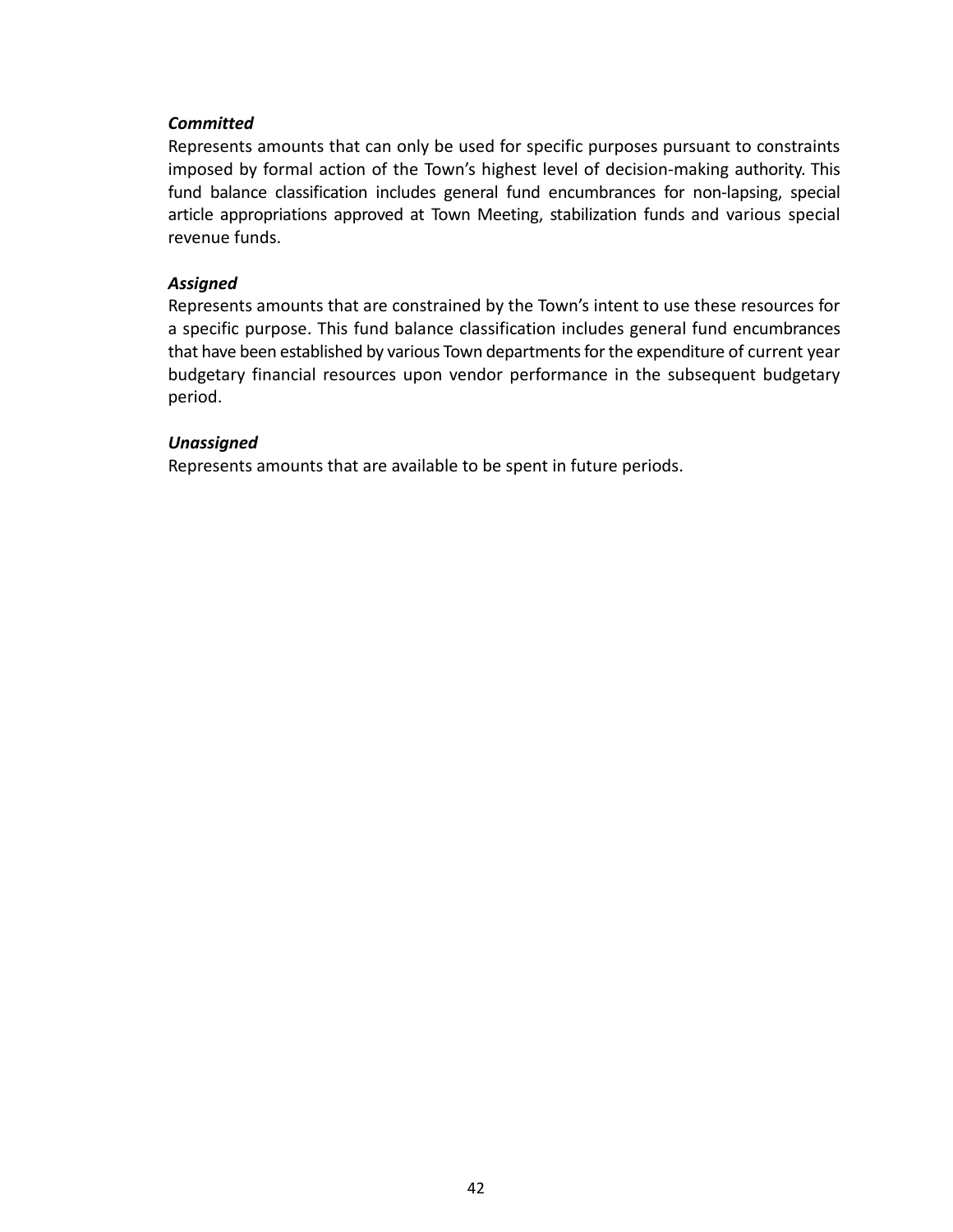# Following is a breakdown of the Town's fund balances at June 30, 2020:

|                                          |           | Community    | <b>MSBA</b> | Nonmajor      | Total         |
|------------------------------------------|-----------|--------------|-------------|---------------|---------------|
|                                          | General   | Preservation | Abbot       | Governmental  | Governmental  |
|                                          | Fund      | Fund         | Roof        | Funds         | Funds         |
| Nonspendable                             |           |              |             |               |               |
| Nonexpendable permanent funds            | \$        | \$           | \$          | \$<br>760,142 | \$<br>760,142 |
| <b>Total Nonspendable</b>                |           |              |             | 760,142       | 760,142       |
| Restricted                               |           |              |             |               |               |
| For debt service                         | 4,735,270 |              |             |               | 4,735,270     |
| Capital project funds                    |           |              |             | 284,662       | 284,662       |
| Special revenue funds:                   |           |              |             |               |               |
| School bus transportation                |           |              |             | 118,593       | 118,593       |
| Full day kindergarten                    |           |              |             | 305,074       | 305,074       |
| Newport improvements                     |           |              |             | 200,000       | 200,000       |
| PWAH gift                                |           |              |             | 214,115       | 214,115       |
| School choice                            |           |              |             | 777,484       | 777,484       |
| Circuit breaker                          |           |              |             | 1,860,214     | 1,860,214     |
| School lunch                             |           |              |             | 496,187       | 496,187       |
| Cemetery lot sales                       |           |              |             | 158,414       | 158,414       |
| Town building leases                     |           |              |             | 156,465       | 156,465       |
| East Boston camp                         |           |              |             | 166,794       | 166,794       |
| Board of Health immunization             |           |              |             | 135,129       | 135,129       |
| Student activity fees                    |           |              |             | 170,017       | 170,017       |
| 2 Robbins Road transportation gift       |           |              |             | 300,745       | 300,745       |
| Groton/Dunstable intersection            |           |              |             | 100,000       | 100,000       |
| Special education reserve fund           |           |              |             | 220,483       | 220,483       |
| Other                                    |           |              |             | 1,328,231     | 1,328,231     |
| Expendable permanent funds               |           |              |             | 1,424,956     | 1,424,956     |
| <b>Total Restricted</b>                  | 4,735,270 |              |             | 8,417,563     | 13,152,833    |
| Committed                                |           |              |             |               |               |
| Reserve for continuing appropriations:   |           |              |             |               |               |
| First responder TSSTF                    | 245,000   |              |             |               | 245,000       |
| School computers                         | 162,800   |              |             |               | 162,800       |
| VOIP phone                               | 150,000   |              |             |               | 150,000       |
| Town center building design              | 132,435   |              |             |               | 132,435       |
| Public buildings repairs and maintenance | 93,778    |              |             |               | 93,778        |
| Relocate FS antenna                      | 242,550   |              |             |               | 242,550       |
| Police Department boiler                 | 166,892   |              |             |               | 166,892       |
| SCBA equipment                           | 385,000   |              |             |               | 385,000       |
| Westford Academy generator               | 133,532   |              |             |               | 133,532       |
| Boston Road design                       | 149,928   |              |             |               | 149,928       |
| Abbot School/Acton Road                  | 210,000   |              |             |               | 210,000       |
| Highway Department six wheel plow        | 246,000   |              |             |               | 246,000       |
| Highway Department one ton truck         | 74,146    |              |             |               | 74,146        |
| Feasibility study                        | 100,000   |              |             |               | 100,000       |
| Other                                    | 714,111   |              |             |               | 714,111       |
| Health stabilization                     | 692,217   |              |             |               | 692,217       |
| Capital stabilization                    | 470,567   |              |             |               | 470,567       |
| Community preservation act funds         |           | 6,881,891    |             |               | 6,881,891     |
| <b>Total Committed</b>                   | 4,368,956 | 6,881,891    |             |               | 11,250,847    |
|                                          |           |              |             |               |               |

(continued)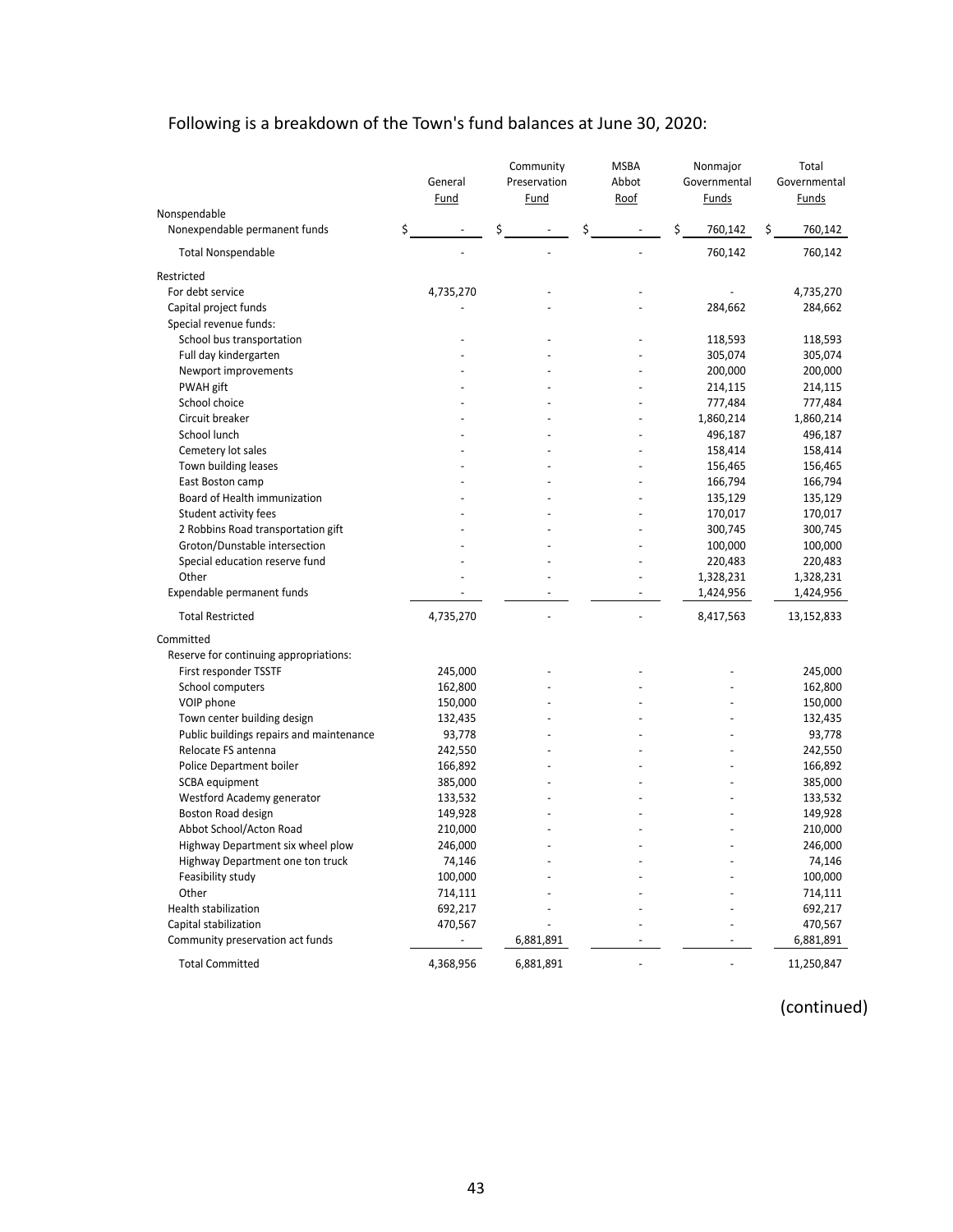### (continued)

|                            |            | Community    | <b>MSBA</b>       | Nonmajor        | Total        |
|----------------------------|------------|--------------|-------------------|-----------------|--------------|
|                            | General    | Preservation | Abbot             | Governmental    | Governmental |
|                            | Fund       | Fund         | Roof              | Funds           | Funds        |
| Assigned                   |            |              |                   |                 |              |
| Reserved for encumbrances  | 560,537    |              |                   |                 | 560,537      |
| Reserved for petty cash    | 5,500      |              |                   |                 | 5,500        |
| Reserved for expenditures  | 50,000     |              |                   |                 | 50,000       |
| <b>Total Assigned</b>      | 616,037    |              |                   |                 | 616,037      |
| Unassigned                 |            |              |                   |                 |              |
| General fund               | 5,738,618  |              |                   |                 | 5,738,618    |
| General stabilization fund | 5,724,260  |              |                   |                 | 5,724,260    |
| Special revenue funds      |            |              |                   | (346, 155)      | (346, 155)   |
| Capital project funds      |            |              | (1,220,310)       | (709, 836)      | (1,930,146)  |
| <b>Total Unassigned</b>    | 11,462,878 |              | (1,220,310)       | (1,055,991)     | 9,186,577    |
| <b>Total Fund Balances</b> | 21,183,141 | 6,881,891    | (1,220,310)<br>Ś. | 8,121,714<br>\$ | 34,966,436   |

### **15. Retirement System – Middlesex County Retirement System**

The Town follows the provisions of GASB Statement No. 68, *Accounting and Financial Reporting for Pensions – an amendment of GASB Statement No. 27,* with respect to the employees' retirement funds.

### *Plan Description*

Substantially all employees of the Town (except teachers and administrators under contract employed by the School Department) are members of the Middlesex County Retirement System (the System), a cost-sharing, multiple-employer, public employee retirement system (PERS). Eligible employees must participate in the System. The pension plan provides pension benefits, deferred allowances, and death and disability benefits. Chapter 32 of the Massachusetts General Laws establishes the authority of the System, contribution percentages and benefits paid. The System Retirement Board does not have the authority to amend benefit provisions. Additional information is disclosed in the System's annual financial reports publicly available from the System located at 25 Linnell Circle, P.O. Box 160, Billerica, Massachusetts 01865.

#### *Participant Contributions*

Participants contribute a set percentage of their gross regular compensation annually. Employee contribution percentages are specified in Chapter 32 of the Massachusetts General Laws. The employee's individual contribution percentage is determined by their date of entry into the system. In addition, all employees hired on or after January 1, 1979 contribute an additional 2% on all gross regular compensation over the rate of \$30,000 per year. The percentages are as follows:

| Before January 1, 1975              | 5% |
|-------------------------------------|----|
| January 1, 1975 - December 31, 1983 | 7% |
| January 1, 1984 - June 30, 1996     | 8% |
| Beginning July 1, 1996              | 9% |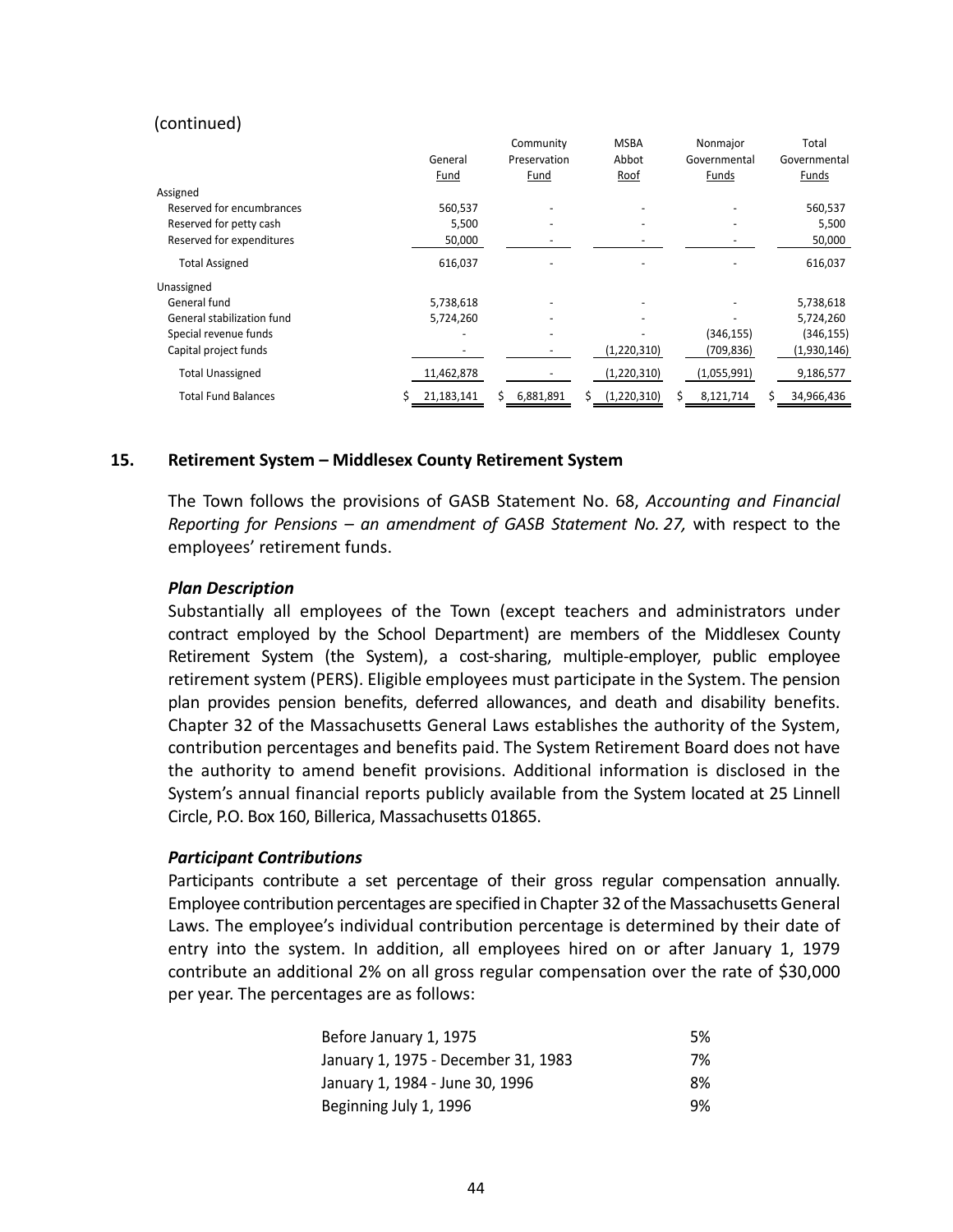For those members entering a Massachusetts System on or after April 2, 2012 in Group 1, the contribution rate will be reduced to 6% when at least 30 years of creditable service has been attained.

### *Participant Retirement Benefits*

A retirement allowance consists of two parts: an annuity and a pension. A member's accumulated total deductions and a portion of the interest they generate constitute the annuity. The difference between the total retirement allowance and the annuity is the pension. The average retirement benefit is approximately 80‐85% pension and 15‐20% annuity.

The System provides for retirement allowance benefits up to a maximum of 80% of a member's highest 3-year average annual rate of regular compensation for those hired prior to April 2, 2012 and the highest 5‐year average annual rate of regular compensation for those first becoming members of the Massachusetts System on or after that date. However, per Chapter 176 of the Acts of 2011, for members who retire on or after April 2, 2012, if in the 5 years of creditable service immediately preceding retirement, the difference in the annual rate of regular compensation between any 2 consecutive years exceeds 100%, the normal yearly amount of the retirement allowance shall be based on the average annual rate of regular compensation received by the member during the period of 5 consecutive years preceding retirement. Benefit payments are based upon a member's age, length of creditable service, level of compensation, and group classification.

There are four classes of membership in the retirement system, but one of these classes, Group 3, is made up exclusively of the Massachusetts State Police. The other three classes are as follows:

- Group 1 General employees, including clerical, administrative, technical, and all other employees not otherwise classified.
- Group 2 Certain specified hazardous duty positions.
- Group 4 Police officers, firefighters, and other specified hazardous positions.

A retirement allowance may be received at any age, upon attaining 20 years of service. The plan also provides for retirement at age 55 if the participant was a member prior to January 1, 1978, with no minimum vesting requirements. If the participant was a member on or after January 1, 1978 and a member of Groups 1 or 2, then a retirement allowance may be received if the participant (1) has at least 10 years of creditable service, (2) is age 55, (3) voluntarily left Town employment on or after that date, and (4) left accumulated annuity deductions in the fund. Members of Group 4 have no minimum vesting requirements, however, must be at least age 55. Groups 2 and 4 require that participants perform the duties of the Group position for at least 12 months immediately prior to retirement.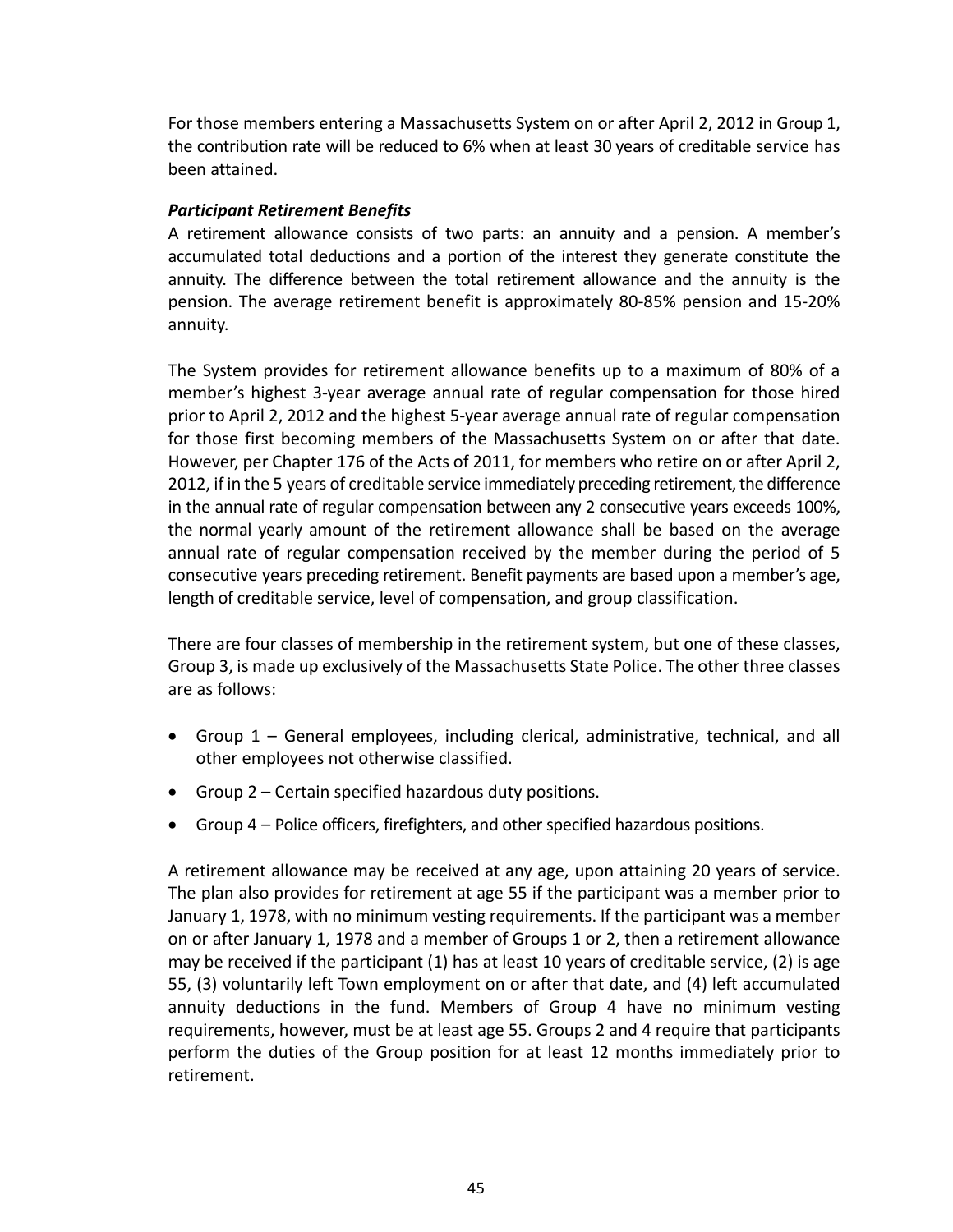A participant who became a member on or after April 2, 2012 is eligible for a retirement allowance upon 10 years creditable service and reaching ages 60 or 55 for Groups 1 and 2, respectively. Participants in Group 4 must be at least age 55. Groups 2 and 4 require that participants perform the duties of the Group position for at least 12 months immediately prior to retirement.

## *Methods of Payment*

A member may elect to receive his or her retirement allowance in one of three forms of payment as follows:

- Option A Total annual allowance, payable in monthly installments, commencing at retirement and terminating at the members death.
- Option B A reduced annual allowance, payable in monthly installments, commencing at retirement and terminating at the death of the member, provided however, that if the total amount of the annuity portion received by the member is less than the amount of his or her accumulated deductions, including interest, the difference or balance of his accumulated deductions will be paid in a lump sum to the retiree's beneficiary or beneficiaries of choice.
- Option C A reduced annual allowance, payable in monthly installments, commencing at retirement. At the death of the retired employee, 2/3 of the allowance is payable to the member's designated beneficiary (who may be the spouse, or former spouse who has not remarried, child, parent, sister, or brother of the employee) for the life of the beneficiary. For members who retired on or after January 12, 1988, if the beneficiary pre-deceases the retiree, the benefit payable increases (or "pops up" to Option A) based on the factor used to determine the Option C benefit at retirement. For mem‐ bers who retired prior to January 12, 1988, if the System has accepted Section 288 of Chapter 194 of the Acts of 1998 and the beneficiary pre‐deceases the retiree, the benefit payable "pops up" to Option A in the same fashion. The Option C became available to accidental disability retirees on November 7, 1996.

### *Participant Refunds*

Employees who resign from service and who are not eligible to receive a retirement allowance are entitled to request a refund of their accumulated total deductions. Members voluntarily withdrawing with at least 10 years of service or involuntarily withdrawing, receive 100% of the regular interest that has accrued on those accumulated total deductions. Members voluntarily withdrawing with less than 10 years of service get credited interest each year at a rate of 3%.

### *Employer Contributions*

Employers are required to contribute at actuarially determined rates as accepted by the Public Employee Retirement Administration Commission (PERAC).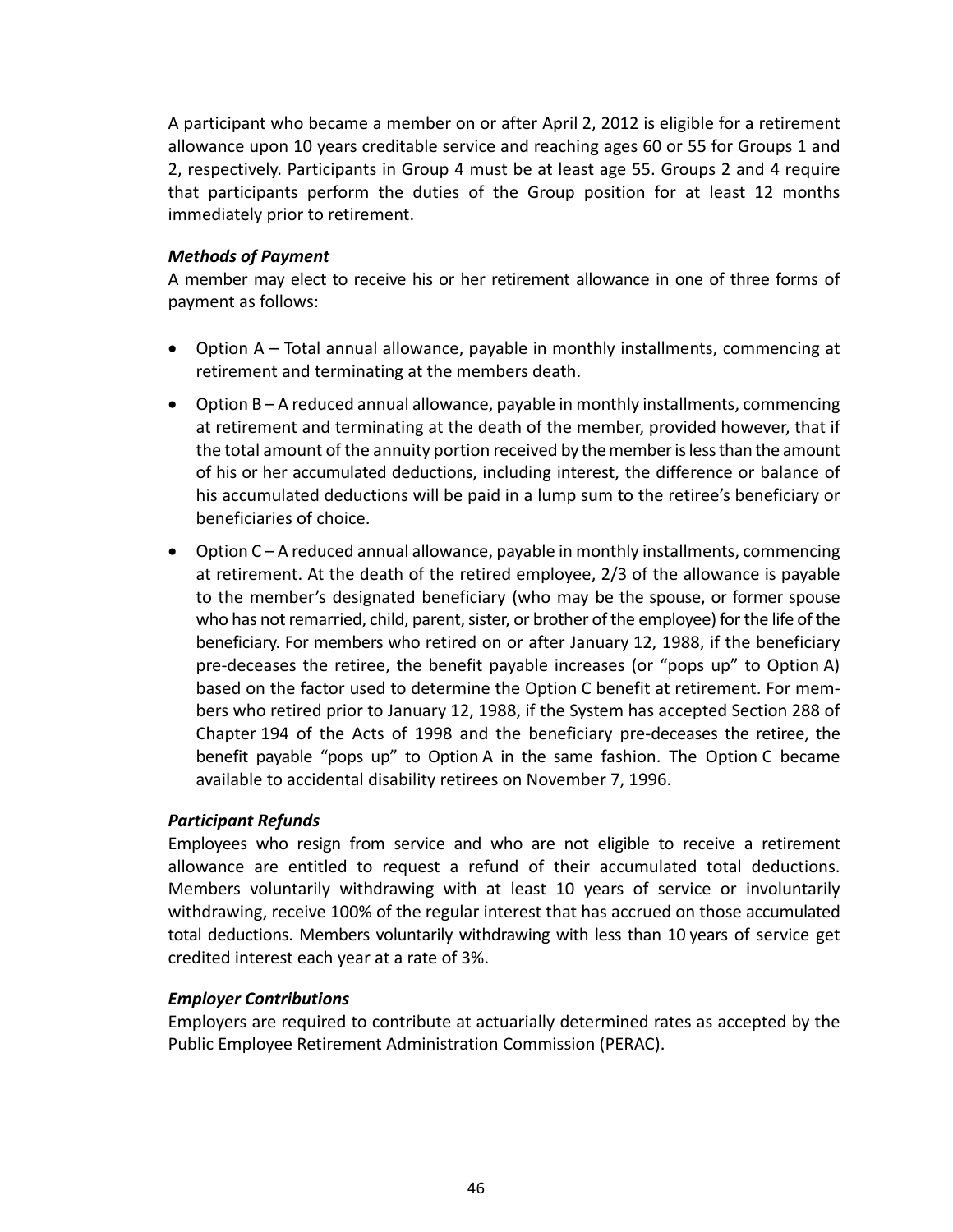The Town's contribution to the System for the year ended June 30, 2020 was \$5,152,765, which was equal to its annual required contribution.

### *Summary of Significant Accounting Policies*

For purposes of measuring the net pension liability, deferred outflows of resources and deferred inflows of resources related to pensions, and pension expense, information about the fiduciary net position of the System and additions to/deductions from System's fiduciary net position have been determined on the same basis as they are reported by System. For this purpose, benefit payments (including refunds of employee contributions) are recognized when due and payable in accordance with benefit terms. Investments are reported at fair value.

# *Pension Liabilities, Pension Expense, and Deferred Outflows of Resources and Deferred (Inflows) of Resources Related to Pensions*

At June 30, 2020, the Town reported a liability of \$59,489,841 for its proportionate share of the net pension liability. The net pension liability was measured as of December 31, 2019 and the total pension liability used to calculate the net pension liability was determined by an actuarial valuation as of January 1, 2020. The Town's proportion of the net pension liability was based on a projection of the Town's long‐term share of contributions to the pension plan relative to the projected contributions of all participating employers, actuarially determined. At December 31, 2019, the Town's proportion was 3.717985%, which was a decrease of 0.089498% from the proportionate share measured as of December 31, 2018.

For the year ended June 30, 2020, the Town recognized pension expense of \$9,222,748. In addition, the Town reported deferred outflows of resources and deferred (inflows) of resources related to pensions from the following sources:

|                                                                                     |             | Deferred  |    | Deferred      |
|-------------------------------------------------------------------------------------|-------------|-----------|----|---------------|
|                                                                                     | Outflows of |           |    | (Inflows) of  |
|                                                                                     |             | Resources |    | Resources     |
| Differences between expected and actual                                             |             |           |    |               |
| experience                                                                          | \$          | 1,447,515 | \$ | (134, 731)    |
| Changes of assumptions                                                              |             | 4,096,833 |    |               |
| Net difference between projected and actual<br>earnings on pension plan investments |             |           |    | (1,543,757)   |
| Changes in proportion and differences<br>between contributions and proportionate    |             |           |    |               |
| share of contributions                                                              |             | 2,155,101 |    | (1,463,065)   |
| Total                                                                               |             | 7,699,449 |    | (3, 141, 553) |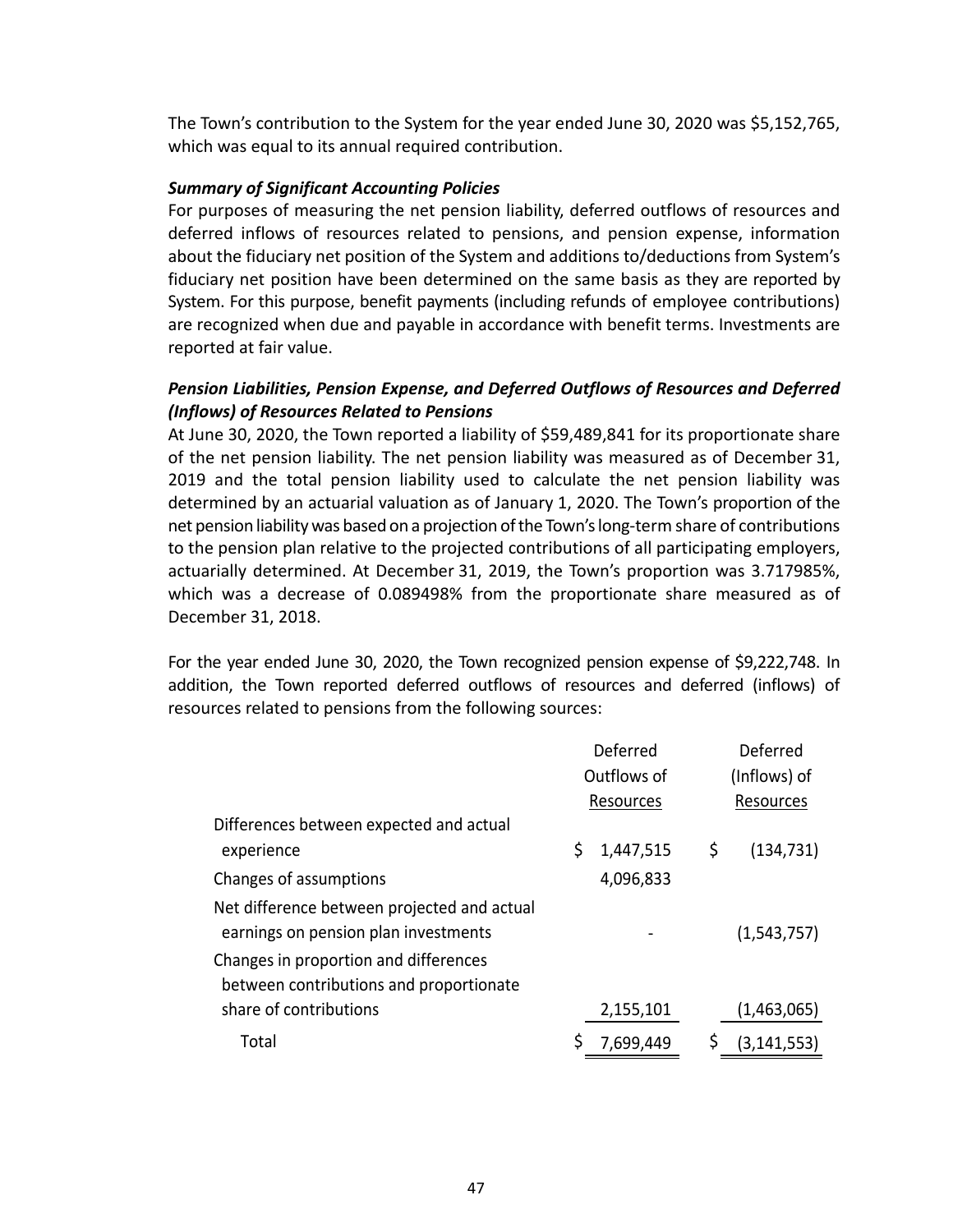Amounts reported as deferred outflows of resources and deferred (inflows) of resources related to pensions will be recognized in pension expense as follows:

| Year ended June 30: |   |            |
|---------------------|---|------------|
| 2021                | S | 2,209,540  |
| 2022                |   | 1,137,700  |
| 2023                |   | 1,356,041  |
| 2024                |   | (145, 385) |
| Total               | S | 4,557,896  |

### *Actuarial Assumptions*

The total pension liability was determined by an actuarial valuation as of January 1, 2020, using the following actuarial assumptions, applied to all periods included in the measurement that was updated to December 31, 2019:

| <b>COLA</b>               | 3.0% of the first \$16,000 of retirement    |
|---------------------------|---------------------------------------------|
|                           | income                                      |
| Salary increases          | Varies by length of service with ultimate   |
|                           | rates of 4.00% for Group 1, 4.25% for Group |
|                           | 2 and 4.50% for Group 4                     |
| Investment rate of return | 7.30%, net of pension plan investment       |
|                           | expense, including inflation. Previously    |
|                           | 7.50%                                       |

Mortality rates for pre‐retirement were based on the RP‐2014 Blue Collar Employee Mortality Table projected generationally with Scale MP‐2017. Mortality rates for retiree were based on the RP‐2014 Blue Collar Healthy Annuitant Mortality Table projected generationally with Scale MP‐2017. Mortality rates for disabled were based on the RP‐2014 Blue Collar Healthy Annuitant Mortality Table set forward one year and projected generationally with Scale MP‐2017.

# *Target Allocations*

The long‐term expected rate of return on pension plan investments was selected from a best estimate range determined using the building block approach. Under this method, an expected future real return range (expected returns, net of pension plan investment expense and inflation) is calculated separately for each asset class. These ranges are combined to produce the long‐term expected rate of return by weighting the expected future real rates of return net of investment expenses by the target asset allocation percentage and by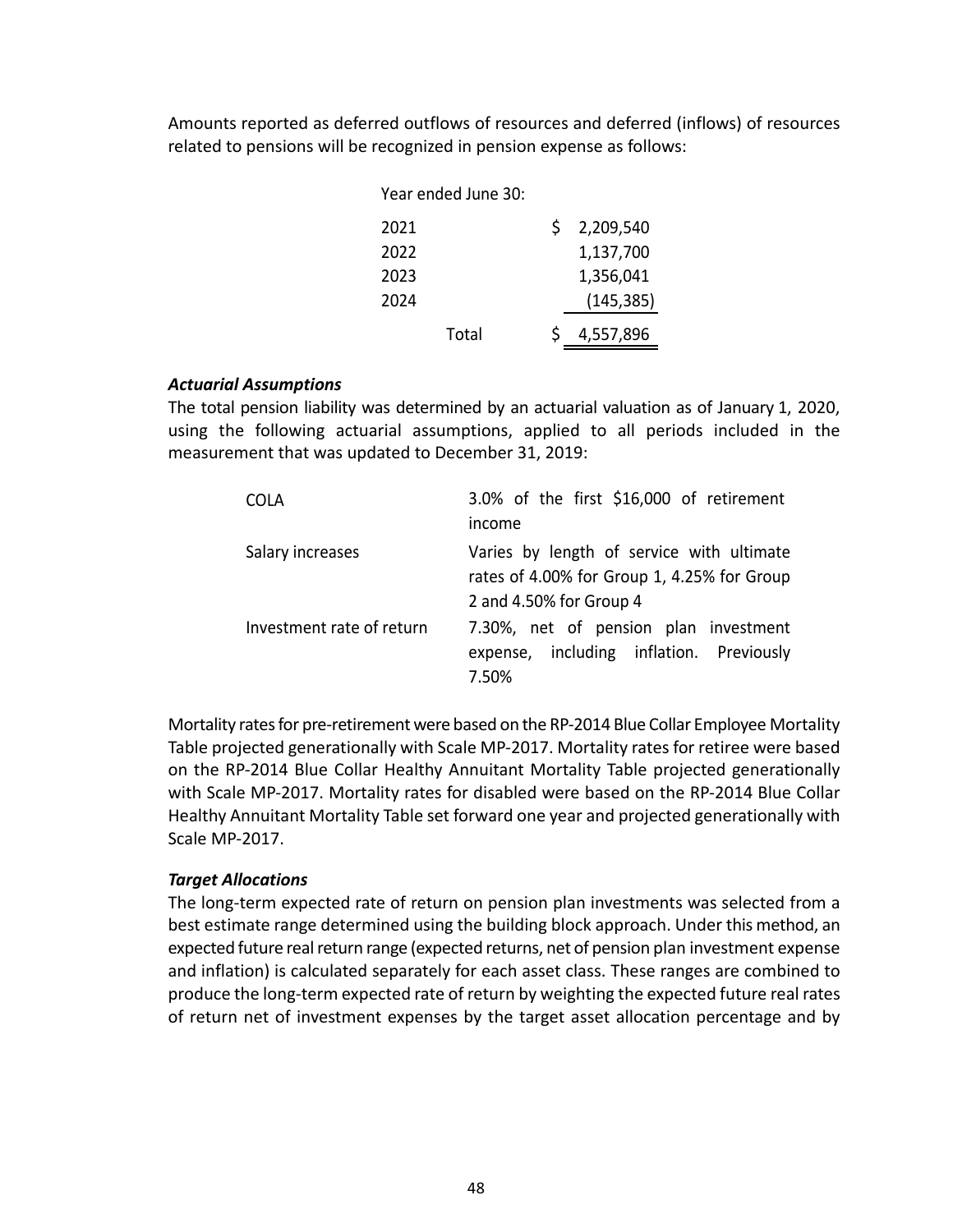adding expected inflation. The target allocation and best estimates of arithmetic real rates of return for each major class are summarized in the following table:

|                                        |            | Long-term |
|----------------------------------------|------------|-----------|
|                                        | Target     | Expected  |
|                                        | Asset      | Real Rate |
| <b>Asset Class</b>                     | Allocation | of Return |
| Domestic Equity                        | 21.00%     | 6.15%     |
| International developed markets equity | 13.00%     | 6.78%     |
| International merging markets equity   | 5.00%      | 8.65%     |
| Core fixed income                      | 15.00%     | 1.11%     |
| High-yield fixed income                | 8.00%      | 3.51%     |
| Real estate                            | 10.00%     | 4.33%     |
| Commodities                            | 4.00%      | 4.13%     |
| Hedge funds, GTAA, risk parity         | 11.00%     | 3.19%     |
| Private equity                         | 13.00%     | 9.99%     |
| Total                                  | 100.00%    |           |

### *Discount Rate*

The discount rate used to measure the total pension liability was 7.30%. The projection of cash flows used to determine the discount rate assumed that the plan member contributions will be made at the current contribution rate and that employer contributions will be made at contractually required rates, actuarially determined. Based on those assumptions, the pension plan's fiduciary net position was projected to be available to make all projected future benefit payments to current active and inactive plan members. Therefore, the long-term expected rate of return on pension plan investments was applied to all periods of projected benefit payments to determine the total pension liability.

# *Sensitivity of the Proportionate Share of the Net Pension Liability to Changes in the Discount Rate*

The following presents the Town's proportionate share of the net pension liability calculated using the discount rate of 7.30%, as well as what the Town's proportionate share of the net pension liability would be if it were calculated using a discount rate that is one percentage‐point lower or one percentage‐point higher than the current rate:

|              | Current      |              |
|--------------|--------------|--------------|
| 1%           | Discount     | 1%           |
| Decrease     | Rate         | Increase     |
| (6.30%)      | (7.30%)      | $(8.30\%)$   |
| \$73,108,303 | \$59,489,841 | \$48,030,255 |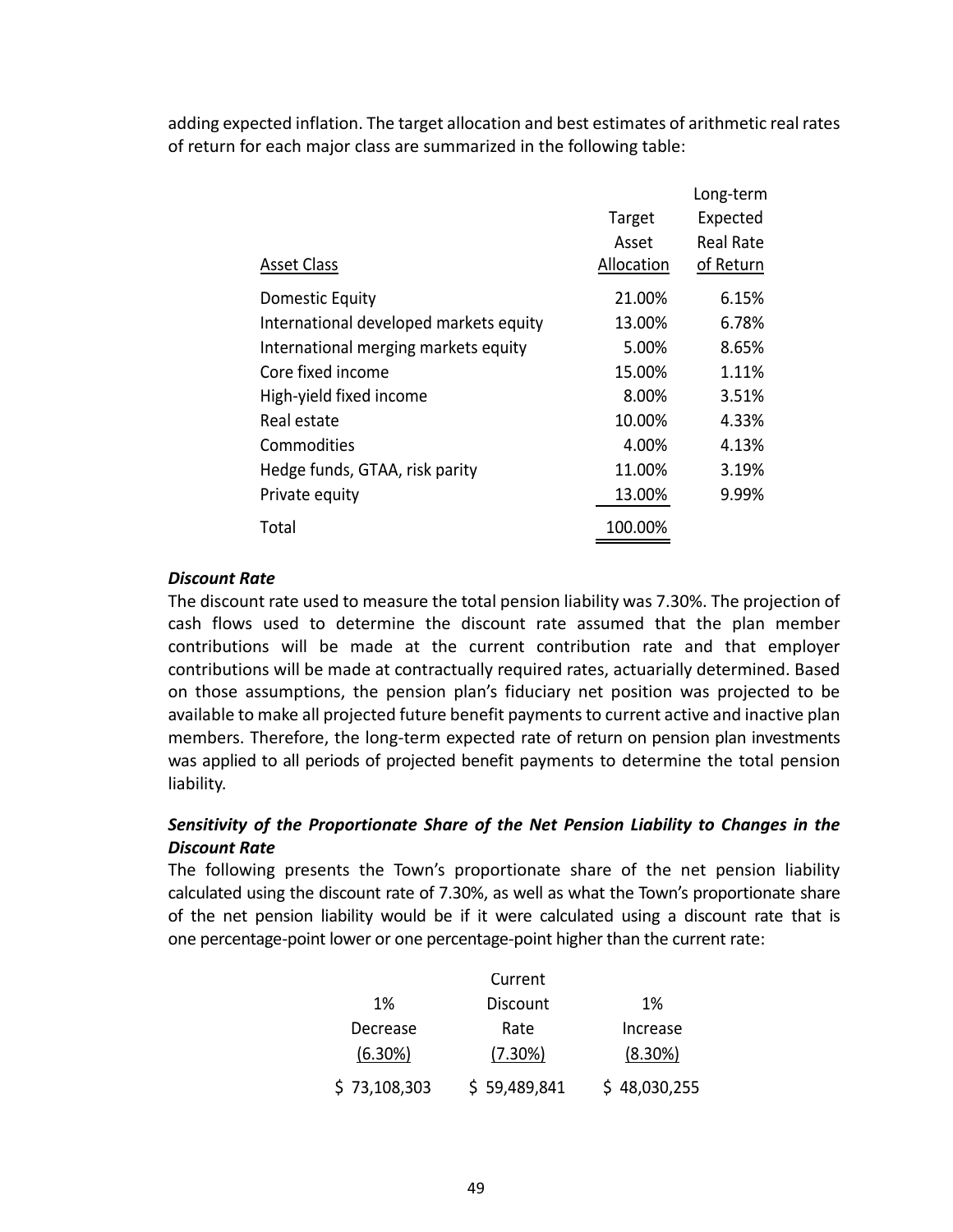### *Pension Plan Fiduciary Net Position*

Detailed information about the pension plan's fiduciary net position is available in the separately issued System financial report.

### **16. Massachusetts Teachers' Retirement System (MTRS)**

### *Plan Description*

The Massachusetts Teachers' Retirement System (MTRS) is a public employee retirement system (PERS) that administers a cost-sharing, multi-employer, defined benefit plan, as defined in Governmental Accounting Standards Board (GASB) Statement No. 67*, Financial Reporting for Pension Plans.* MTRS is managed by the Commonwealth on behalf of municipal teachers and municipal teacher retirees. The Commonwealth is a nonemployer contributor and is responsible for all contributions and future benefit requirements of the MTRS. The MTRS covers certified teachers in cities (except Boston), towns, regional school districts, charter schools, educational collaboratives, and Quincy College. The MTRS is part of the Commonwealth's reporting entity and does not issue a stand‐alone audited financial report.

Management of MTRS is vested in the Massachusetts Teachers' Retirement Board (MTRB), which consists of seven members—two elected by the MTRS members, one who is chosen by the six other MTRB members, the State Treasurer (or their designee), the State Auditor (or their designee), a member appointed by the Governor, and the Commissioner of Education (or their designee), who serves ex‐officio as the Chairman of the MTRB.

### *Benefits Provided*

MTRS provides retirement, disability, survivor, and death benefits to members and their beneficiaries. Massachusetts General Laws (MGL) establishes uniform benefit and contribution requirements for all contributory PERS. These requirements provide for superannuation retirement allowance benefits up to a maximum of 80% of a member's highest 3‐year average annual rate of regular compensation. For employees hired after April 1, 2012, retirement allowances are calculated on the basis of the last 5 years or any 5 consecutive years, whichever is greater in terms of compensation. Benefit payments are based upon a member's age, length of creditable service, and group creditable service, and group classification. The authority for amending these provisions rests with the Legislature.

Members become vested after 10 years of creditable service. A superannuation retirement allowance may be received upon the completion of 20 years of creditable service or upon reaching the age of 55 with 10 years of service. Normal retirement for most employees occurs at age 65. Most employees who joined the system after April 1, 2012 cannot retire prior to age 60.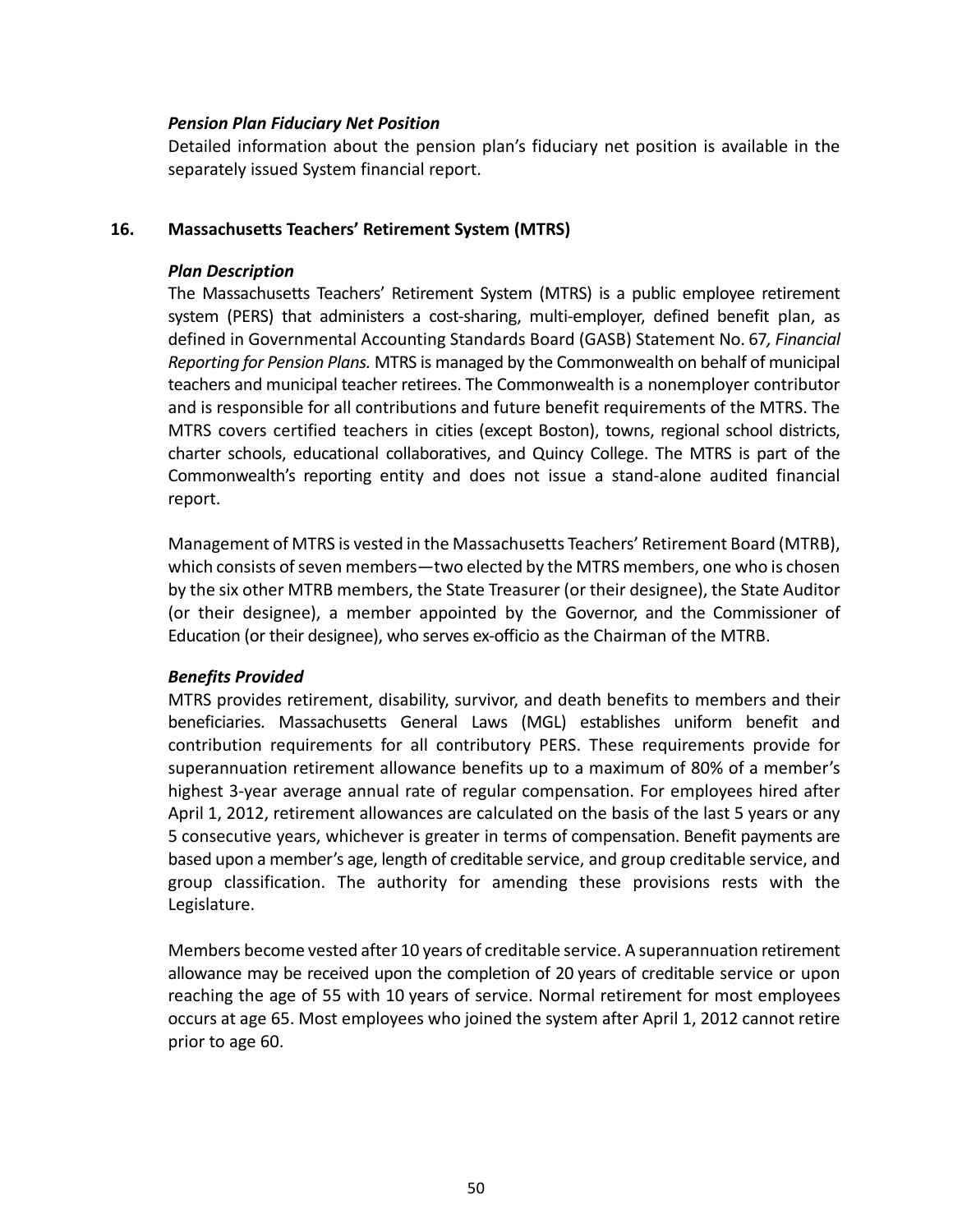The MTRS' funding policies have been established by Chapter 32 of the MGL. The Legislature has the authority to amend these policies. The annuity portion of the MTRS retirement allowance is funded by employees, who contribute a percentage of their regular compensation. Costs of administering the plan are funded out of plan assets.

### *Contributions*

Member contributions for MTRS vary depending on the most recent date of membership:

| Membership Date       | % of Compensation                                                                                                                     |
|-----------------------|---------------------------------------------------------------------------------------------------------------------------------------|
| Prior to 1975         | 5% of regular compensation                                                                                                            |
| 1975 - 1983           | 7% of regular compensation                                                                                                            |
| 1984 to 6/30/1996     | 8% of regular compensation                                                                                                            |
| $7/1/1996$ to present | 9% of regular compensation                                                                                                            |
| $7/1/2001$ to present | 11% of regular compensation (for teachers hired<br>after 7/1/01 and those accepting provisions of<br>Chapter 114 of the Acts of 2000) |
| 1979 to present       | An additional 2% of regular compensation in<br>excess of \$30,000                                                                     |

### *Actuarial Assumptions*

The total pension liability for the June 30, 2019 measurement date was determined by an actuarial valuation as of January 1, 2019 rolled forward to June 30, 2019. This valuation used the following assumptions:

- (a) 7.25% investment rate of return, (b) 3.50% interest rate credited to the annuity savings fund and (c) 3.00% cost of living increase on the first \$13,000 per year.
- Salary increases are based on analyses of past experience but range from 4.00% to 7.50% depending on length of service.
- Experience study is dated July 21, 2014 and encompasses the period January 1, 2006 to December 31, 2011, updated to reflect post-retirement mortality through January 1, 2017.
- Mortality rates were as follows:
	- Pre-retirement reflects RP-2014 White Collar Employee table projected generationally with Scale MP‐2016 (gender district).
	- Post-retirement reflects RP-2014 White Collar Healthy Annuitant table projected generationally with Scale MP‐2016 (gender distinct).
	- Disability assumed to be in accordance with the RP‐2014 White Collar Healthy Annuitant Table projected generationally with Scale MP‐2016 (gender distinct).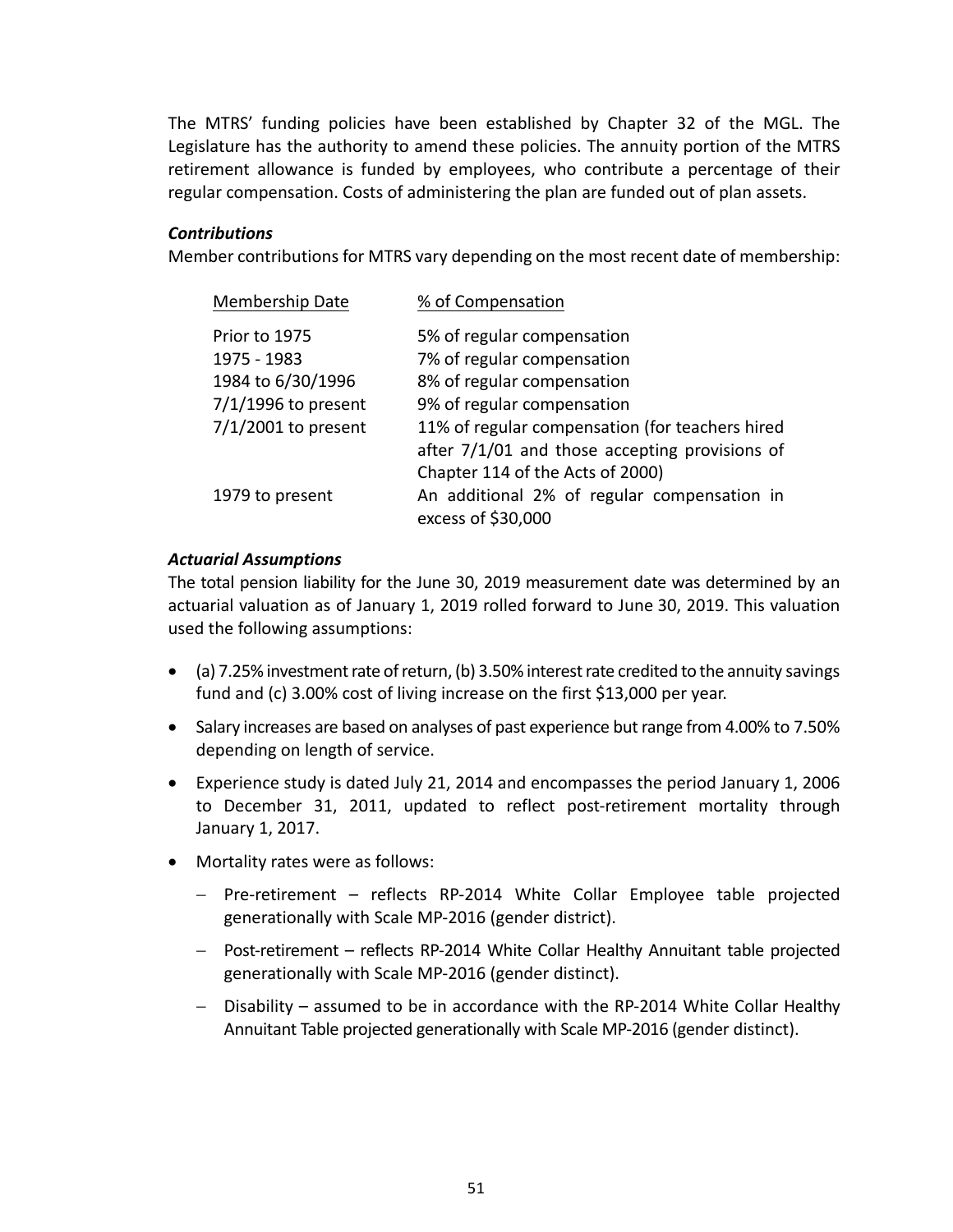### *Target Allocations*

Investment assets of the MTRS are with the Pension Reserves Investment Trust (PRIT) Fund. The long‐term expected rate of return on pension plan investments was determined using a building‐block method in which best‐estimate ranges of expected future rates of return are developed for each major asset class. These ranges are combined to produce the long-term expected rate of return by weighting the expected future rates of return by the target asset allocation percentage. Best estimates of geometric rates of return for each major asset class included in the PRIT Fund's target asset allocation as of June 30, 2019 are summarized in the following table:

|                                 | Target     | Long-Term Expected  |
|---------------------------------|------------|---------------------|
| <b>Asset Class</b>              | Allocation | Real Rate of Return |
| Global equity                   | 39.00%     | 4.90%               |
| Portfolio completion strategies | 11.00%     | 3.90%               |
| Core fixed income               | 15.00%     | 1.30%               |
| Private equity                  | 13.00%     | 8.20%               |
| Real estate                     | 10.00%     | 3.60%               |
| Value added fixed income        | 8.00%      | 4.70%               |
| Timber/natural resources        | 4.00%      | 4.10%               |
| Total                           | 100.00%    |                     |

### *Discount Rate*

The discount rate used to measure the total pension liability was 7.25%. The projection of cash flows used to determine the discount rate assumed that plan member contributions will be made at the current contribution rates and the Commonwealth's contributions will be made at rates equal to the difference between actuarially determined contribution rates and the member rates. Based on those assumptions, the net position was projected to be available to make all projected future benefit payments of current plan members. Therefore, the long‐term expected rate of return on pension plan investments was applied to all periods of projected benefit payments to determine the total pension liability.

### *Sensitivity Analysis*

The following illustrates the sensitivity of the collective net pension liability to changes in the discount rate. In particular, the table presents the MTRS collective net pension liability assuming it was calculated using a single discount rate that is one‐percentage‐point lower or one‐percentage‐point higher than the current discount rate (amounts in thousands):

|              | Current      |              |
|--------------|--------------|--------------|
| 1%           | Discount     | 1%           |
| Decrease     | Rate         | Increase     |
| (6.25%)      | (7.25%)      | (8.25%)      |
| \$31,232,100 | \$25,214,020 | \$20,062,500 |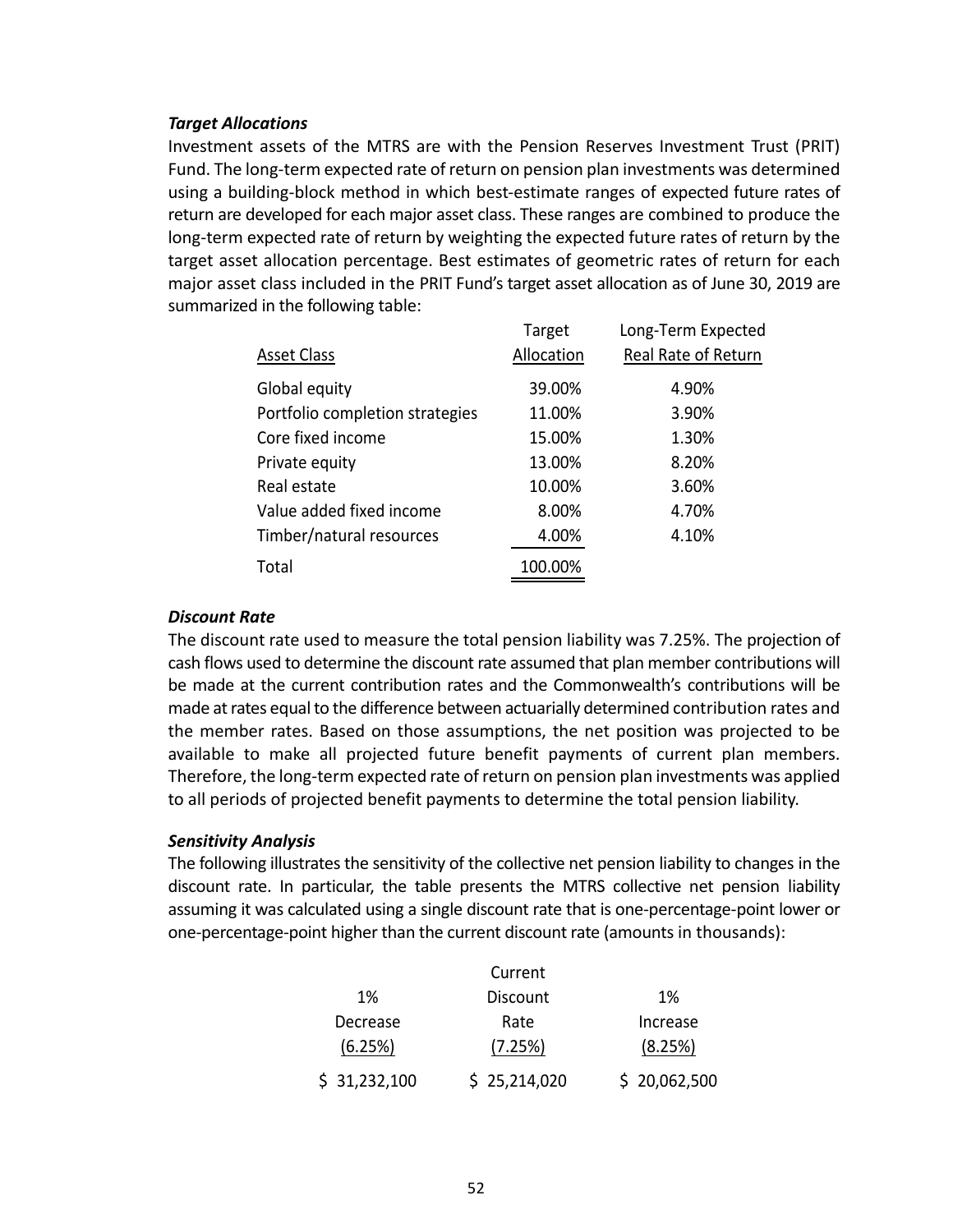### *Special Funding Situation*

The Commonwealth is a nonemployer contributor and is required by statute to make all actuarial determined employer contributions on behalf of the member employers. Therefore, these employers are considered to be in a special funding situation as defined by GASB Statement No. 68, *Accounting and Financial Reporting for Pensions* (GASB 68) and the Commonwealth is a nonemployer contributing entity in MTRS. Since the employers do not contribute directly to MTRS, there is no net pension liability to recognize for each employer.

### *Town Proportions*

In fiscal year 2019 (the most recent measurement period), the Town's proportionate share of the MTRS' collective net pension liability was approximately \$140,587,139 based on a proportionate share of 0.557575%. As required by GASB 68, the Town has recognized its portion of the Commonwealth's contribution of approximately \$8,049,770 as both a revenue and expenditure in the general fund, and its portion of the collective pension expense of approximately \$17,048,631 as both a revenue and expense in the governmental activities.

### **17. Other Post‐Employment Benefits (GASB 74 and GASB 75)**

GASB Statement No. 74, *Financial Reporting for Postemployment Benefit Plans Other Than Pension Plans (OPEB)*, replaces the requirements of *Statement No. 43, Financial Reporting for Postemployment Benefit Plans Other Than Pension Plans*. This applies if a trust fund has been established to fund future OPEB costs. In fiscal year 2012, the Town established a single employer defined benefit OPEB Trust Fund to provide funding for future employee health care costs. The OPEB Trust Fund does not issue a stand‐alone financial report.

GASB Statement No. 75, *Accounting and Financial Reporting for Postemployment Benefits Other Than Pensions*, replaces the requirements of *Statement No. 45, Accounting and Financial Reporting by Employers for Postemployment Benefits Other Than Pensions*. The Statement establishes standards for recognizing and measuring liabilities, deferred outflows of resources, deferred inflows of resources, and expense/expenditures. This Statement identifies the methods and assumptions that are required to be used to project benefit payments, discounted projected benefit payments to their actuarial present value, and attribute that present value to periods of employee service.

All the following OPEB disclosures are based on a measurement date of June 30, 2020.

### *General Information about the OPEB Plan*

### *Plan Description*

The Town provides post‐employment healthcare benefits for retired employees through the Town's plan. The Town provides health insurance coverage through Blue Cross Blue Shield of New England. The benefits, benefit levels, employee contributions, and employer contributions are governed by Chapter 32 of the Massachusetts General Laws.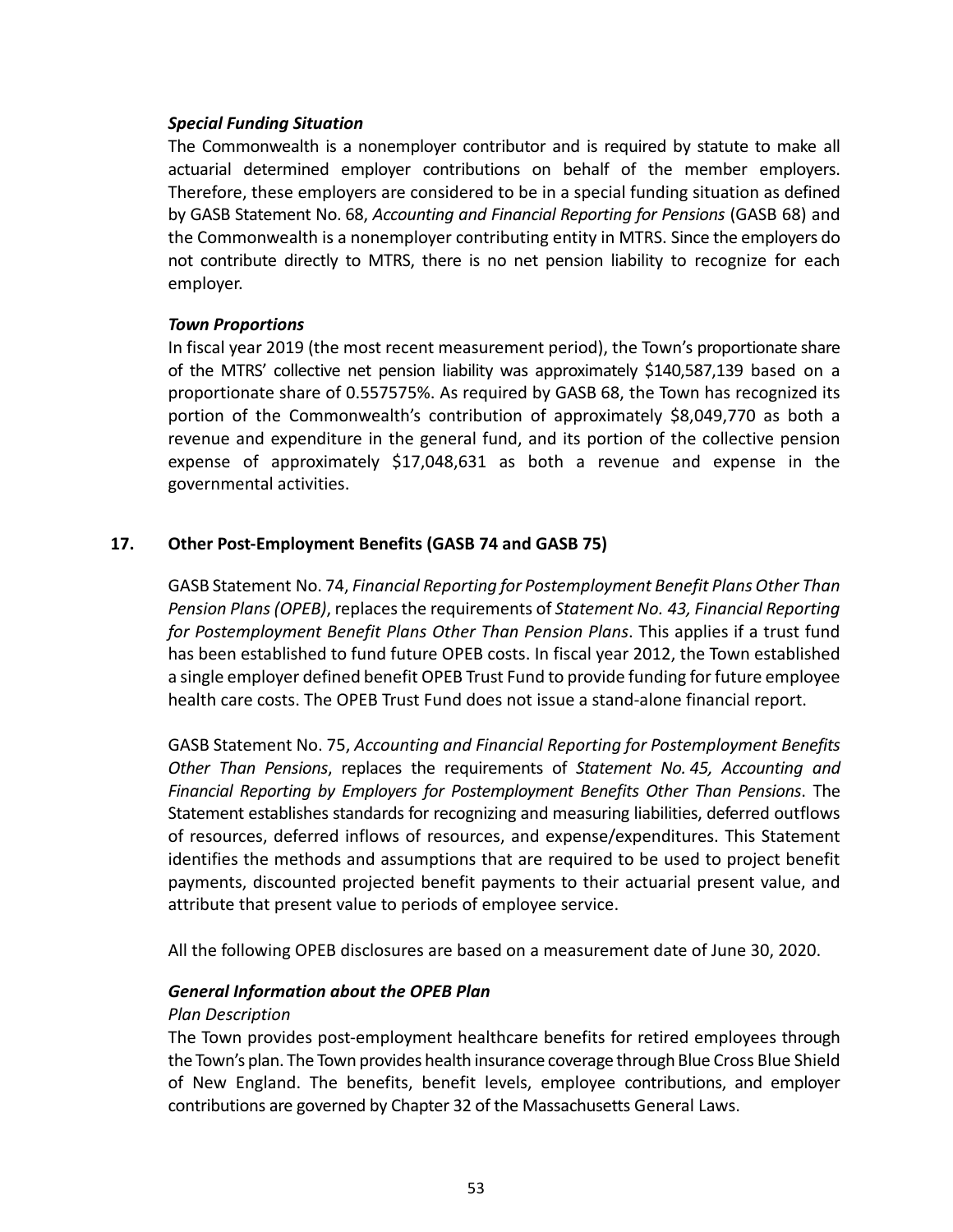### *Benefits Provided*

The Town provides medical and prescription drug insurance to retirees and their covered dependents. All active employees who retire from the Town and meet the eligibility criteria will receive these benefits.

### *Funding Policy*

The Town's funding policy includes financing the implicit subsidy on a pay‐as‐you‐go basis, as required by statute. Additional contributions are based on annual budget limitations/authorizations.

### *Plan Membership*

At June 30, 2020, the following employees were covered by the benefit terms:

| Inactive employees or beneficiaries  |       |
|--------------------------------------|-------|
| currently receiving benefit payments | 562   |
| Active employees                     | 1,015 |
| Total                                | 1,577 |

### *Investments*

The OPEB trust fund assets consist of corporate bonds, corporate equities, mutual funds, and federal agency securities.

*Rate of return.* For the year ended June 30, 2020, the annual money-weighted rate of return on investments, net of investment expense, was 1.16%. The money‐weighted rate of return expresses investment performance, net of investment expense, adjusted for the changing amounts actually invested.

### *Actuarial Assumptions and Other Inputs*

The net OPEB liability was determined by an actuarial valuation as of July 1, 2019, using the following actuarial assumptions, applied to all periods included in the measurement, unless otherwise specified:

| Inflation                                | 2.50% per year                                                                                                                                                                             |
|------------------------------------------|--------------------------------------------------------------------------------------------------------------------------------------------------------------------------------------------|
| Salary increases                         | 3.00% per year                                                                                                                                                                             |
| Investment rate of return                | 6.50%                                                                                                                                                                                      |
| Municipal bond rate                      | 2.66%                                                                                                                                                                                      |
| Discount rate                            | 6.5% per annum                                                                                                                                                                             |
| Healthcare cost trend rates              | 4.50% for 2020 and future periods                                                                                                                                                          |
| Retirees' share of benefit-related costs | 40% for premiums for the PPO & Medicare<br>Integrated Plans and 35% for others as well as 50%<br>of premiums for life insurance. Participants pay<br>100% of premiums for dental insurance |
| Participation rate                       | 80% of employees eligible to receive both medical<br>and life insurance                                                                                                                    |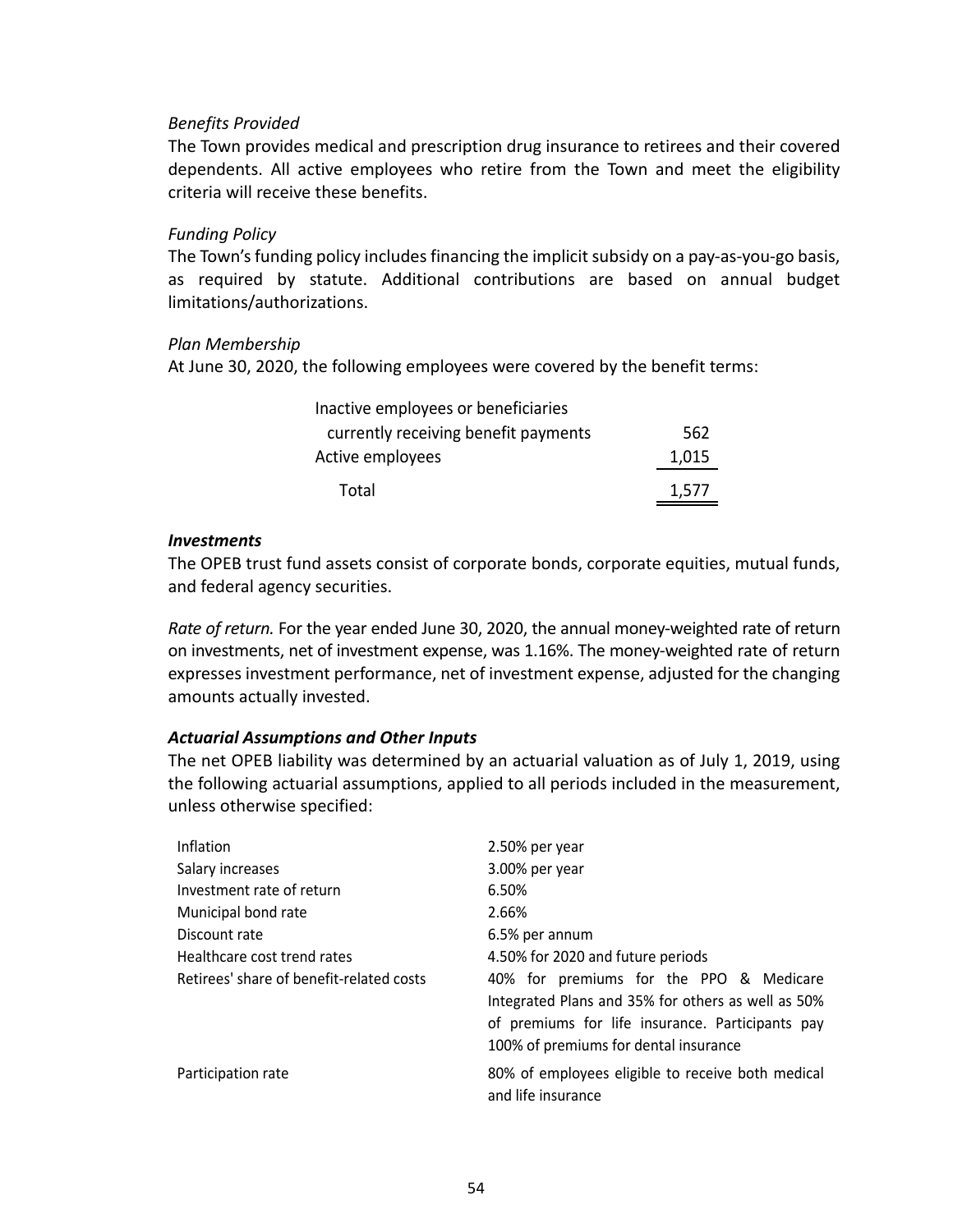Mortality rates for pre‐retirement were based on RP‐2014 Mortality Table for Blue Collar Employees projected generationally with scale MP‐2016 for males and females. Mortality rates for post-retirement were based on RP-2014 Mortality Table for Blue Collar Healthy Annuitants projected generationally with scale MP‐2016 for males and females. Mortality rates for disabled were based on RP‐2014 Mortality Table for Blue Collar Healthy Annuitants projected generationally with scale MP‐2016 for males and females.

The actuarial assumptions used in the valuation were based on the results of an actuarial experience study as of January 1, 2015.

### *Target Allocations*

The long‐term expected rate of return on OPEB plan investments was determined using a building‐block method in which best‐estimate ranges of expected future real rates of return (expected returns, net of investment expense and inflation) are developed for each major asset class. These ranges are combined to produce the long‐term expected rate of return by weighting the expected future real rates of return by the target asset allocation percentage and by adding expected inflation. Best estimates of arithmetic real rates of return for each major asset class included in the target asset allocation as of June 30, 2020 are summarized in the following table.

|                                                | <b>Target</b> | Long-term            |
|------------------------------------------------|---------------|----------------------|
|                                                | Asset         | <b>Expected Real</b> |
| <b>Asset Class</b>                             | Allocation    | Rate of Return       |
| Domestic Equity - Large Cap                    | 44.00%        | 4.80%                |
| Domestic Equity - Small/Mid Cap                | 6.75%         | 5.29%                |
| <b>International Equity - Developed Market</b> | 9.50%         | 5.45%                |
| <b>International Equity - Emerging Market</b>  | 3.50%         | 6.42%                |
| Domestic Fixed Income                          | 14.00%        | 2.05%                |
| International Fixed Income                     | 0.75%         | 3.00%                |
| Alternatives                                   | 7.75%         | 6.50%                |
| <b>Real Estate</b>                             | 3.50%         | 6.25%                |
| Cash                                           | 10.25%        | 0.00%                |
| Total                                          | 100.00%       |                      |

### *Contributions*

In addition to the implicit subsidy contribution, the Town's policy to contribute amounts provided annually by the budget.

### *Discount Rate*

The discount rate used to measure the net OPEB liability was 6.50%. The projection of cash flows used to determine the discount rate assumed that contributions from plan members will be made at the current contribution rate.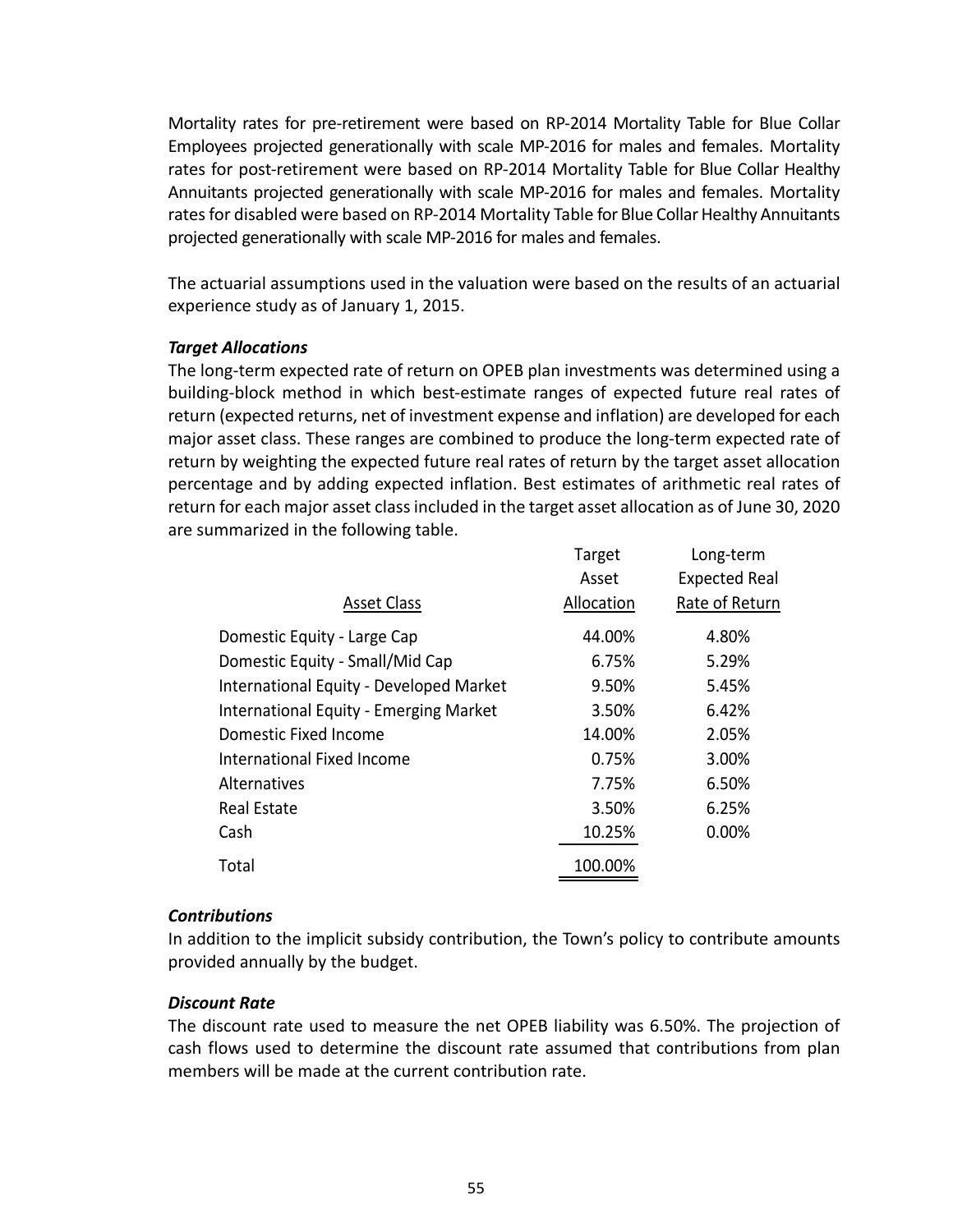Based on those assumptions, the OPEB plan fiduciary net position is projected to be available to make all projected future benefit payments of current plan members. Therefore, the long-term expected rate of return on plan assets was applied to all future benefit payments.

### *Net OPEB Liability*

The components of the net OPEB liability, measured as of June 30, 2020, were as follows:

| <b>Total OPEB liability</b>            | S  | 79,260,491 |
|----------------------------------------|----|------------|
| Plan fiduciary net position            |    | 7,127,037  |
| Net OPEB liability                     | S. | 72,133,454 |
| Plan fiduciary net position as a       |    |            |
| percentage of the total OPEB liability |    | 8.99%      |

The fiduciary net position has been determined on the same basis used by the OPEB Plan. For this purpose, the Plan recognizes benefit payments when due and payable.

### *Changes in the Net OPEB Liability*

The following summarizes the changes in the net OPEB liability for the past year:

|                              | Increase (Decrease) |                                       |    |                                                        |    |                                      |
|------------------------------|---------------------|---------------------------------------|----|--------------------------------------------------------|----|--------------------------------------|
|                              |                     | <b>Total OPEB</b><br>Liability<br>(a) |    | Plan<br>Fiduciary<br><b>Net Position</b><br><u>(b)</u> |    | Net OPEB<br>Liability<br>$(a) - (b)$ |
| Balances, beginning of year  | \$                  | 81,267,779                            | \$ | 5,985,052                                              | \$ | 75,282,727                           |
| Changes for the year:        |                     |                                       |    |                                                        |    |                                      |
| Service cost                 |                     | 2,144,399                             |    |                                                        |    | 2,144,399                            |
| Interest                     |                     | 4,712,132                             |    |                                                        |    | 4,712,132                            |
| Contributions - employer     |                     |                                       |    | 4,038,212                                              |    | (4,038,212)                          |
| Net investment income        |                     |                                       |    | 69,344                                                 |    | (69, 344)                            |
| Changes of benefit terms     |                     | (3,050,640)                           |    |                                                        |    | (3,050,640)                          |
| Differences between expected |                     |                                       |    |                                                        |    |                                      |
| and actual experience        |                     | 3,713,568                             |    |                                                        |    | 3,713,568                            |
| Changes in assumptions or    |                     |                                       |    |                                                        |    |                                      |
| other inputs                 |                     | (6, 561, 176)                         |    |                                                        |    | (6, 561, 176)                        |
| Benefit payments             |                     | (2,965,571)                           |    | (2,965,571)                                            |    |                                      |
| Net Changes                  |                     | (2,007,288)                           |    | 1,141,985                                              |    | (3,149,273)                          |
| Balances, end of year        | \$                  | 79,260,491                            | \$ | 7,127,037                                              | \$ | 72,133,454                           |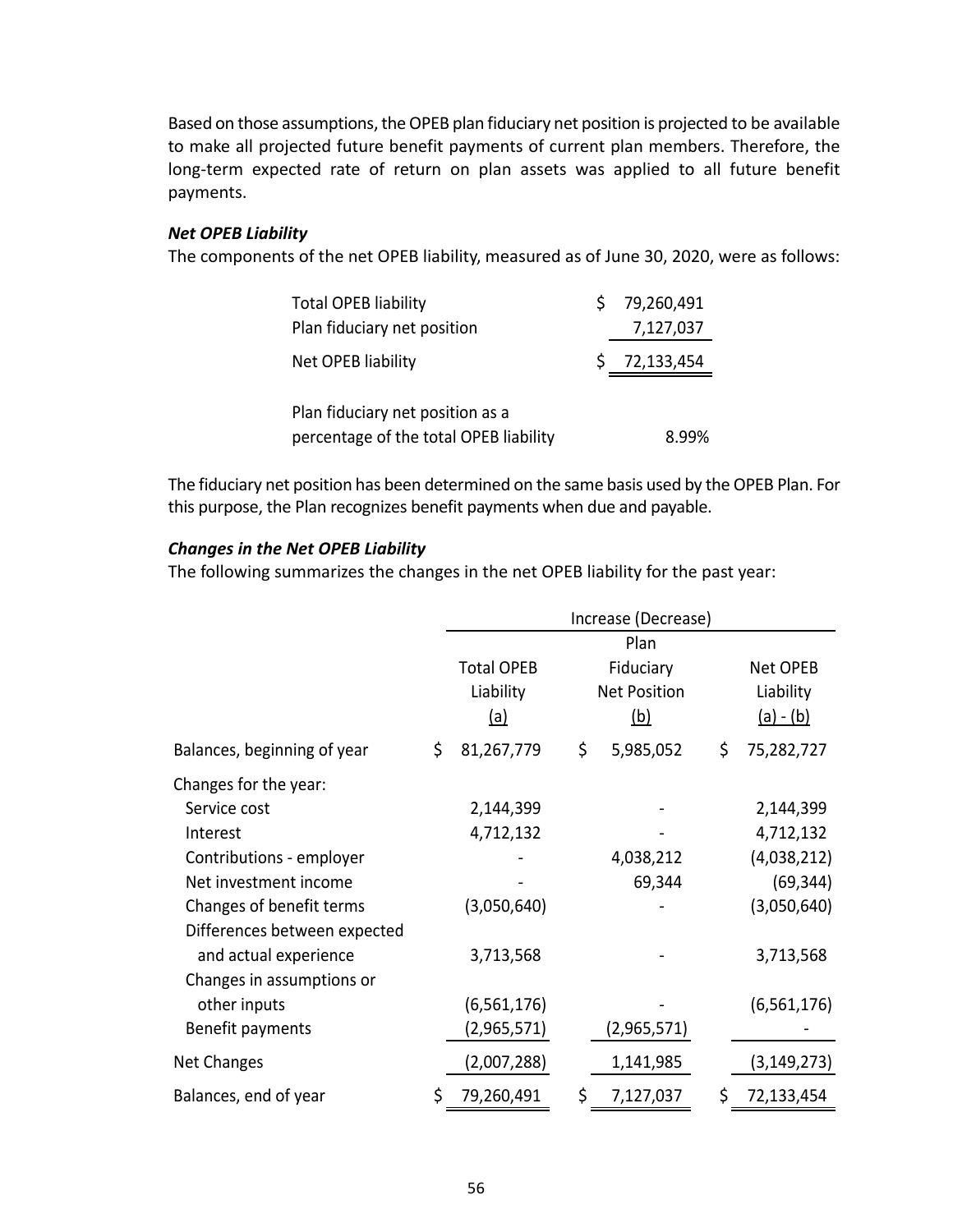### *Sensitivity of the Net OPEB Liability to Changes in the Discount Rate*

The following presents the net OPEB liability, as well as what the net OPEB liability would be if it were calculated using a discount rate that is one percentage-point lower or one percentage‐point higher than the current discount rate:

|             | Current      |              |
|-------------|--------------|--------------|
| 1%          | Discount     | 1%           |
| Decrease    | Rate         | Increase     |
| (5.5%)      | (6.5%)       | (7.5%)       |
| \$3,063,567 | \$72,133,454 | \$62,357,761 |

### *Sensitivity of the Net OPEB Liability to Changes in the Healthcare Cost Trend Rates*

The following presents the net OPEB liability, as well as what the net OPEB liability would be if it as calculated using healthcare cost trend rates that are one percentage‐point lower or one percentage‐point higher than the current healthcare cost trend rates:

|              | Current      |              |
|--------------|--------------|--------------|
|              | Healthcare   |              |
| 1%           | Cost Trend   | 1%           |
| Decrease     | Rates        | Increase     |
| \$61,978,392 | \$72,133,454 | \$84,666,396 |

# *OPEB Expense and Deferred Outflows of Resources and Deferred (Inflows) of Resources Related to OPEB*

For the year ended June 30, 2020, the Town recognized an OPEB expense of \$487,022. At June 30, 2020, the Town reported deferred outflows and (inflows) of resources related to OPEB from the following sources:

|                                      | Deferred        | Deferred     |
|--------------------------------------|-----------------|--------------|
|                                      | Outflows of     | (Inflows) of |
|                                      | Resources       | Resources    |
| Difference between expected and      |                 |              |
| actual experience                    | \$<br>8,855,909 | \$           |
| Change in assumptions                |                 | (5,614,398)  |
| Net difference between projected and |                 |              |
| actual OPEB investment earnings      | 282,677         | (23,059)     |
| Total                                | 9,138,586       | (5,637,457)  |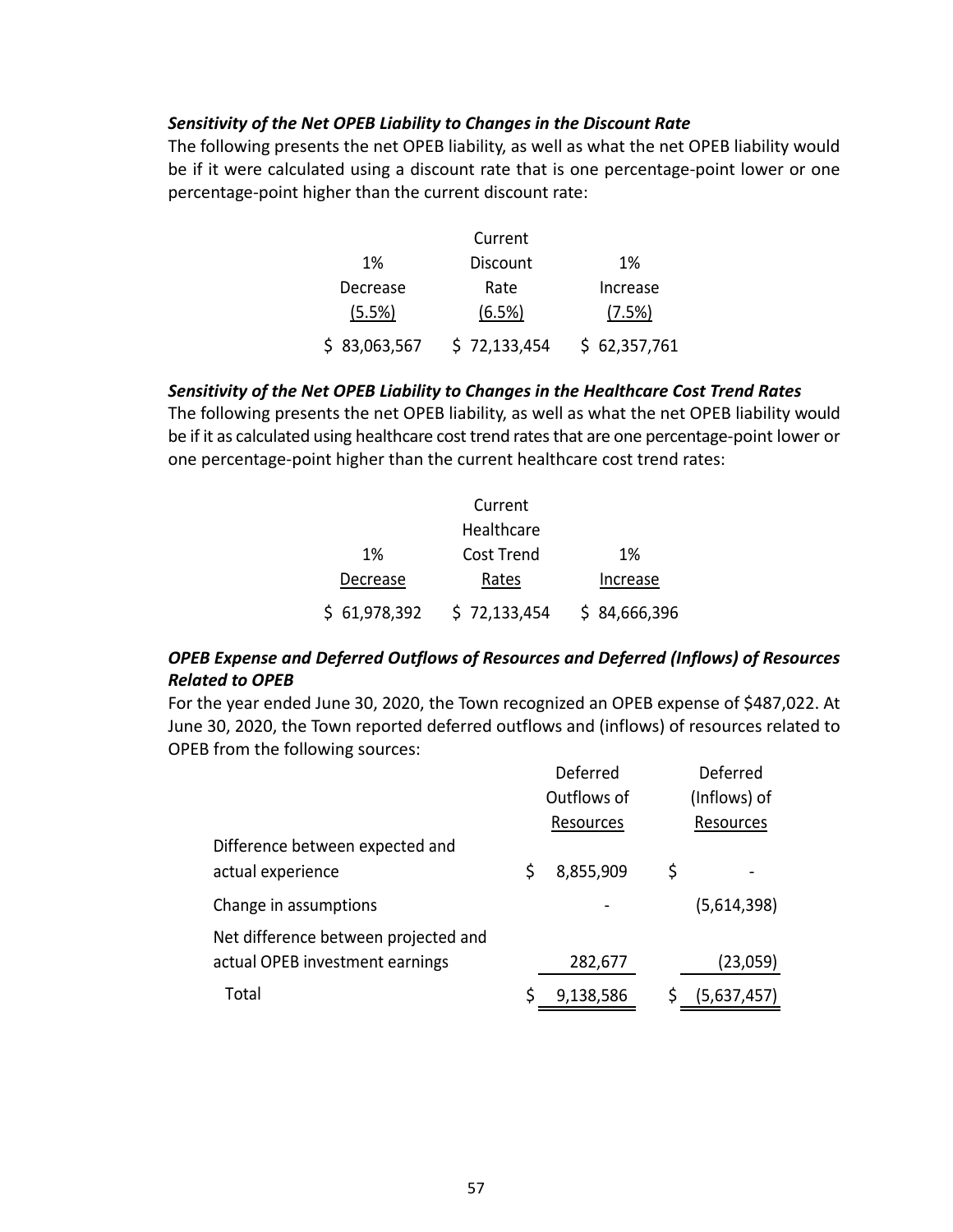Amounts reported as deferred outflows and (inflows) of resources related to OPEB will be recognized in OPEB expense as follows:

| Year Ended June 30: |   |            |
|---------------------|---|------------|
| 2021                | Ś | 1,142,033  |
| 2022                |   | 1,142,033  |
| 2023                |   | 1,143,181  |
| 2024                |   | 866,940    |
| 2025                |   | (410, 910) |
| Thereafter          |   | (382, 148) |
| Total               | S | 3,501,129  |
|                     |   |            |

### **18. Subsequent Events**

Management has evaluated subsequent events through November 23, 2020, which is the date the financial statements were available to be issued.

### *Debt*

Subsequent to June 30, 2020, the Town has incurred the following additional short-term debt:

|                          |   |           | Interest | <b>Issue</b> | Maturity |
|--------------------------|---|-----------|----------|--------------|----------|
|                          |   | Amount    | Rate     | Date         | Date     |
| Prospect Hill Water Tank |   | 2,619,000 | 1.25%    | 09/14/20     | 09/14/21 |
| Abbot School Roof        |   | 1,355,400 | 1.25%    | 09/14/20     | 09/14/21 |
| Kirsi Circle Water Mains |   | 1,194,200 | 1.25%    | 09/14/20     | 09/14/21 |
| Departmental Equipment   |   | 567,400   | 1.25%    | 09/14/20     | 09/14/21 |
| Total                    | S | 5,736,000 |          |              |          |

### **19. Commitments and Contingencies**

### *Outstanding Legal Issues*

On an ongoing basis, there are typically pending legal issues in which the Town is involved. The Town's management is of the opinion that the potential future settlement of these issues would not materially affect its financial statements taken as a whole.

### *Grants*

Amounts received or receivable from grantor agencies are subject to audit and adjustment by grantor agencies, principally the federal government. Any disallowed claims, including amounts already collected, may constitute a liability of the applicable funds. The amount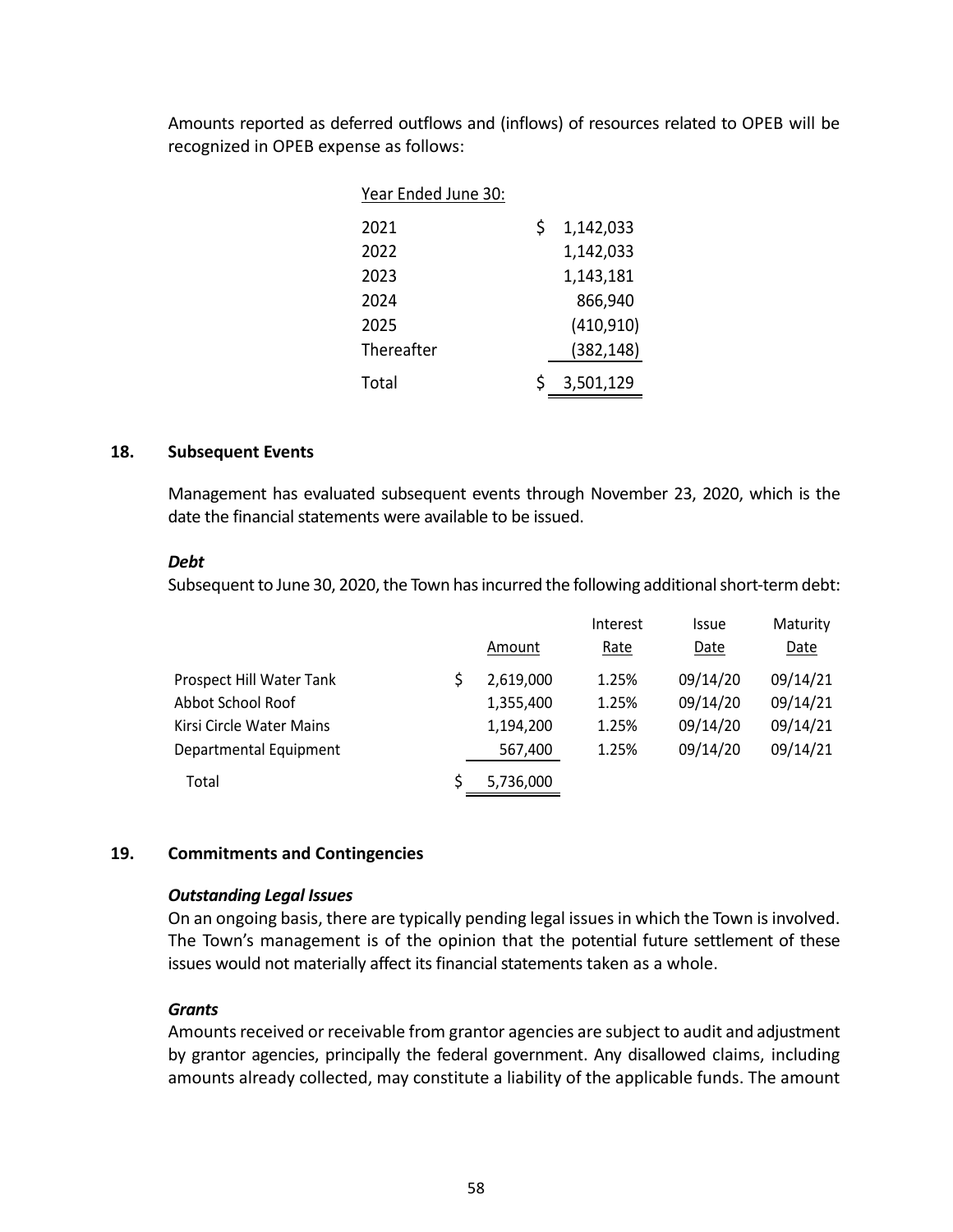of expenditures which may be disallowed by the grantor cannot be determined at this time, although the Town expects such amounts, if any, to be immaterial.

### *Encumbrances*

At year-end the Town's general fund has \$560,537 in encumbrances that will be honored in the next fiscal year.

# *COVID‐19*

The COVID-19 outbreak in the United States (and across the globe) has resulted in economic uncertainties. There is considerable uncertainty around the duration and scope of the economic disruption. The extent of the impact of COVID‐19 on our operational and financial performance will depend on certain developments, including the duration and spread of the outbreak, impact on individuals served by the Town, employees, and vendors, all of which are uncertain and cannot be predicted. At this point, the extent to which COVID-19 may impact our financial condition or results of operations is uncertain.

## **20. Beginning Fund Balance Reclassification**

The beginning (July 1, 2019) fund balance of the Town was reclassified as follows:

| Proprietary Funds: |  |
|--------------------|--|
|--------------------|--|

|                                                                        | <b>Business-Type Activities</b>     |                                      |           |  |  |  |  |
|------------------------------------------------------------------------|-------------------------------------|--------------------------------------|-----------|--|--|--|--|
|                                                                        | Recreation<br>Fund                  | Nonmajor<br>Enterprise<br>Funds      | Total     |  |  |  |  |
| As previously reported<br>Reclassify major fund in current fiscal year | \$<br>\$<br>(164,472)               | 1,097,866 \$<br>164,472              | 1,097,866 |  |  |  |  |
| As reclassified                                                        | \$<br>(164,472) \$                  | 1,262,338 \$ 1,097,866               |           |  |  |  |  |
| <b>Fund Basis Financial Statements:</b>                                | Nonmajor<br>Governmental<br>Funds   | Roudenbush<br>Rehabilitation<br>Fund | Total     |  |  |  |  |
| As previously reported<br>Reclassify major fund in current fiscal year | \$<br>$6,663,471$ \$<br>(6,558,405) | $(6,558,405)$ \$<br>6,558,405        | 105,066   |  |  |  |  |
| As reclassified                                                        | \$<br>$105,066$ \$                  | Ś                                    | 105,066   |  |  |  |  |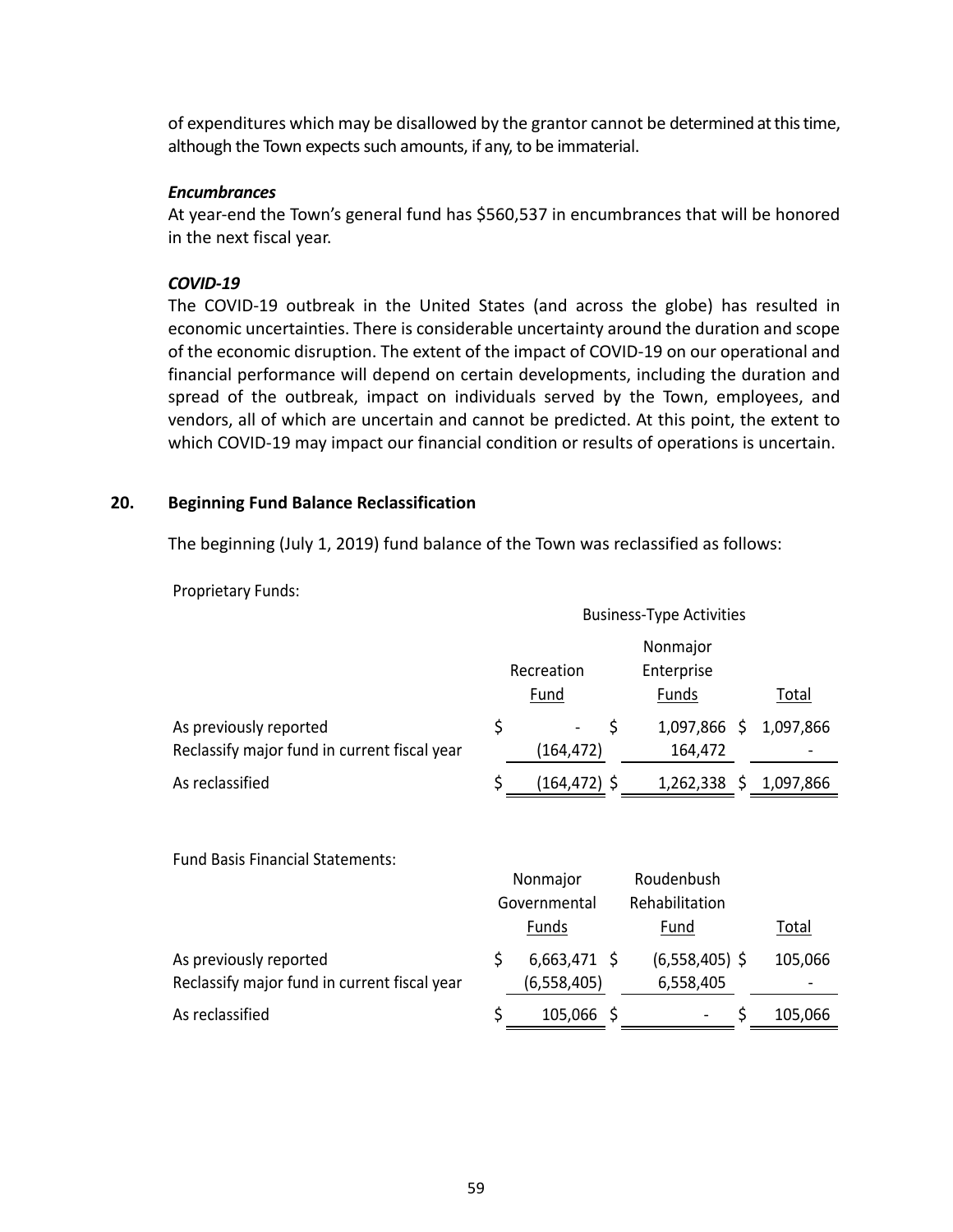### **21. New Pronouncements**

The Governmental Accounting Standards Board (GASB) has issued Statement No. 84, *Fiduciary Activities,* effective for the Town beginning with its fiscal year ending June 30, 2021. This statement establishes guidance on how to address the categorization of fiduciary activities for financial reporting and how fiduciary activities are to be reported, and may require reclassification of certain funds.

The Governmental Accounting Standards Board (GASB) has issued Statement No. 87, *Leases,* effective for the Town beginning with its fiscal year ending June 30, 2022. This statement establishes new reporting and disclosure requirements, including the recording of various operating leases in the financial statements.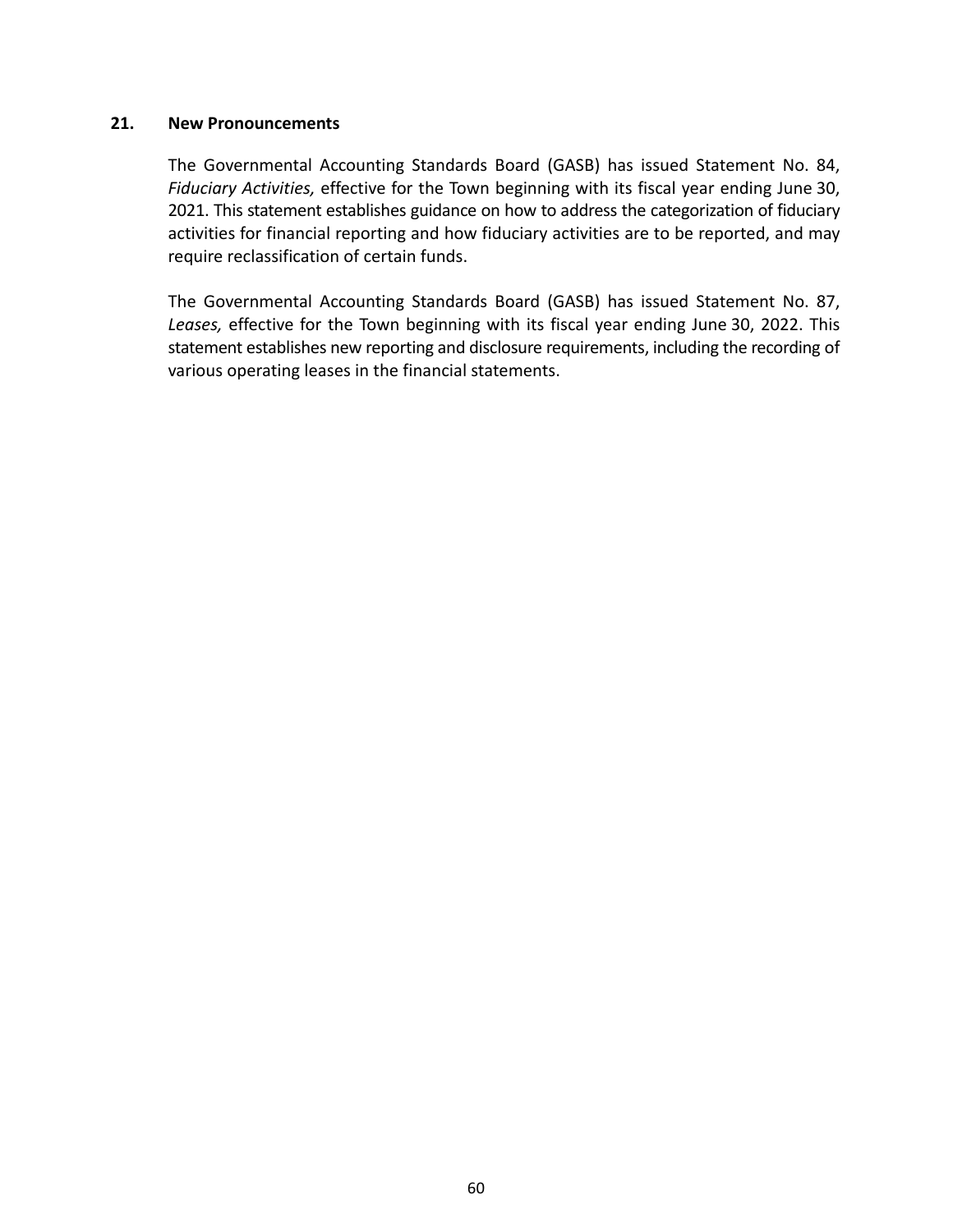### Required Supplementary Information For the Year Ended June 30, 2020 General Fund Schedule of Revenues and Other Sources, and Expenditures and Other Uses ‐ Budget and Actual

|                                                | <b>Budgeted Amounts</b> |    |               | Variance with    |                     |
|------------------------------------------------|-------------------------|----|---------------|------------------|---------------------|
|                                                |                         |    |               |                  | <b>Final Budget</b> |
|                                                | Original                |    | Final         | Actual           | Positive            |
|                                                | <b>Budget</b>           |    | <b>Budget</b> | <b>Amounts</b>   | (Negative)          |
| <b>Revenues</b>                                |                         |    |               |                  |                     |
| Property taxes                                 | \$<br>81,281,272        | \$ | 81,295,085    | \$<br>80,786,195 | \$<br>(508, 890)    |
| Excise                                         | 4,987,800               |    | 4,987,800     | 4,681,082        | (306, 718)          |
| Penalties, interest and other taxes            | 175,000                 |    | 175,000       | 250,100          | 75,100              |
| Payments in lieu of taxes                      | 65,000                  |    | 65,000        | 89,526           | 24,526              |
| <b>Betterments</b>                             | 7,588                   |    | 7,588         | 7,560            | (28)                |
| Charges for services                           | 313,000                 |    | 313,000       | 328,217          | 15,217              |
| Intergovernmental                              | 21,243,402              |    | 21,243,402    | 21,143,570       | (99, 832)           |
| Licenses and permits                           | 895,000                 |    | 895,000       | 1,000,146        | 105,146             |
| Fines and forfeitures                          | 45,000                  |    | 45,000        | 51,690           | 6,690               |
| Investment income                              | 371,800                 |    | 371,800       | 436,050          | 64,250              |
| Miscellaneous                                  | 93,330                  |    | 93,330        | 275,646          | 182,316             |
| <b>Total Revenues</b>                          | 109,478,192             |    | 109,492,005   | 109,049,782      | (442, 223)          |
| <b>Expenditures</b>                            |                         |    |               |                  |                     |
| General government                             | 6,024,703               |    | 6,930,639     | 6,323,432        | 607,207             |
| Public safety                                  | 10,477,333              |    | 11,251,042    | 10,797,160       | 453,882             |
| Education                                      | 61,306,289              |    | 61,571,292    | 61,429,484       | 141,808             |
| <b>Public works</b>                            | 6,807,122               |    | 7,237,159     | 7,167,327        | 69,832              |
| Health and human services                      | 1,187,653               |    | 1,210,313     | 1,108,052        | 102,261             |
| Culture and recreation                         | 2,142,517               |    | 2,153,662     | 2,044,977        | 108,685             |
| Employee benefits                              | 18,039,213              |    | 17,703,632    | 17,675,783       | 27,849              |
| Debt service                                   | 7,575,805               |    | 7,486,926     | 7,436,167        | 50,759              |
| Intergovernmental                              | 650,955                 |    | 650,955       | 566,942          | 84,013              |
| <b>Total Expenditures</b>                      | 114,211,590             |    | 116,195,620   | 114,549,324      | 1,646,296           |
| Excess (deficiency) of revenues and transfers  |                         |    |               |                  |                     |
| in over expenditures and transfers out         | (4, 733, 398)           |    | (6,703,615)   | (5,499,542)      | 1,204,073           |
| <b>Other Financing Sources (Uses)</b>          |                         |    |               |                  |                     |
| Transfers in                                   | 967,632                 |    | 1,131,164     | 1,209,698        | 78,534              |
| Transfers out                                  | (1,583,765)             |    | (1,583,765)   | (1,675,799)      | 92,034              |
| Use of free cash                               |                         |    | 1,806,685     | 1,806,685        |                     |
| Use of overlay surplus                         | 83,500                  |    | 83,500        | 83,500           |                     |
| Use of restricted fund balance                 | 1,453,130               |    | 1,453,130     | 1,453,130        |                     |
| Use of prior year fund balance (carryforwards) | 3,812,901               |    | 3,812,901     | 3,812,901        |                     |
| <b>Total Other Financing Sources (Uses)</b>    | 4,733,398               |    | 6,703,615     | 6,690,115        | 170,568             |
| <b>Overall Budgetary Excess</b>                | \$                      | \$ |               | \$<br>1,190,573  | \$<br>1,374,641     |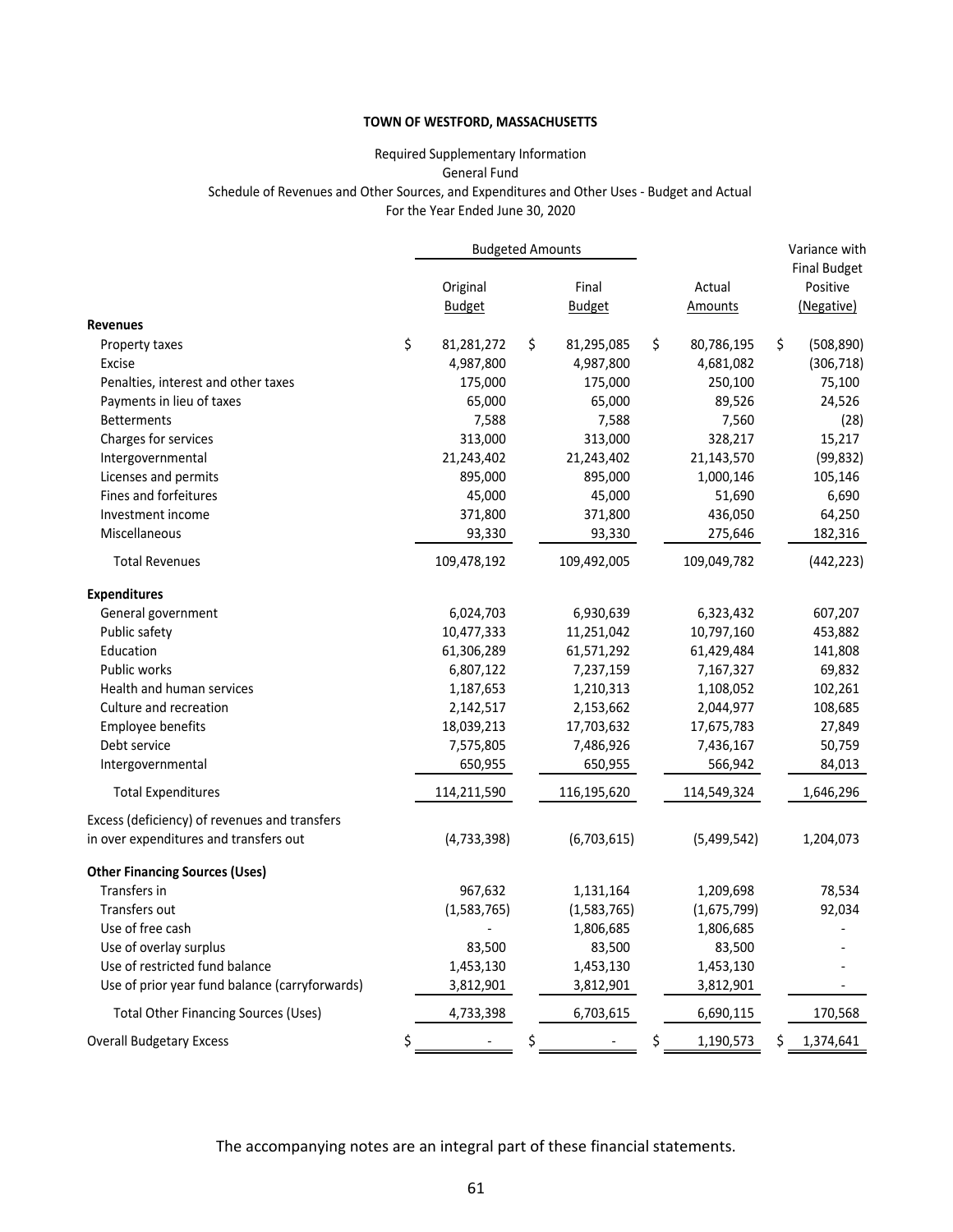#### Required Supplementary Information Community Preservation Act Fund ‐ Major Special Revenue Fund Schedule of Revenues and Other Sources, and Expenditures and Other Uses ‐ Budget and Actual For the Year Ended June 30, 2020

|                                                | <b>Budgeted Amounts</b>   |    |                        |    |                   |    | Variance with<br><b>Final Budget</b> |
|------------------------------------------------|---------------------------|----|------------------------|----|-------------------|----|--------------------------------------|
|                                                | Original<br><b>Budget</b> |    | Final<br><b>Budget</b> |    | Actual<br>Amounts |    | Positive<br>(Negative)               |
| <b>Revenues</b>                                |                           |    |                        |    |                   |    |                                      |
| Property taxes                                 | \$<br>837,443             | \$ | 837,443                | Ś. | 1,965,219         | Ś. | 1,127,776                            |
| Penalties, interest and other taxes            |                           |    |                        |    | 5,406             |    | 5,406                                |
| Intergovernmental                              |                           |    |                        |    | 500,852           |    | 500,852                              |
| Investment income                              |                           |    |                        |    | 157,458           |    | 157,458                              |
| <b>Total Revenues</b>                          | 837,443                   |    | 837,443                |    | 2,628,935         |    | 1,791,492                            |
| <b>Expenditures</b>                            |                           |    |                        |    |                   |    |                                      |
| General government                             | 1,515,000                 |    | 5,849,935              |    | 5,533,229         |    | 316,706                              |
| Debt service                                   | 822,443                   |    | 822,443                |    | 750,505           |    | 71,938                               |
| <b>Total Expenditures</b>                      | 2,337,443                 |    | 6,672,378              |    | 6,283,734         |    | 388,644                              |
| Excess (deficiency) of revenues and transfers  |                           |    |                        |    |                   |    |                                      |
| in over expenditures and transfers out         | (1,500,000)               |    | (5,834,935)            |    | (3,654,799)       |    | 2,180,136                            |
| <b>Other Financing Sources (Uses)</b>          |                           |    |                        |    |                   |    |                                      |
| Transfers out                                  |                           |    | (190,000)              |    | (190,000)         |    |                                      |
| Use of committed fund balance                  | 1,500,000                 |    | 2,721,023              |    | 2,721,023         |    |                                      |
| Use of prior year fund balance (carryforwards) |                           |    | 3,303,912              |    | 3,303,912         |    |                                      |
| <b>Total Other Financing Sources (Uses)</b>    | 1,500,000                 |    | 5,834,935              |    | 5,834,935         |    |                                      |
| <b>Overall Budgetary Excess</b>                |                           |    |                        |    | 2,180,136         | Ś. | 2,180,136                            |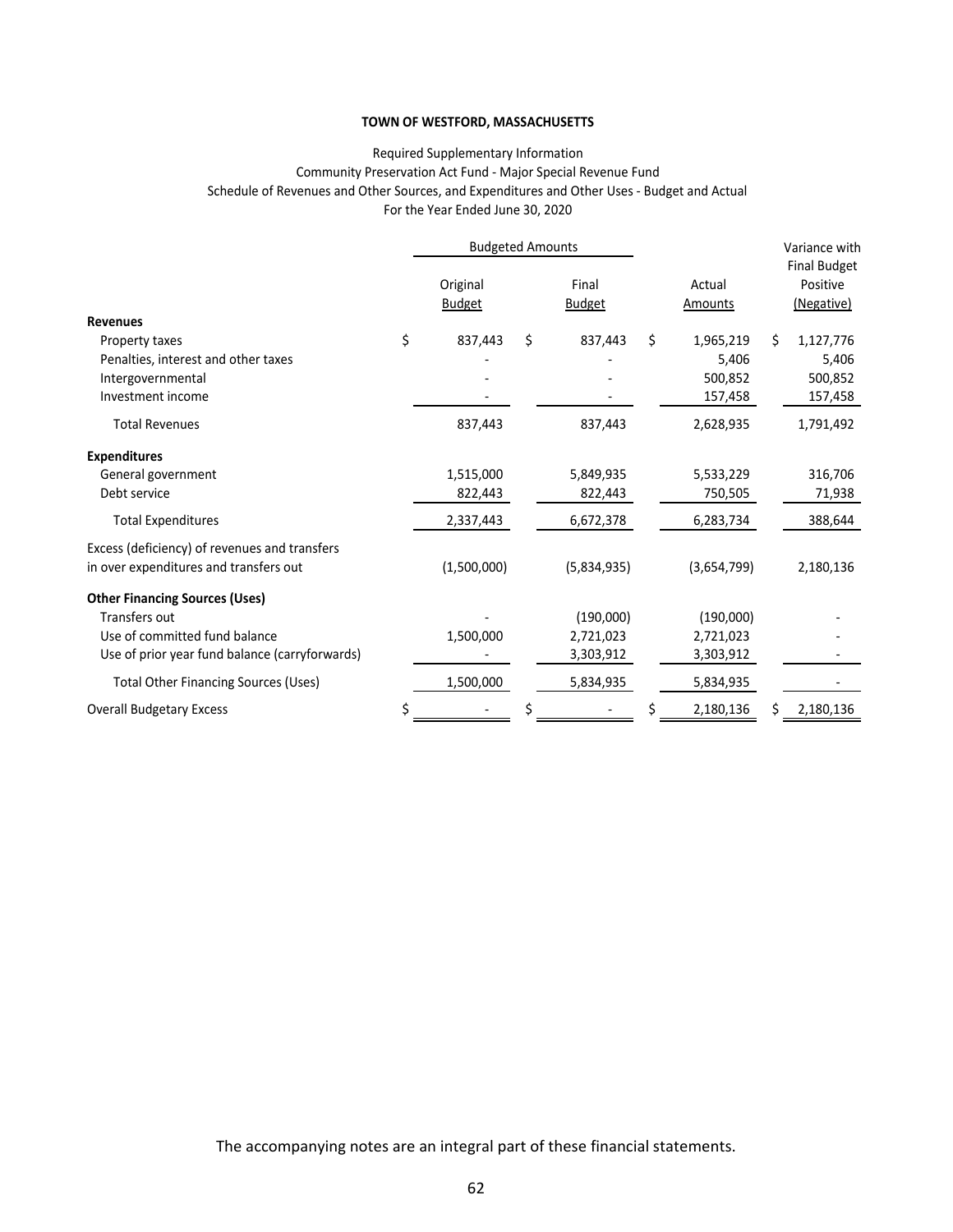# **Notes to the Required Supplementary Information For General Fund Budget**

### *Budgetary Basis*

The general fund final appropriation appearing on the previous page represents the final amended budget after all reserve fund transfers and supplemental appropriations.

### *Budget/GAAP Reconciliation*

The budgetary data for the general fund is based upon accounting principles that differ from generally accepted accounting principles (GAAP). Therefore, in addition to the GAAP basis financial statements, the results of operations of the general fund are presented in accordance with budgetary accounting principles to provide a meaningful comparison to budgetary data.

The following is a summary of adjustments made to the actual revenues and other sources, and expenditures and other uses, to conform to the budgetary basis of accounting.

|                                                                                    |                   |                     |                     |     | Other<br>Financing |
|------------------------------------------------------------------------------------|-------------------|---------------------|---------------------|-----|--------------------|
| <b>General Fund</b>                                                                | Revenues          |                     | <b>Expenditures</b> |     | Sources/Uses       |
| Revenues/expenditures/other financing<br>sources/uses (GAAP basis)                 | \$<br>118,091,211 | $\ddot{\mathsf{S}}$ | 118,799,325         | \$  | (467,005)          |
| To reverse unbudgeted GASB 24<br>Massachusetts Teacher Retirement System           | (8,049,770)       |                     | (8,049,770)         |     |                    |
| To record use of carryforwards                                                     |                   |                     |                     |     | 3,812,901          |
| Current year carryforwards and continuing<br>appropriations                        |                   |                     | 3,766,709           |     |                    |
| To record use of free cash                                                         |                   |                     |                     |     | 1,806,685          |
| To record use of overlay surplus                                                   |                   |                     |                     |     | 83,500             |
| To record use of restricted fund balance                                           |                   |                     |                     |     | 1,453,130          |
| Reclassification of budgeted transfers                                             |                   |                     | (1,097)             |     | (1,097)            |
| Other adjustments                                                                  | (796, 357)        |                     | 34,157              |     | 2,001              |
| Reverse the effects of combining general<br>fund and stabilization funds (GASB 54) | (195, 302)        |                     |                     |     |                    |
| <b>Budgetary basis</b>                                                             | 109,049,782       | \$                  | 114,549,324         | \$. | 6,690,115          |

(continued)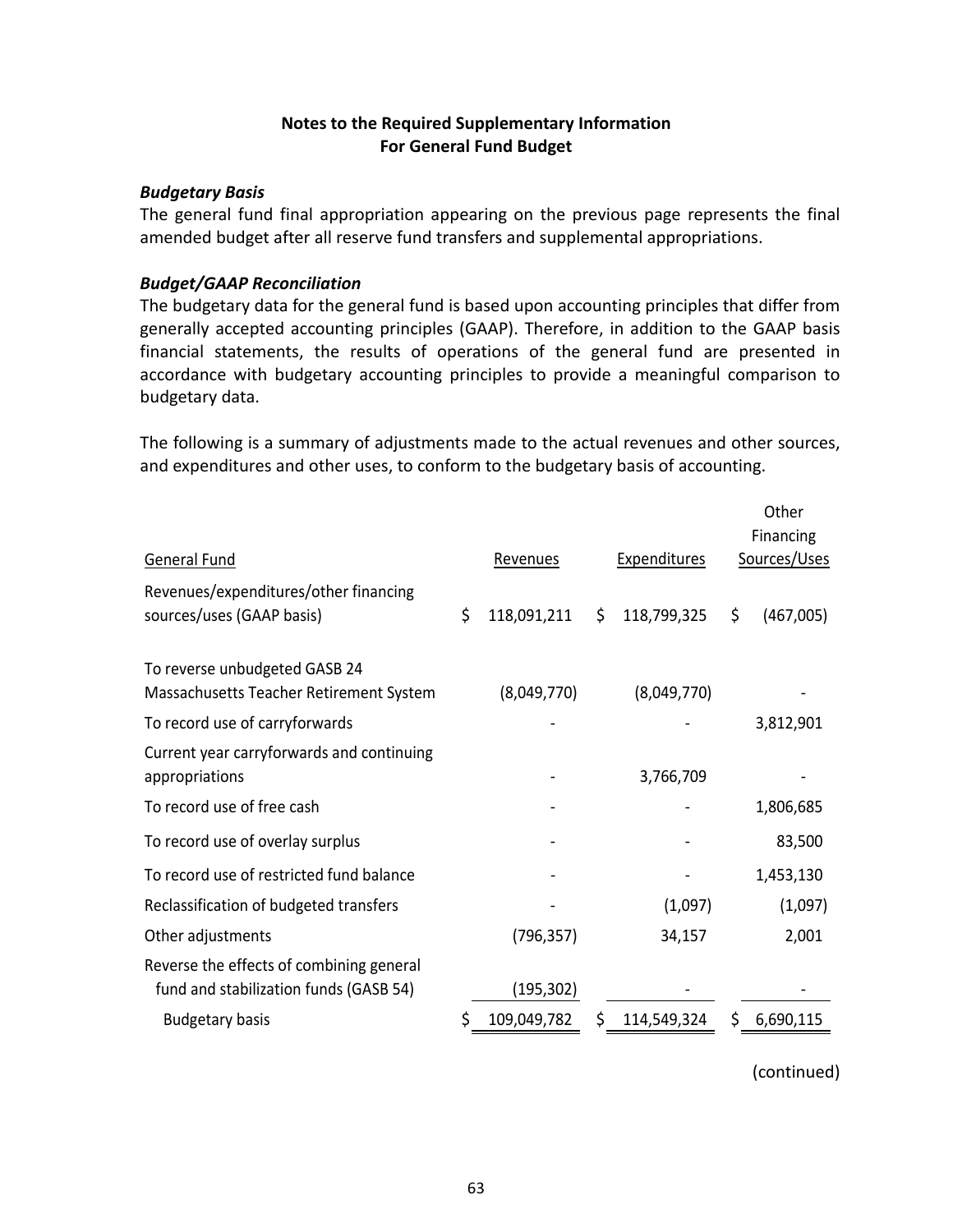# (continued)

|                                                                    |   |                              |   |              | Other<br>Financing |
|--------------------------------------------------------------------|---|------------------------------|---|--------------|--------------------|
| CPA Fund                                                           |   | Revenues                     |   | Expenditures | Sources/Uses       |
| Revenues/expenditures/other financing<br>sources/uses (GAAP basis) | S | 2,628,935                    | S | 2,795,275    | (190,000)          |
| Prior year carryforwards                                           |   | $\qquad \qquad \blacksquare$ |   |              | 3,303,912          |
| Current year carryforwards                                         |   | $\overline{\phantom{a}}$     |   | 3,488,459    |                    |
| To record use of committed fund balance                            |   |                              |   |              | 2,721,023          |
| <b>Budgetary basis</b>                                             |   | 2,628,935                    |   | 6,283,734    | 5,834,935          |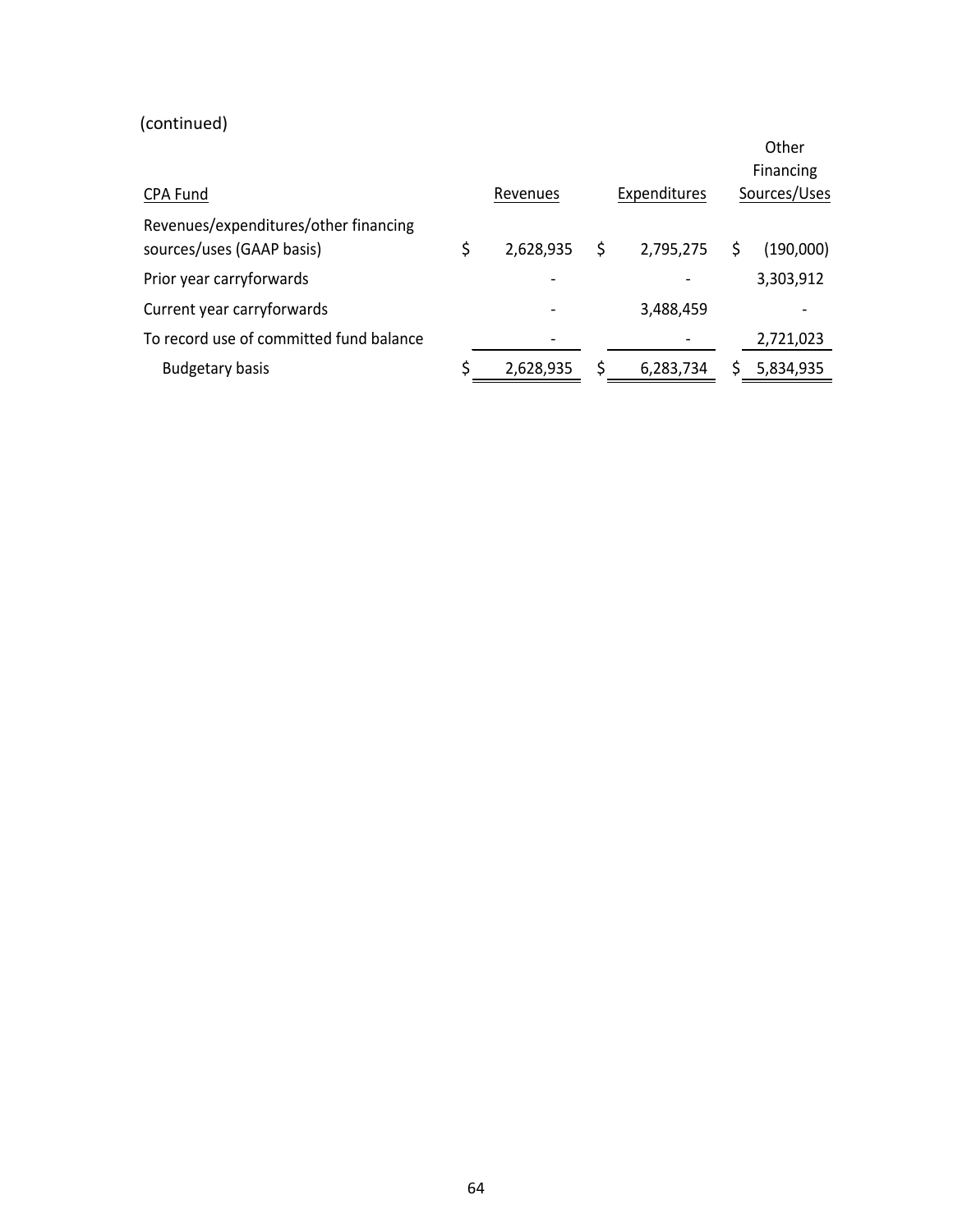Required Supplementary Information

### Schedule of Proportionate Share of the Net Pension Liability

JUNE 30, 2020 (Unaudited)

|                       | Middlesex Regional Retirement System |                                                  |                                                           |                  |                                                                                           |                                                                             |  |  |  |  |  |  |
|-----------------------|--------------------------------------|--------------------------------------------------|-----------------------------------------------------------|------------------|-------------------------------------------------------------------------------------------|-----------------------------------------------------------------------------|--|--|--|--|--|--|
| Fiscal<br><u>Year</u> | Measurement<br>Date                  | Proportion<br>of the<br>Net Pension<br>Liability | Proportionate<br>Share of the<br>Net Pension<br>Liability | Covered Payroll  | Proportionate Share of the<br>Net Pension Liability as a<br>Percentage of Covered Payroll | Plan Fiduciary Net Position<br>Percentage of the Total<br>Pension Liability |  |  |  |  |  |  |
| June 30, 2020         | December 31, 2019                    | 3.717985%                                        | \$59,489,841                                              | 25,881,068<br>S. | 229.86%                                                                                   | 49.45%                                                                      |  |  |  |  |  |  |
| June 30, 2019         | December 31, 2018                    | 3.807483%                                        | \$59,376,424                                              | \$25,307,496     | 234.62%                                                                                   | 46.40%                                                                      |  |  |  |  |  |  |
| June 30, 2018         | December 31, 2017                    | 3.642858%                                        | \$51,698,881                                              | 24,255,608<br>S. | 213.14%                                                                                   | 49.27%                                                                      |  |  |  |  |  |  |
| June 30, 2017         | December 31, 2016                    | 3.733888%                                        | \$52,904,581                                              | 24,100,833<br>S. | 219.51%                                                                                   | 45.49%                                                                      |  |  |  |  |  |  |
| June 30, 2016         | December 31, 2015                    | 3.671119%                                        | \$47,358,134                                              | 22,663,136<br>S. | 208.97%                                                                                   | 46.13%                                                                      |  |  |  |  |  |  |
| June 30, 2015         | December 31, 2015                    | 3.579206%                                        | \$42,997,563                                              | 21,791,477<br>S. | 197.31%                                                                                   | 47.65%                                                                      |  |  |  |  |  |  |

#### Massachusetts Teachers' Retirement System

|               |               | Proportion<br>of the |   | Proportionate<br>Share of the | Commonwealth of<br>Massachusetts' Total<br><b>Proportionate Share</b><br>of the Net Pension | <b>Total Net</b><br>Pension<br>Liability<br>Associated |                        | Proportionate<br>Share of the<br>Net Pension<br>Liability as a | Plan Fiduciary<br><b>Net Position</b><br>Percentage of |
|---------------|---------------|----------------------|---|-------------------------------|---------------------------------------------------------------------------------------------|--------------------------------------------------------|------------------------|----------------------------------------------------------------|--------------------------------------------------------|
| Fiscal        | Measurement   | <b>Net Pension</b>   |   | <b>Net Pension</b>            | Liability Associated                                                                        | with the                                               |                        | Percentage of                                                  | the Total                                              |
| <u>Year</u>   | Date          | Liability            |   | Liability                     | with the Town                                                                               | Town                                                   | <b>Covered Payroll</b> | <b>Covered Payroll</b>                                         | Pension Liability                                      |
| June 30, 2020 | June 30, 2019 | 0.557575%            |   | ٠                             | \$140.587.139                                                                               | \$140.587.139                                          | \$40,581,820           | $\overline{a}$                                                 | 53.95%                                                 |
| June 30, 2019 | June 30, 2018 | 0.554299%            |   | $\overline{\phantom{a}}$      | \$131,431,351                                                                               | \$131,431,351                                          | \$38,914,182           |                                                                | 54.84%                                                 |
| June 30, 2018 | June 30, 2017 | 0.543505%            | S | $\overline{\phantom{a}}$      | \$124.383.239                                                                               | \$124.383.239                                          | \$36.988.876           | $\overline{\phantom{a}}$                                       | 54.25%                                                 |
| June 30, 2017 | June 30, 2016 | 0.545467%            |   | $\overline{\phantom{a}}$      | \$121,955,066                                                                               | \$121,955,066                                          | \$34.522.546           | $\overline{\phantom{a}}$                                       | 52.73%                                                 |
| June 30, 2016 | June 30, 2015 | 0.544034%            |   | $\overline{\phantom{a}}$      | \$111,470,624                                                                               | \$111,470,624                                          | \$35,851,099           | $\overline{\phantom{a}}$                                       | 55.38%                                                 |
| June 30, 2015 | June 30, 2014 | 0.530452%            |   | ٠                             | 84,322,583                                                                                  | 84,322,583                                             | \$32,524,633           | -                                                              | 61.64%                                                 |

*Schedules are intended to show information for 10 years. Additional years will be displayed as they become available.*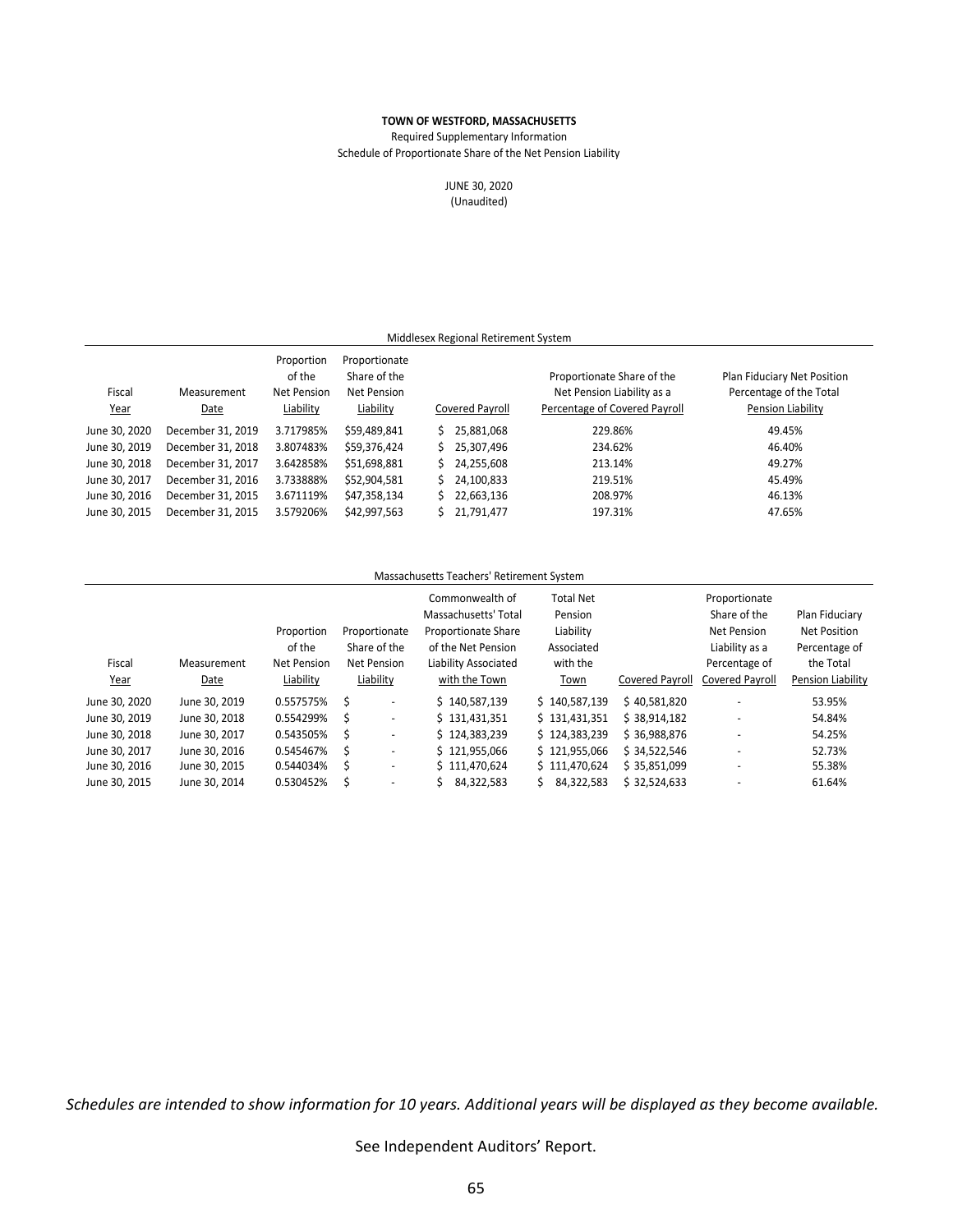Schedule of Pension Contributions Required Supplementary Information

> June 30, 2020 (Unaudited)

|  | Middlesex Regional Retirement System |
|--|--------------------------------------|
|  |                                      |

|               |                   |              | Contributions in |    |                          |              |                  |
|---------------|-------------------|--------------|------------------|----|--------------------------|--------------|------------------|
|               |                   |              | Relation to the  |    |                          |              |                  |
|               |                   | Actuarially  | Actuarially      |    | Contribution             |              | Contributions as |
| Fiscal        | Measurement       | Determined   | Determined       |    | Deficiency               | Covered      | a Percentage of  |
| Year          | Date              | Contribution | Contribution     |    | (Excess)                 | Payroll      | Covered Payroll  |
| June 30, 2020 | December 31, 2019 | \$5,152,765  | \$5,152,765      | Ŝ  | -                        | \$26,526,702 | 19.42%           |
| June 30, 2019 | December 31, 2018 | \$4,902,690  | \$4,902,690      | \$ | $\overline{\phantom{a}}$ | \$25,332,458 | 19.35%           |
| June 30, 2018 | December 31, 2017 | \$4,619,903  | \$4,619,903      | \$ | $\overline{\phantom{a}}$ | \$24,859,402 | 18.58%           |
| June 30, 2017 | December 31, 2016 | \$4,238,879  | \$4,238,879      | \$ | $\overline{\phantom{a}}$ | \$24,563,761 | 17.26%           |
| June 30, 2016 | December 31, 2015 | \$3,993,806  | \$3,993,806      | S  | $\overline{\phantom{a}}$ | \$23,192,937 | 17.22%           |
| June 30, 2015 | December 31, 2015 | \$3,808,963  | \$3,808,963      | \$ | -                        | \$23,244,988 | 16.39%           |

#### Massachusetts Teachers' Retirement System

|               |               | Actuarially  | Contributions in |                                |              |                  |  |  |
|---------------|---------------|--------------|------------------|--------------------------------|--------------|------------------|--|--|
|               |               | Determined   | Relation to the  |                                |              |                  |  |  |
|               |               | Contribution | Actuarially      | Contribution                   |              | Contributions as |  |  |
| Fiscal        | Measurement   | Provided by  | Determined       | Deficiency                     | Covered      | a Percentage of  |  |  |
| Year          | Date          | Commonwealth | Contribution     | (Excess)                       | Payroll      | Covered Payroll  |  |  |
| June 30, 2020 | June 30, 2019 | \$8,049,770  | \$8,049,770      | \$<br>$\overline{\phantom{a}}$ | \$41,414,717 | 19.44%           |  |  |
| June 30, 2019 | June 30, 2018 | \$7,287,824  | \$7,287,824      | \$<br>$\overline{\phantom{a}}$ | \$40,581,820 | 17.96%           |  |  |
| June 30, 2018 | June 30, 2017 | \$6,715,086  | \$6,715,086      | \$<br>-                        | \$38,914,182 | 17.26%           |  |  |
| June 30, 2017 | June 30, 2016 | \$6,134,226  | \$6,134,226      | \$<br>-                        | \$36,988,876 | 16.58%           |  |  |
| June 30, 2016 | June 30, 2015 | \$5,559,647  | \$5,559,647      | \$<br>-                        | \$34,522,546 | 16.10%           |  |  |
| June 30, 2015 | June 30, 2014 | \$4,972,350  | \$4,972,350      | \$<br>$\overline{\phantom{a}}$ | \$35,851,099 | 13.87%           |  |  |

*Schedules are intended to show information for 10 years. Additional years will be displayed as they become available.*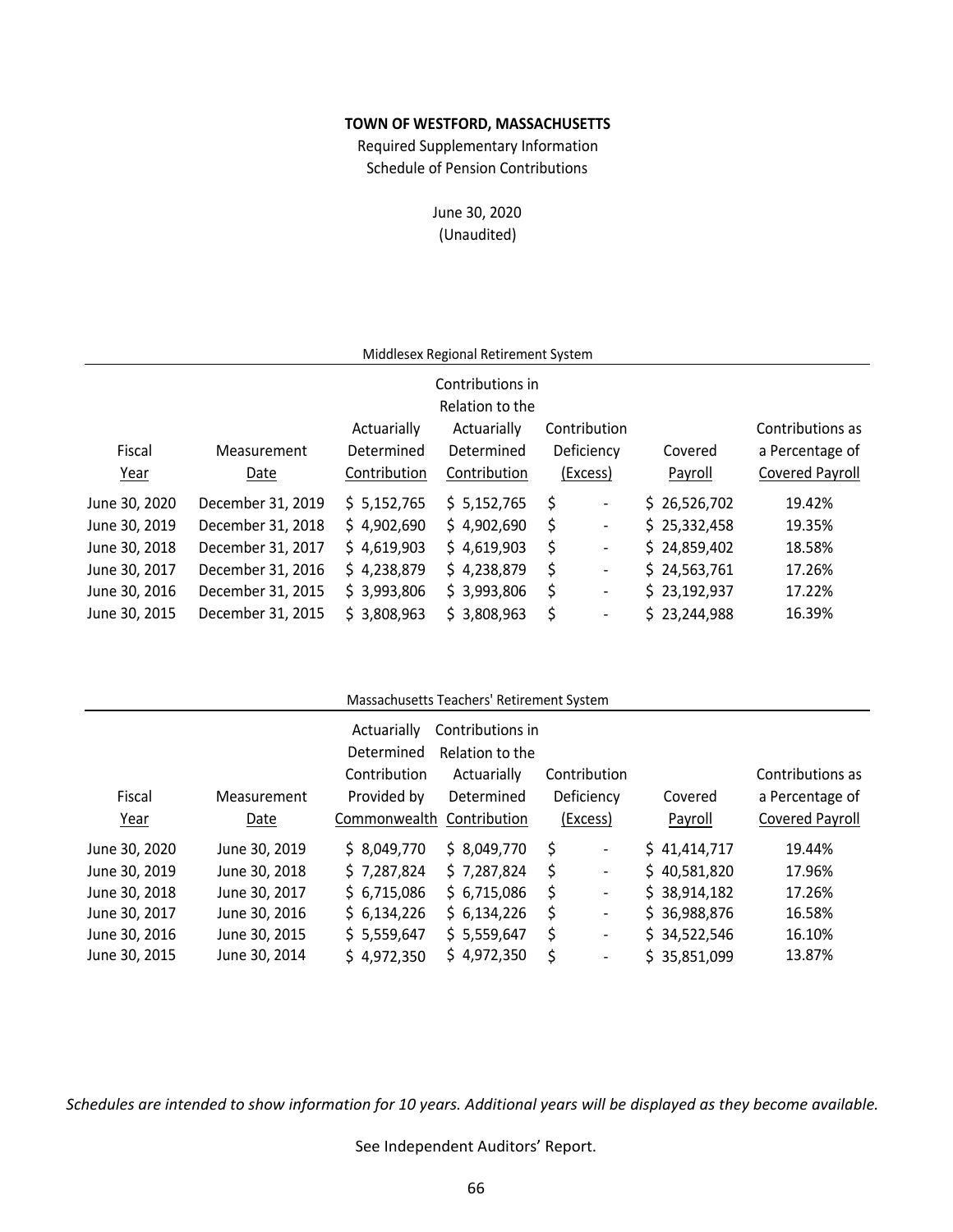Other Post‐Employment Benefits (OPEB) Required Supplementary Information Schedule of Changes in Net OPEB Liability

(Unaudited)

|                                                             | 2020            |    | 2019        |    | 2018          |    | 2017        |
|-------------------------------------------------------------|-----------------|----|-------------|----|---------------|----|-------------|
| <b>Total OPEB Liability</b>                                 |                 |    |             |    |               |    |             |
| Service cost                                                | \$<br>2,144,399 | Ś. | 2,874,731   | Ŝ. | 2,695,924     | Ś. | 3,379,477   |
| Interest                                                    | 4,712,132       |    | 4,487,338   |    | 4,871,606     |    | 3,932,112   |
| Changes of benefit terms                                    | (3,050,640)     |    |             |    |               |    |             |
| Differences between expected and actual experience          | 3,713,568       |    |             |    |               |    | (2,545,735) |
| Changes of assumptions                                      | (6, 561, 176)   |    |             |    | (12,065,335)  |    |             |
| Benefit payments, including refunds of member contributions | (2,965,571)     |    | (2,485,694) |    | (2, 245, 506) |    | (2,042,259) |
| Net change in total OPEB liability                          | (2,007,288)     |    | 4,876,375   |    | (6,743,311)   |    | 2,723,595   |
| <b>Total OPEB liability - beginning</b>                     | 81,267,779      |    | 76,391,404  |    | 83,134,715    |    | 80,411,120  |
| Total OPEB liability - ending (a)                           | 79,260,491      |    | 81,267,779  |    | 76,391,404    |    | 83,134,715  |
| <b>Plan Fiduciary Net Position*</b>                         |                 |    |             |    |               |    |             |
| Contributions - employer                                    | 4,038,212       |    | 3,558,335   |    | 3,245,991     |    | 3,162,513   |
| Net investment income                                       | 69,344          |    | 357,859     |    | (4,960)       |    | 152,263     |
| Benefit payments, including refunds of member contributions | (2,965,571)     |    | (2,485,694) |    | (2, 245, 506) |    | (2,042,259) |
| Net change in plan fiduciary net position                   | 1,141,985       |    | 1,430,500   |    | 995,525       |    | 1,272,517   |
| Plan fiduciary net position - beginning                     | 5,985,052       |    | 4,554,552   |    | 3,559,027     |    | 2,286,510   |
| Plan fiduciary net position - ending (b)                    | 7,127,037       |    | 5,985,052   |    | 4,554,552     |    | 3,559,027   |
| Net OPEB liability (asset) - ending (a-b)                   | 72,133,454      |    | 75,282,727  |    | 71,836,852    |    | 79,575,688  |

\*May reflect certain rounding and immaterial classification differences from page 22.

*Schedule is intended to show information for 10 years. Additional years will be displayed as they become available.* 

See notes to the Town's financial statements for summary of significant actuarial methods and assumptions.